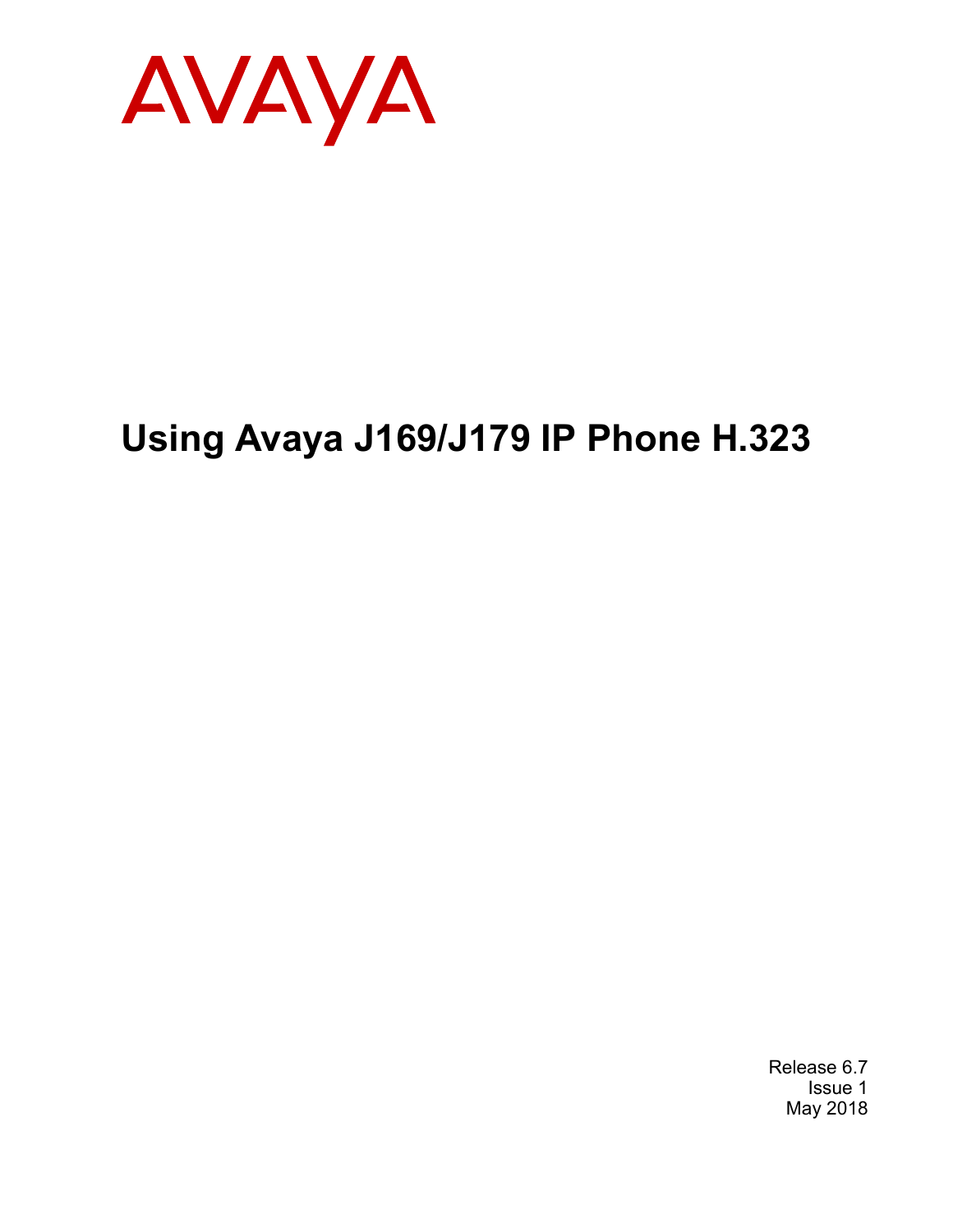$\degree$  2018, Avaya Inc. All Rights Reserved.

#### **Note**

Using a cell, mobile, or GSM phone, or a two-way radio in close proximity to an Avaya IP telephone might cause interference.

#### **Documentation disclaimer**

"Documentation" means information published in varying mediums which may include product information, operating instructions and performance specifications that are generally made available to users of products. Documentation does not include marketing materials. Avaya shall not be responsible for any modifications, additions, or deletions to the original published version of Documentation unless such modifications, additions, or deletions were performed by or on the express behalf of Avaya. End User agrees to indemnify and hold harmless Avaya, Avaya's agents, servants and employees against all claims, lawsuits, demands and judgments arising out of, or in connection with, subsequent modifications, additions or deletions to this documentation, to the extent made by End User.

#### **Link disclaimer**

Avaya is not responsible for the contents or reliability of any linked websites referenced within this site or Documentation provided by Avaya. Avaya is not responsible for the accuracy of any information, statement or content provided on these sites and does not necessarily endorse the products, services, or information described or offered within them. Avaya does not guarantee that these links will work all the time and has no control over the availability of the linked pages.

#### **Warranty**

Avaya provides a limited warranty on Avaya hardware and software. Refer to your sales agreement to establish the terms of the limited warranty. In addition, Avaya's standard warranty language, as well as information regarding support for this product while under warranty is available to Avaya customers and other parties through the Avaya Support website: [https://support.avaya.com/helpcenter/](https://support.avaya.com/helpcenter/getGenericDetails?detailId=C20091120112456651010) [getGenericDetails?detailId=C20091120112456651010](https://support.avaya.com/helpcenter/getGenericDetails?detailId=C20091120112456651010) under the link "Warranty & Product Lifecycle" or such successor site as designated by Avaya. Please note that if You acquired the product(s) from an authorized Avaya Channel Partner outside of the United States and Canada, the warranty is provided to You by said Avaya Channel Partner and not by Avaya.

"Hosted Service" means an Avaya hosted service subscription that You acquire from either Avaya or an authorized Avaya Channel Partner (as applicable) and which is described further in Hosted SAS or other service description documentation regarding the applicable hosted service. If You purchase a Hosted Service subscription, the foregoing limited warranty may not apply but You may be entitled to support services in connection with the Hosted Service as described further in your service description documents for the applicable Hosted Service. Contact Avaya or Avaya Channel Partner (as applicable) for more information.

#### **Hosted Service**

THE FOLLOWING APPLIES ONLY IF YOU PURCHASE AN AVAYA HOSTED SERVICE SUBSCRIPTION FROM AVAYA OR AN AVAYA CHANNEL PARTNER (AS APPLICABLE), THE TERMS OF USE FOR HOSTED SERVICES ARE AVAILABLE ON THE AVAYA WEBSITE, [HTTPS://SUPPORT.AVAYA.COM/LICENSEINFO](https://support.avaya.com/LicenseInfo) UNDER THE LINK "Avaya Terms of Use for Hosted Services" OR SUCH SUCCESSOR SITE AS DESIGNATED BY AVAYA, AND ARE APPLICABLE TO ANYONE WHO ACCESSES OR USES THE HOSTED SERVICE. BY ACCESSING OR USING THE HOSTED SERVICE, OR AUTHORIZING OTHERS TO DO SO, YOU, ON BEHALF OF YOURSELF AND THE ENTITY FOR WHOM YOU ARE DOING SO (HEREINAFTER REFERRED TO INTERCHANGEABLY AS "YOU" AND "END USER"), AGREE TO THE TERMS OF USE. IF YOU ARE ACCEPTING THE TERMS OF USE ON BEHALF A COMPANY OR OTHER LEGAL ENTITY, YOU REPRESENT THAT YOU HAVE THE AUTHORITY TO BIND SUCH ENTITY TO THESE TERMS OF USE. IF YOU DO NOT HAVE SUCH AUTHORITY, OR IF YOU DO NOT WISH TO ACCEPT THESE TERMS OF USE, YOU MUST NOT ACCESS OR USE THE HOSTED SERVICE OR AUTHORIZE ANYONE TO ACCESS OR USE THE HOSTED SERVICE.

#### **Licenses**

THE SOFTWARE LICENSE TERMS AVAILABLE ON THE AVAYA WEBSITE, [HTTPS://SUPPORT.AVAYA.COM/LICENSEINFO,](https://support.avaya.com/LicenseInfo) UNDER THE LINK "AVAYA SOFTWARE LICENSE TERMS (Avaya Products)" OR SUCH SUCCESSOR SITE AS DESIGNATED BY AVAYA, ARE APPLICABLE TO ANYONE WHO DOWNLOADS, USES AND/OR INSTALLS AVAYA SOFTWARE, PURCHASED FROM AVAYA INC., ANY AVAYA AFFILIATE, OR AN AVAYA CHANNEL PARTNER (AS APPLICABLE) UNDER A COMMERCIAL AGREEMENT WITH AVAYA OR AN AVAYA CHANNEL PARTNER. UNLESS OTHERWISE AGREED TO BY AVAYA IN WRITING, AVAYA DOES NOT EXTEND THIS LICENSE IF THE SOFTWARE WAS OBTAINED FROM ANYONE OTHER THAN AVAYA, AN AVAYA AFFILIATE OR AN AVAYA CHANNEL PARTNER; AVAYA RESERVES THE RIGHT TO TAKE LEGAL ACTION AGAINST YOU AND ANYONE ELSE USING OR SELLING THE SOFTWARE WITHOUT A LICENSE. BY INSTALLING, DOWNLOADING OR USING THE SOFTWARE, OR AUTHORIZING OTHERS TO DO SO, YOU, ON BEHALF OF YOURSELF AND THE ENTITY FOR WHOM YOU ARE INSTALLING, DOWNLOADING OR USING THE SOFTWARE (HEREINAFTER REFERRED TO INTERCHANGEABLY AS "YOU" AND "END USER"), AGREE TO THESE TERMS AND CONDITIONS AND CREATE A BINDING CONTRACT BETWEEN YOU AND AVAYA INC. OR THE APPLICABLE AVAYA AFFILIATE ("AVAYA").

Avaya grants You a license within the scope of the license types described below, with the exception of Heritage Nortel Software, for which the scope of the license is detailed below. Where the order documentation does not expressly identify a license type, the applicable license will be a Designated System License as set forth below in the Designated System(s) License (DS) section as applicable. The applicable number of licenses and units of capacity for which the license is granted will be one (1), unless a different number of licenses or units of capacity is specified in the documentation or other materials available to You. "Software" means computer programs in object code, provided by Avaya or an Avaya Channel Partner, whether as stand-alone products, pre-installed on hardware products, and any upgrades, updates, patches, bug fixes, or modified versions thereto. "Designated Processor" means a single stand-alone computing device. "Server" means a set of Designated Processors that hosts (physically or virtually) a software application to be accessed by multiple users. "Instance" means a single copy of the Software executing at a particular time: (i) on one physical machine; or (ii) on one deployed software virtual machine ("VM") or similar deployment.

#### **License types**

Designated System(s) License (DS). End User may install and use each copy or an Instance of the Software only: 1) on a number of Designated Processors up to the number indicated in the order; or 2) up to the number of Instances of the Software as indicated in the order, Documentation, or as authorized by Avaya in writing. Avaya may require the Designated Processor(s) to be identified in the order by type, serial number, feature key, Instance, location or other specific designation, or to be provided by End User to Avaya through electronic means established by Avaya specifically for this purpose.

Shrinkwrap License (SR). You may install and use the Software in accordance with the terms and conditions of the applicable license agreements, such as "shrinkwrap" or "clickthrough" license accompanying or applicable to the Software ("Shrinkwrap License").

#### **Heritage Nortel Software**

"Heritage Nortel Software" means the software that was acquired by Avaya as part of its purchase of the Nortel Enterprise Solutions Business in December 2009. The Heritage Nortel Software is the software contained within the list of Heritage Nortel Products located at <https://support.avaya.com/LicenseInfo>under the link "Heritage Nortel Products" or such successor site as designated by Avaya. For Heritage Nortel Software, Avaya grants Customer a license to use Heritage Nortel Software provided hereunder solely to the extent of the authorized activation or authorized usage level, solely for the purpose specified in the Documentation, and solely as embedded in, for execution on, or for communication with Avaya equipment. Charges for Heritage Nortel Software may be based on extent of activation or use authorized as specified in an order or invoice.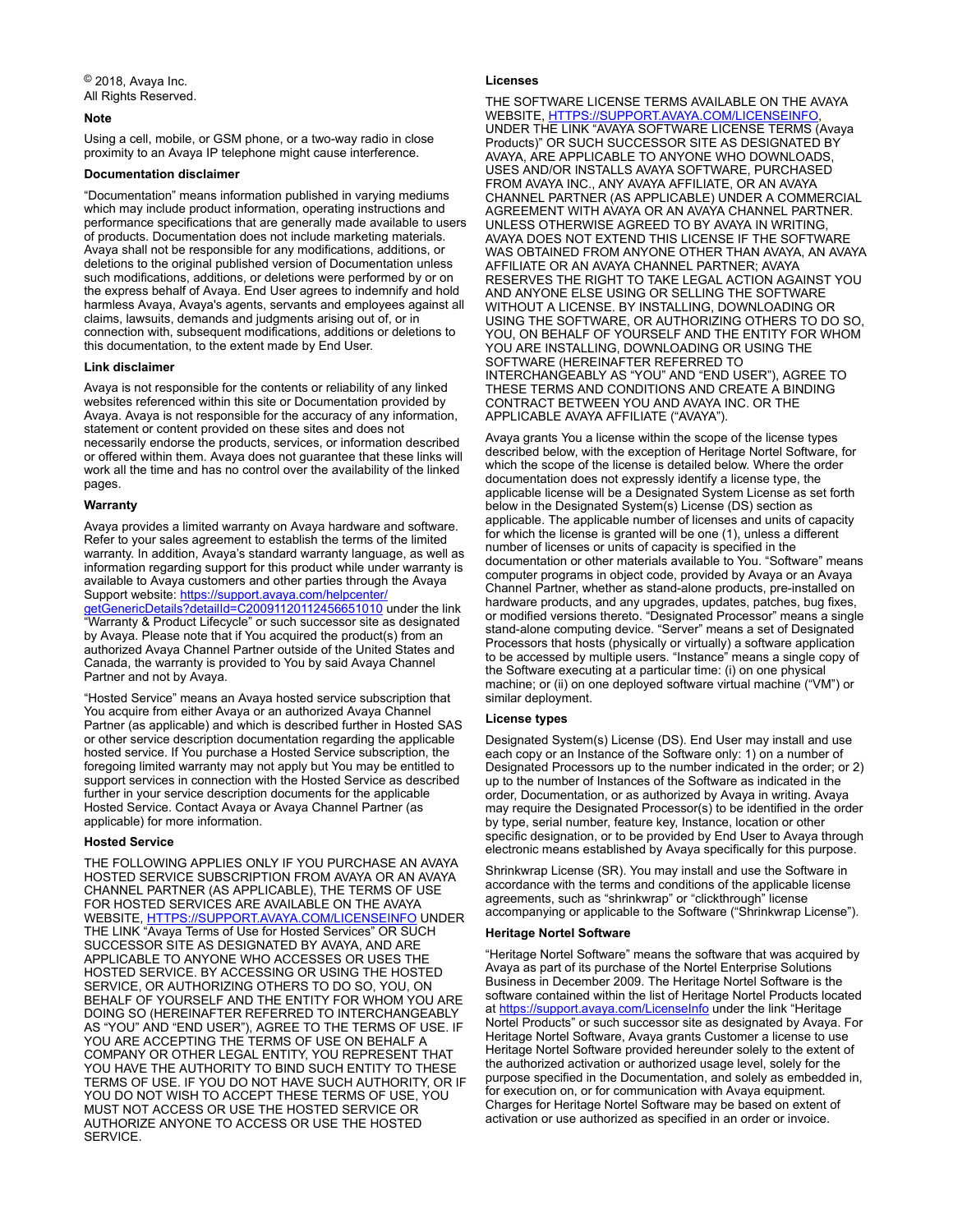#### **Copyright**

Except where expressly stated otherwise, no use should be made of materials on this site, the Documentation, Software, Hosted Service, or hardware provided by Avaya. All content on this site, the documentation, Hosted Service, and the product provided by Avaya including the selection, arrangement and design of the content is owned either by Avaya or its licensors and is protected by copyright and other intellectual property laws including the sui generis rights relating to the protection of databases. You may not modify, copy, reproduce, republish, upload, post, transmit or distribute in any way any content, in whole or in part, including any code and software unless expressly authorized by Avaya. Unauthorized reproduction, transmission, dissemination, storage, and or use without the express written consent of Avaya can be a criminal, as well as a civil offense under the applicable law.

#### **Virtualization**

The following applies if the product is deployed on a virtual machine. Each product has its own ordering code and license types. Note, unless otherwise stated, that each Instance of a product must be separately licensed and ordered. For example, if the end user customer or Avaya Channel Partner would like to install two Instances of the same type of products, then two products of that type must be ordered.

#### **Third Party Components**

"Third Party Components" mean certain software programs or portions thereof included in the Software or Hosted Service may contain software (including open source software) distributed under third party agreements ("Third Party Components"), which contain terms regarding the rights to use certain portions of the Software ("Third Party Terms"). As required, information regarding distributed Linux OS source code (for those products that have distributed Linux OS source code) and identifying the copyright holders of the Third Party Components and the Third Party Terms that apply is available in the products, Documentation or on Avaya's website at: [https://](https://support.avaya.com/Copyright) [support.avaya.com/Copyright](https://support.avaya.com/Copyright) or such successor site as designated by Avaya. The open source software license terms provided as Third Party Terms are consistent with the license rights granted in these Software License Terms, and may contain additional rights benefiting You, such as modification and distribution of the open source software. The Third Party Terms shall take precedence over these Software License Terms, solely with respect to the applicable Third Party Components to the extent that these Software License Terms impose greater restrictions on You than the applicable Third Party Terms.

The following applies only if the H.264 (AVC) codec is distributed with the product. THIS PRODUCT IS LICENSED UNDER THE AVC PATENT PORTFOLIO LICENSE FOR THE PERSONAL USE OF A CONSUMER OR OTHER USES IN WHICH IT DOES NOT RECEIVE REMUNERATION TO (i) ENCODE VIDEO IN COMPLIANCE WITH THE AVC STANDARD ("AVC VIDEO") AND/OR (ii) DECODE AVC VIDEO THAT WAS ENCODED BY A CONSUMER ENGAGED IN A PERSONAL ACTIVITY AND/OR WAS OBTAINED FROM A VIDEO PROVIDER LICENSED TO PROVIDE AVC VIDEO. NO LICENSE IS GRANTED OR SHALL BE IMPLIED FOR ANY OTHER USE. ADDITIONAL INFORMATION MAY BE OBTAINED FROM MPEG LA, L.L.C. SEE <HTTP://WWW.MPEGLA.COM>.

#### **Service Provider**

THE FOLLOWING APPLIES TO AVAYA CHANNEL PARTNER'S HOSTING OF AVAYA PRODUCTS OR SERVICES. THE PRODUCT OR HOSTED SERVICE MAY USE THIRD PARTY COMPONENTS SUBJECT TO THIRD PARTY TERMS AND REQUIRE A SERVICE PROVIDER TO BE INDEPENDENTLY LICENSED DIRECTLY FROM THE THIRD PARTY SUPPLIER. AN AVAYA CHANNEL PARTNER'S HOSTING OF AVAYA PRODUCTS MUST BE AUTHORIZED IN WRITING BY AVAYA AND IF THOSE HOSTED PRODUCTS USE OR EMBED CERTAIN THIRD PARTY SOFTWARE, INCLUDING BUT NOT LIMITED TO MICROSOFT SOFTWARE OR CODECS, THE AVAYA CHANNEL PARTNER IS REQUIRED TO INDEPENDENTLY OBTAIN ANY APPLICABLE LICENSE AGREEMENTS, AT THE AVAYA CHANNEL PARTNER'S EXPENSE, DIRECTLY FROM THE APPLICABLE THIRD PARTY SUPPLIER.

WITH RESPECT TO CODECS, IF THE AVAYA CHANNEL PARTNER IS HOSTING ANY PRODUCTS THAT USE OR EMBED THE G.729 CODEC, H.264 CODEC, OR H.265 CODEC, THE

AVAYA CHANNEL PARTNER ACKNOWLEDGES AND AGREES THE AVAYA CHANNEL PARTNER IS RESPONSIBLE FOR ANY AND ALL RELATED FEES AND/OR ROYALTIES. THE G.729 CODEC IS LICENSED BY SIPRO LAB TELECOM INC. SEE [WWW.SIPRO.COM/CONTACT.HTML.](http://www.sipro.com/contact.html) THE H.264 (AVC) CODEC IS LICENSED UNDER THE AVC PATENT PORTFOLIO LICENSE FOR THE PERSONAL USE OF A CONSUMER OR OTHER USES IN WHICH IT DOES NOT RECEIVE REMUNERATION TO: (I) ENCODE VIDEO IN COMPLIANCE WITH THE AVC STANDARD ("AVC VIDEO") AND/OR (II) DECODE AVC VIDEO THAT WAS ENCODED BY A CONSUMER ENGAGED IN A PERSONAL ACTIVITY AND/OR WAS OBTAINED FROM A VIDEO PROVIDER LICENSED TO PROVIDE AVC VIDEO. NO LICENSE IS GRANTED OR SHALL BE IMPLIED FOR ANY OTHER USE. ADDITIONAL INFORMATION FOR H.264 (AVC) AND H.265 (HEVC) CODECS MAY BE OBTAINED FROM MPEG LA, L.L.C. SEE [HTTP://](HTTP://WWW.MPEGLA.COM) [WWW.MPEGLA.COM.](HTTP://WWW.MPEGLA.COM)

#### **Compliance with Laws**

You acknowledge and agree that it is Your responsibility for complying with any applicable laws and regulations, including, but not limited to laws and regulations related to call recording, data privacy, intellectual property, trade secret, fraud, and music performance rights, in the country or territory where the Avaya product is used.

#### **Preventing Toll Fraud**

"Toll Fraud" is the unauthorized use of your telecommunications system by an unauthorized party (for example, a person who is not a corporate employee, agent, subcontractor, or is not working on your company's behalf). Be aware that there can be a risk of Toll Fraud associated with your system and that, if Toll Fraud occurs, it can result in substantial additional charges for your telecommunications services.

#### **Avaya Toll Fraud intervention**

If You suspect that You are being victimized by Toll Fraud and You need technical assistance or support, call Technical Service Center Toll Fraud Intervention Hotline at +1-800-643-2353 for the United States and Canada. For additional support telephone numbers, see the Avaya Support website:<https://support.avaya.com> or such successor site as designated by Avaya.

#### **Security Vulnerabilities**

Information about Avaya's security support policies can be found in the Security Policies and Support section of [https://](https://support.avaya.com/security) [support.avaya.com/security](https://support.avaya.com/security).

Suspected Avaya product security vulnerabilities are handled per the Avaya Product Security Support Flow [\(https://](https://support.avaya.com/css/P8/documents/100161515) [support.avaya.com/css/P8/documents/100161515](https://support.avaya.com/css/P8/documents/100161515)).

#### **Downloading Documentation**

For the most current versions of Documentation, see the Avaya Support website: <https://support.avaya.com>, or such successor site as designated by Avaya.

#### **Contact Avaya Support**

See the Avaya Support website: <https://support.avaya.com>for product or Hosted Service notices and articles, or to report a problem with your Avaya product or Hosted Service. For a list of support telephone numbers and contact addresses, go to the Avaya Support website: <https://support.avaya.com> (or such successor site as designated by Avaya), scroll to the bottom of the page, and select Contact Avaya Support.

#### **Regulatory Statements**

**Australia Statements**

#### **Handset Magnets Statement:**



The handset receiver contains magnetic devices that can attract small metallic objects. Care should be taken to avoid personal injury.

#### **Industry Canada (IC) Statements**

*RSS Standards Statement*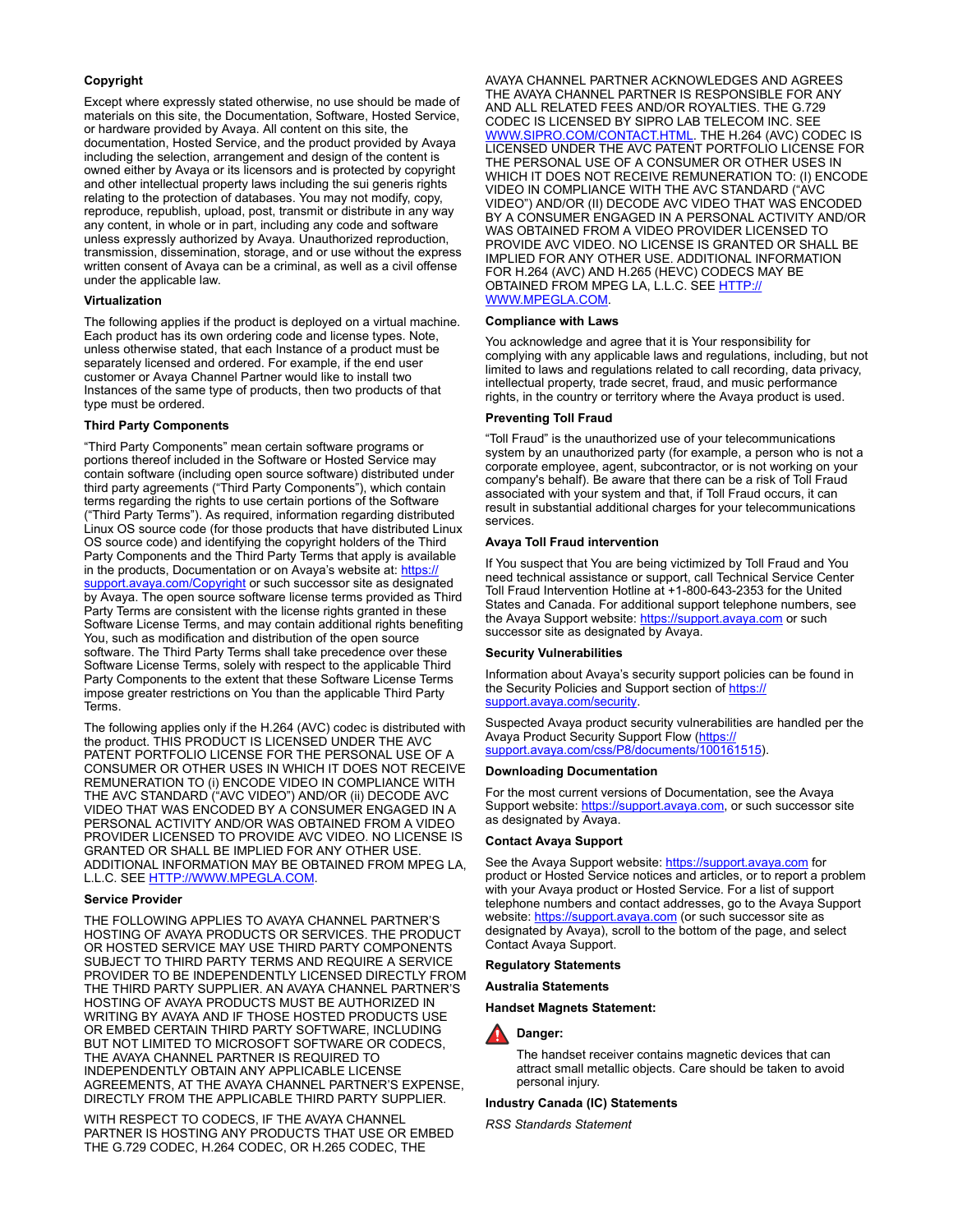This device complies with Industry Canada licence-exempt RSS standard(s). Operation is subject to the following two conditions:

- 1. This device may not cause interference, and
- 2. This device must accept any interference, including interference that may cause undesired operation of the device.

Le présent appareil est conforme aux CNR d'Industrie Canada applicables aux appareils radio exempts de licence. L'exploitation est autorisée aux deux conditions suivantes:

- 1. L'appareil ne doit pas produire de brouillage, et
- 2. L'utilisateur de l'appareil doit accepter tout brouillage radioélectrique subi, même si le brouillage est susceptible d'en compromettre le fonctionnement.

#### *Radio Transmitter Statement*

Under Industry Canada regulations, this radio transmitter may only operate using an antenna of a type and maximum (or lesser) gain approved for the transmitter by Industry Canada. To reduce potential radio interference to other users, the antenna type and its gain should be so chosen that the equivalent isotropically radiated power (EIRP) is not more than that necessary for successful communication.

Conformément à la réglementation d'Industrie Canada, le présent émetteur radio peut fonctionner avec une antenne d'un type et d'un gain maximal (ou inférieur) approuvé pour l'émetteur par Industrie Canada. Dans le but de réduire les risques de brouillage radioélectrique à l'intention des autres utilisateurs, il faut choisir le type d'antenne et son gain de sorte que la puissance isotrope rayonnée équivalente ne dépasse pas l'intensité nécessaire à l'établissement d'une communication satisfaisante.

This Class B digital apparatus complies with Canadian ICES-003.

Cet appareil numérique de la classe B est conforme à la norme NMB-003 du Canada.

#### *Radiation Exposure Statement*

This equipment complies with FCC & IC RSS102 radiation exposure limits set forth for an uncontrolled environment. This equipment should be installed and operated with minimum distance 20cm between the radiator & your body. This transmitter must not be colocated or operating in conjunction with any other antenna or transmitter.

Cet équipement est conforme aux limites d'exposition aux rayonnements ISEDétablies pour un environnement non contrôlé. Cet équipement doit être installé et utilisé avec un minimum de 20 cm de distance entre la source de rayonnement et votre corps.

#### **Japan Statements**

#### *Class B Statement*

This is a Class B product based on the standard of the VCCI Council. If this is used near a radio or television receiver in a domestic environment, it may cause radio interference. Install and use the equipment according to the instruction manual.

この装置は、クラスB情報技術装置です。この装置は、家庭環境で使用 することを目的としていますが、この装置がラジオやテレビジョン受信機に 近接して使用されると、受信障害を引き起こすことがあります。 取扱説明書に従って正しい取り扱いをして下さい。  $VCCI-B$ 

#### *Denan Power Cord Statement*

#### **Danger:**

Please be careful of the following while installing the equipment:

- Please only use the connecting cables, power cord, and AC adapters shipped with the equipment or specified by Avaya to be used with the equipment. If you use any other equipment, it may cause failures, malfunctioning, or fire.
- Power cords shipped with this equipment must not be used with any other equipment. In case the above

guidelines are not followed, it may lead to death or severe injury.



本製品を安全にご使用頂くため、以下のことにご注意ください。

- 接続ケーブル、電源コード、AC アダプタなどの部品は、必ず 製品に同梱されております添付品または指定品をご使用くだ さい。添付品指定品以外の部品をご使用になると故障や動作 不良、火災の原因となることがあります。
- 同梱されております付属の電源コードを他の機器には使用し ないでください。上記注意事項を守らないと、死亡や大怪我 など人身事故の原因となることがあります。

#### **México Statement**

The operation of this equipment is subject to the following two conditions:

- 1. It is possible that this equipment or device may not cause harmful interference, and
- 2. This equipment or device must accept any interference, including interference that may cause undesired operation.

La operación de este equipo está sujeta a las siguientes dos condiciones:

- 1. Es posible que este equipo o dispositivo no cause interferencia perjudicial y
- 2. Este equipo o dispositivo debe aceptar cualquier interferencia, incluyendo la que pueda causar su operación no deseada.

#### **Power over Ethernet (PoE) Statement**

This equipment must be connected to PoE networks without routing to the outside plant.

#### **U.S. Federal Communications Commission (FCC) Statements**

#### *Compliance Statement*

The changes or modifications not expressly approved by the party responsible for compliance could void the user's authority to operate the equipment.

To comply with the FCC RF exposure compliance requirements, this device and its antenna must not be co-located or operating to conjunction with any other antenna or transmitter.

This device complies with part 15 of the FCC Rules. Operation is subject to the following two conditions:

- 1. This device may not cause harmful interference, and
- 2. This device must accept any interference received, including interferences that may cause undesired operation.

This equipment has been tested and found to comply with the limits for a Class B digital device, pursuant to Part 15 of the FCC Rules. These limits are designated to provide reasonable protection against harmful interferences in a residential installation. This equipment generates, uses and can radiate radio frequency energy and, if not installed and used in accordance with the instructions, may cause harmful interference to radio communications. However, there is no guarantee that interference will not occur in a particular installation. If this equipment does cause harmful interferences to radio or television reception, which can be determined by turning the equipment off and on, the user is encouraged to try to correct the interference by one or more of the following measures:

- Reorient or relocate the receiving antenna.
- Increase the separation between the equipment and receiver.
- Connect the equipment into an outlet on a circuit different from that to which the receiver is connected.
- Consult the dealer or an experienced radio/TV technician for help.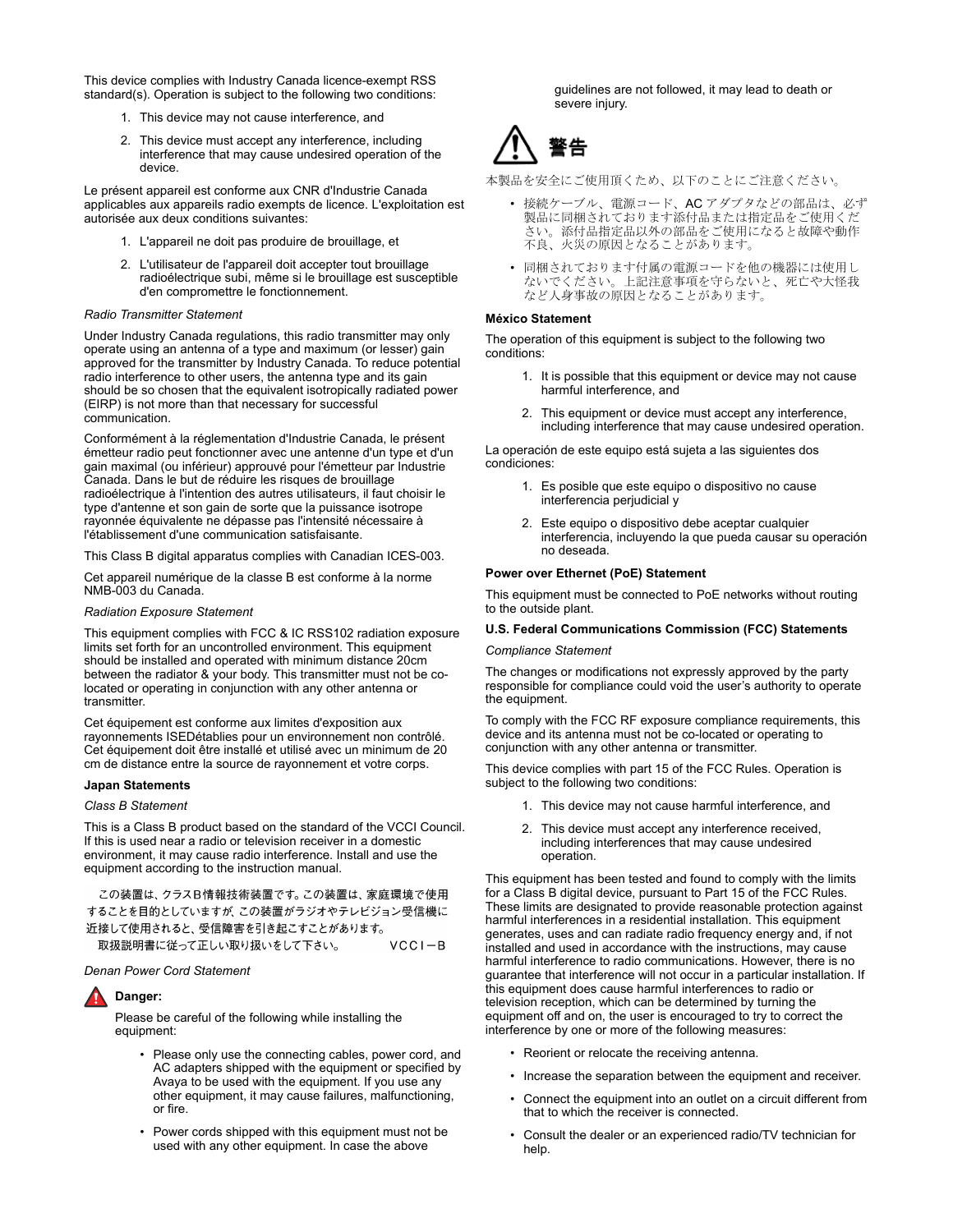#### *Radiation Exposure Statement*

This equipment complies with FCC radiation exposure limits set forth for an uncontrolled environment . This equipment should be installed and operated with minimum distance of 8 in or 20 cm between the radiator and your body. This transmitter must not be co-located or operating in conjunction with any other antenna or transmitter.

#### **EU Countries**

This device when installed complies with the essential requirements and other relevant provisions of EMC Directive 2014/30/EU and LVD Directive 2014/35/EU. A copy of the Declaration may be obtained from [http://support.avaya.com](http://support.avaya.com/) or Avaya Inc., 4655 Great America Parkway, Santa Clara, CA 95054–1233 USA.

WiFi transmitter

- Frequencies for 2412-2472 MHz, transmit power: 17.8 dBm
- Frequencies for 5180-5240 MHz, transmit power: 19.14 dBm

#### **General Safety Warning**

- Use only the Avaya approved Limited Power Source power supplies specified for this product.
- Ensure that you:
	- Do not operate the device near water.
	- Do not use the device during a lightning storm.
	- Do not report a gas leak while in the vicinity of the leak.
	- For Accessory Power Supply Use Only Limited Power Supply Phihong Technology Co. Ltd. Model: PSAC12R-050, Output: 5VDC, 2.4A.

#### **Trademarks**

The trademarks, logos and service marks ("Marks") displayed in this site, the Documentation, Hosted Service(s), and product(s) provided by Avaya are the registered or unregistered Marks of Avaya, its affiliates, its licensors, its suppliers, or other third parties. Users are not permitted to use such Marks without prior written consent from Avaya or such third party which may own the Mark. Nothing contained in this site, the Documentation, Hosted Service(s) and product(s) should be construed as granting, by implication, estoppel, or otherwise, any license or right in and to the Marks without the express written permission of Avaya or the applicable third party.

Avaya is a registered trademark of Avaya Inc.

All non-Avaya trademarks are the property of their respective owners. Linux® is the registered trademark of Linus Torvalds in the U.S. and other countries.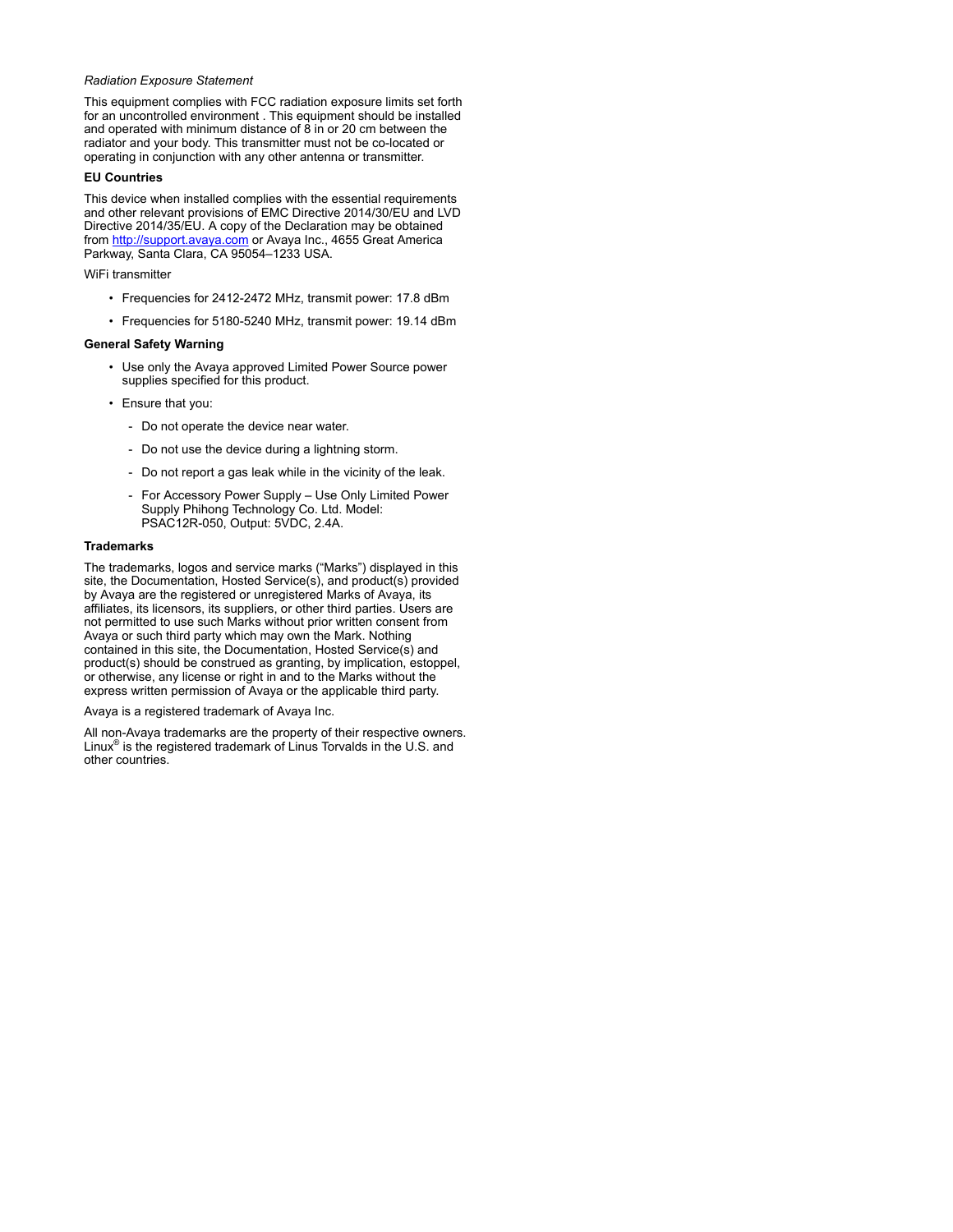# **Contents**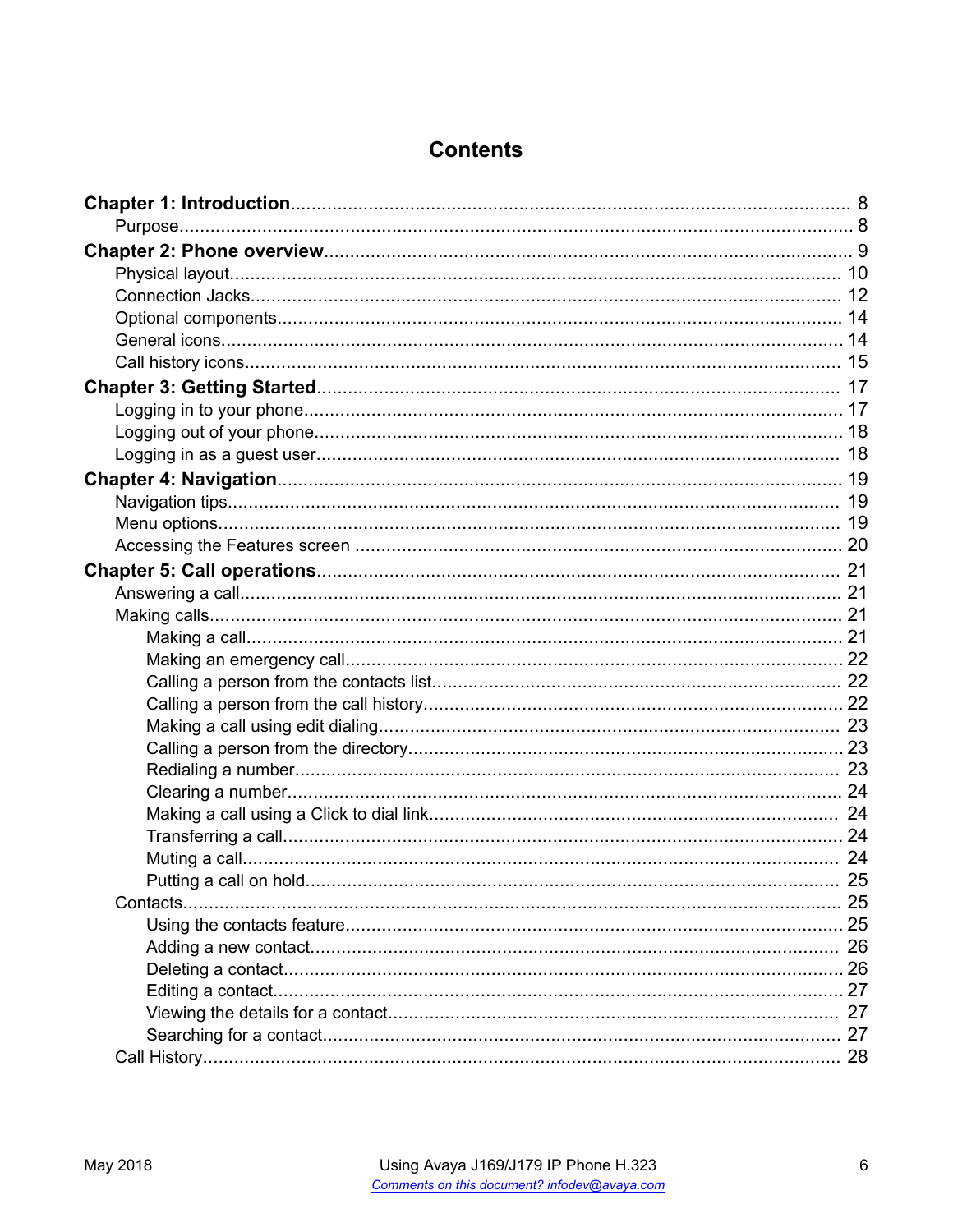|  | 51 |
|--|----|
|  |    |
|  |    |
|  |    |
|  |    |
|  |    |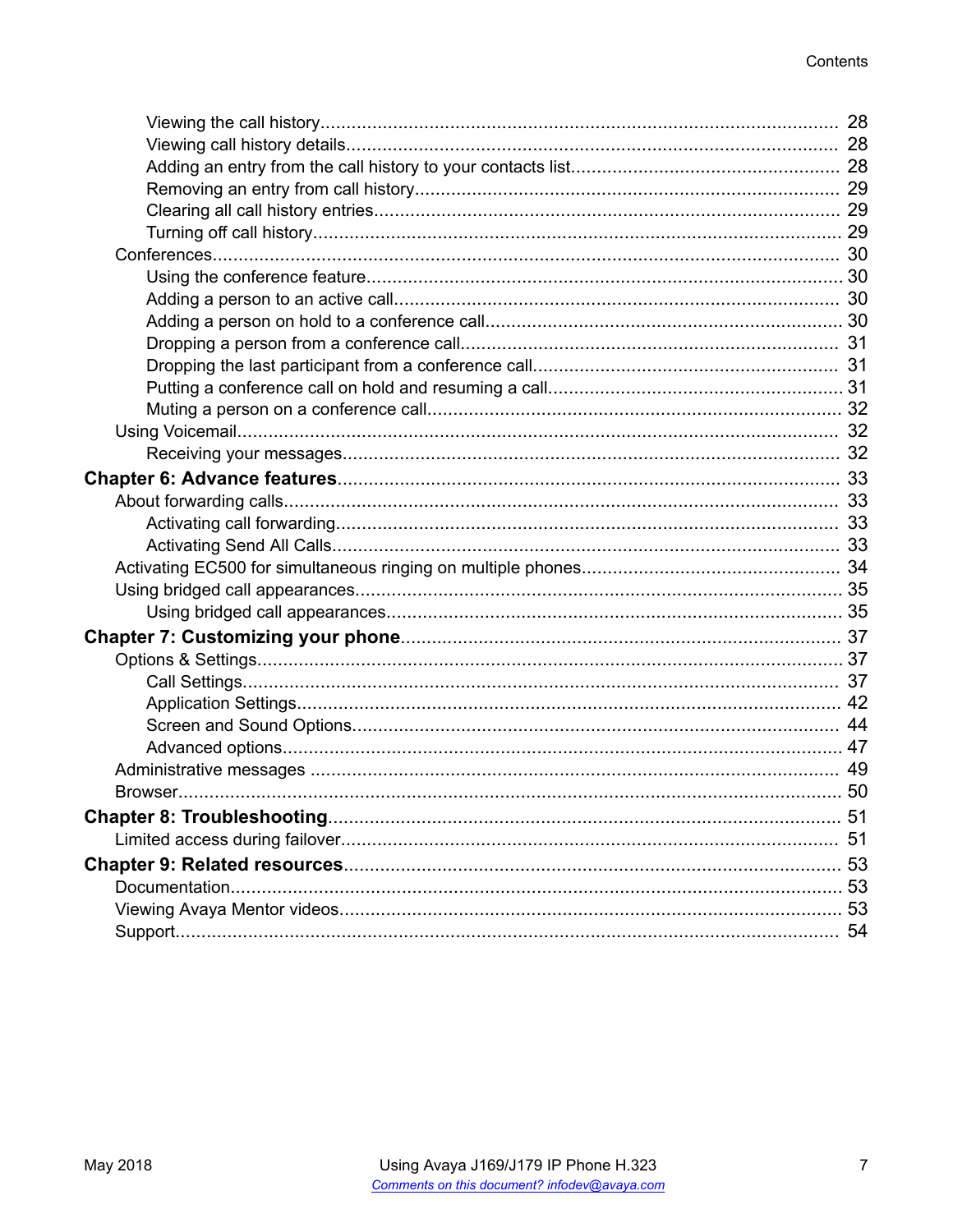# <span id="page-7-0"></span>**Chapter 1: Introduction**

# **Purpose**

This document is intended for end users and describes how to use the features available on Avaya J169/J179 IP Phone. This document also describes the end user procedures to setup various functionalities.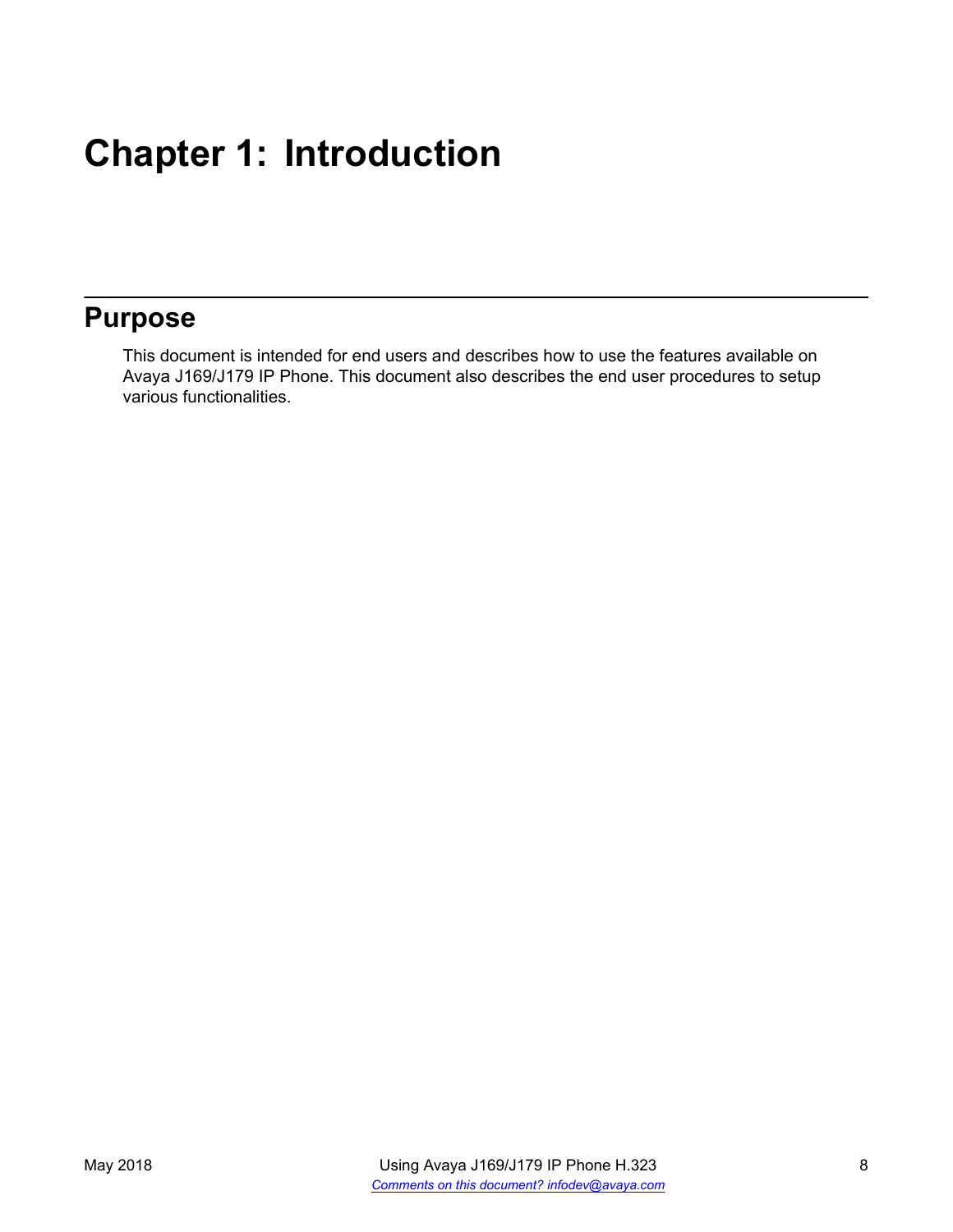# <span id="page-8-0"></span>**Chapter 2: Phone overview**

The Avaya J169/J179 IP Phone is intended to be used for business communications. The phone supports eight call appearances with four lines of call display. The phone can support up to three button modules, and each button module supports 24 call appearances.

The Avaya J169 IP Phone has a grayscale display, and the Avaya J179 IP Phone has a color display.

#### **Physical specifications**

- Eight call appearances
- 320 x 240 pixels graphical LCD
- Four softkeys
- Dual 10/100/1000 network ports
- Optional 5V DC Power support
- 48V GSPPOE power adapter support
- Magnetic Hook Switch
- Up to three button module support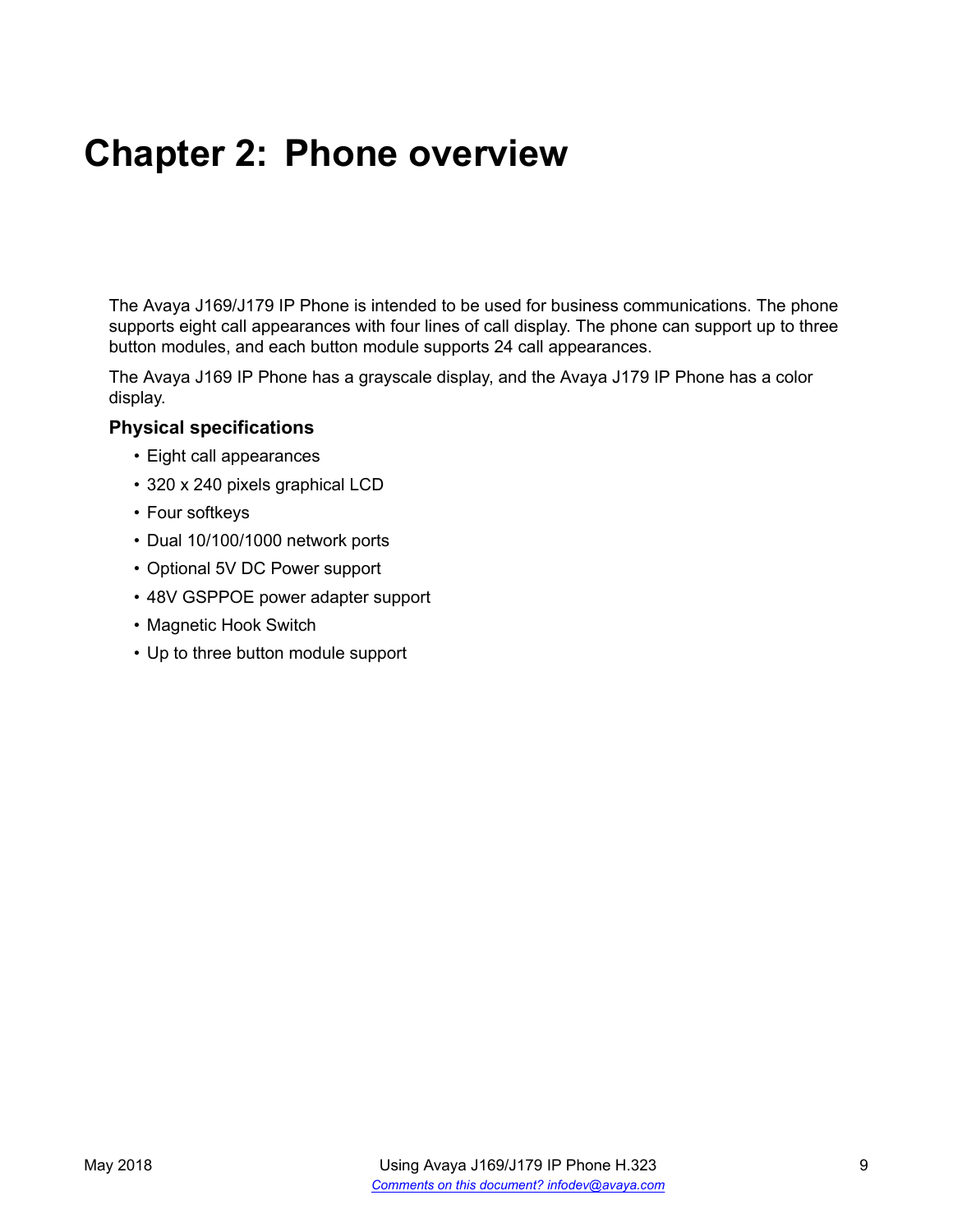# <span id="page-9-0"></span>**Physical layout**

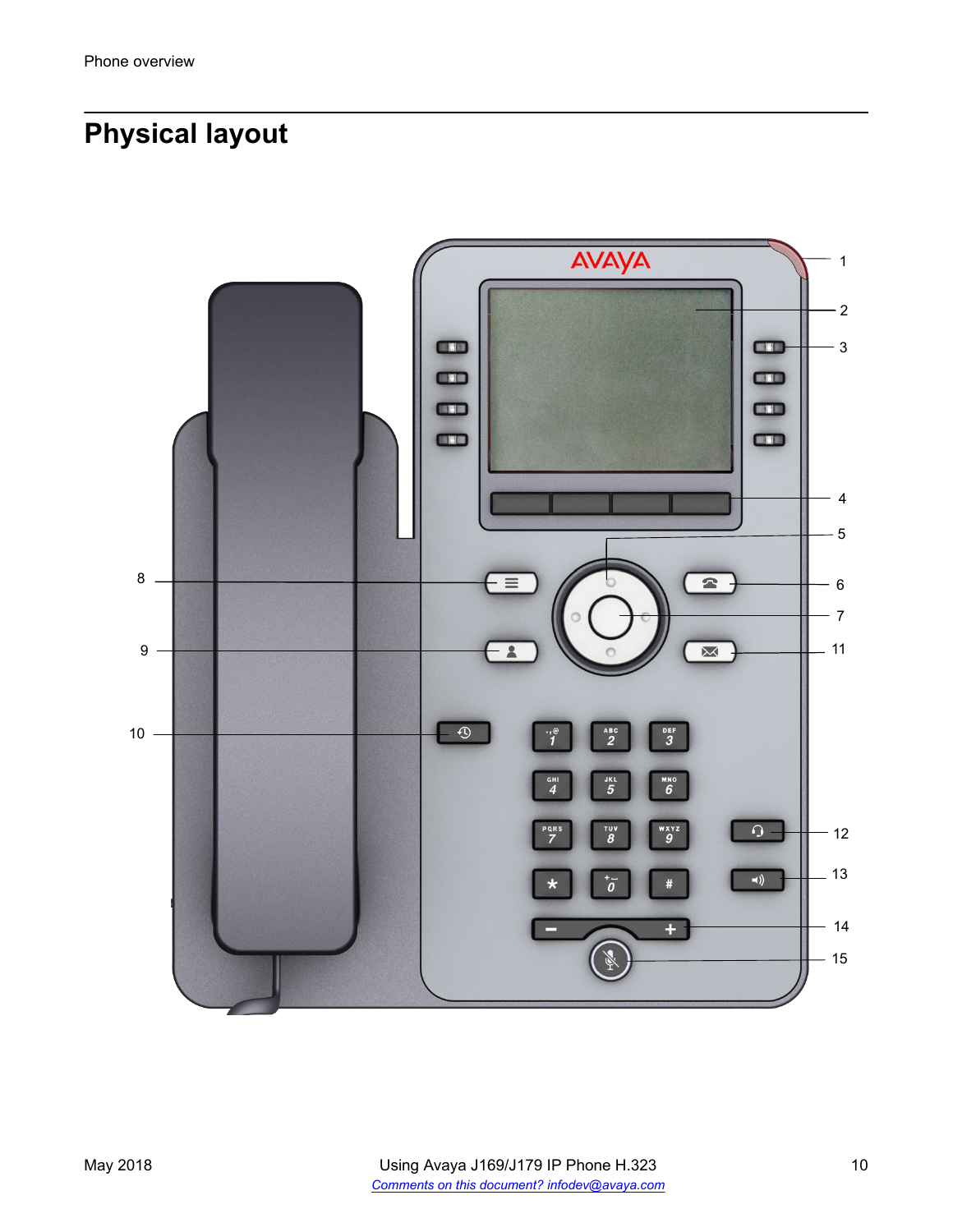| No.            | <b>Name</b>        | <b>Description</b>                                                                                                                                                   |
|----------------|--------------------|----------------------------------------------------------------------------------------------------------------------------------------------------------------------|
| 1              | Beacon LED         | Displays a red light for the following visual alerts:                                                                                                                |
|                |                    | • Incoming call                                                                                                                                                      |
|                |                    | • Voice mail and messages                                                                                                                                            |
| $\overline{2}$ | Phone display      | Displays two areas:                                                                                                                                                  |
|                |                    | 1. Top Bar: Displays communication status, time and date, and<br>device status. This area is always visible.                                                         |
|                |                    | 2. Application area: Displays the following:                                                                                                                         |
|                |                    | • Application header: Displays the context-specific<br>application title and one or more subtitles. The header is<br>always empty on the Phone screen.               |
|                |                    | • Application content area: Displays menus, lists, pop-up<br>windows, images, or other application content.                                                          |
|                |                    | • Softkey labels area: Displays labels with information about<br>the state of the Soft Keys button.                                                                  |
| 3              | Line Keys          | Used to select the corresponding rows. Each line key has an<br>LED that displays the following visual alerts:                                                        |
|                |                    | • Red light: Disabled features.                                                                                                                                      |
|                |                    | • Green light: Incoming call and enabled features.                                                                                                                   |
|                |                    | • Red and Green light: Off-hook status of the phone.                                                                                                                 |
| $\overline{4}$ | Soft Keys          | Used to select the corresponding label of context-specific<br>actions.                                                                                               |
|                |                    | With the Help soft key, you can view a short description of the<br>features available on your phone. The administrator must<br>activate the Help feature.            |
| 5, 7           | Navigation cluster | Used to navigate the phone screen.                                                                                                                                   |
|                |                    | • OK button: To select the action assigned to the first soft key.                                                                                                    |
|                |                    | • Up and Down arrow keys: To scroll up and down.                                                                                                                     |
|                |                    | • Right and Left arrow keys: To move the cursor in the text input<br>field, and to toggle values in the selection fields. You can also<br>access the Feature screen. |
| 11             | Voicemail          | Used to dial the configured voice mail number to receive a voice<br>message.                                                                                         |
| 12             | Headset            | Used to toggle your call from the speaker or handset to headset.                                                                                                     |
| 13             | Speaker            | Used to turn on the speaker.                                                                                                                                         |
| 14             | Volume             | Used to adjust the volume of a handset, headset, speaker, or<br>ringtone.                                                                                            |
|                |                    | • The plus key (+) : To increases the volume.                                                                                                                        |

*Table continues…*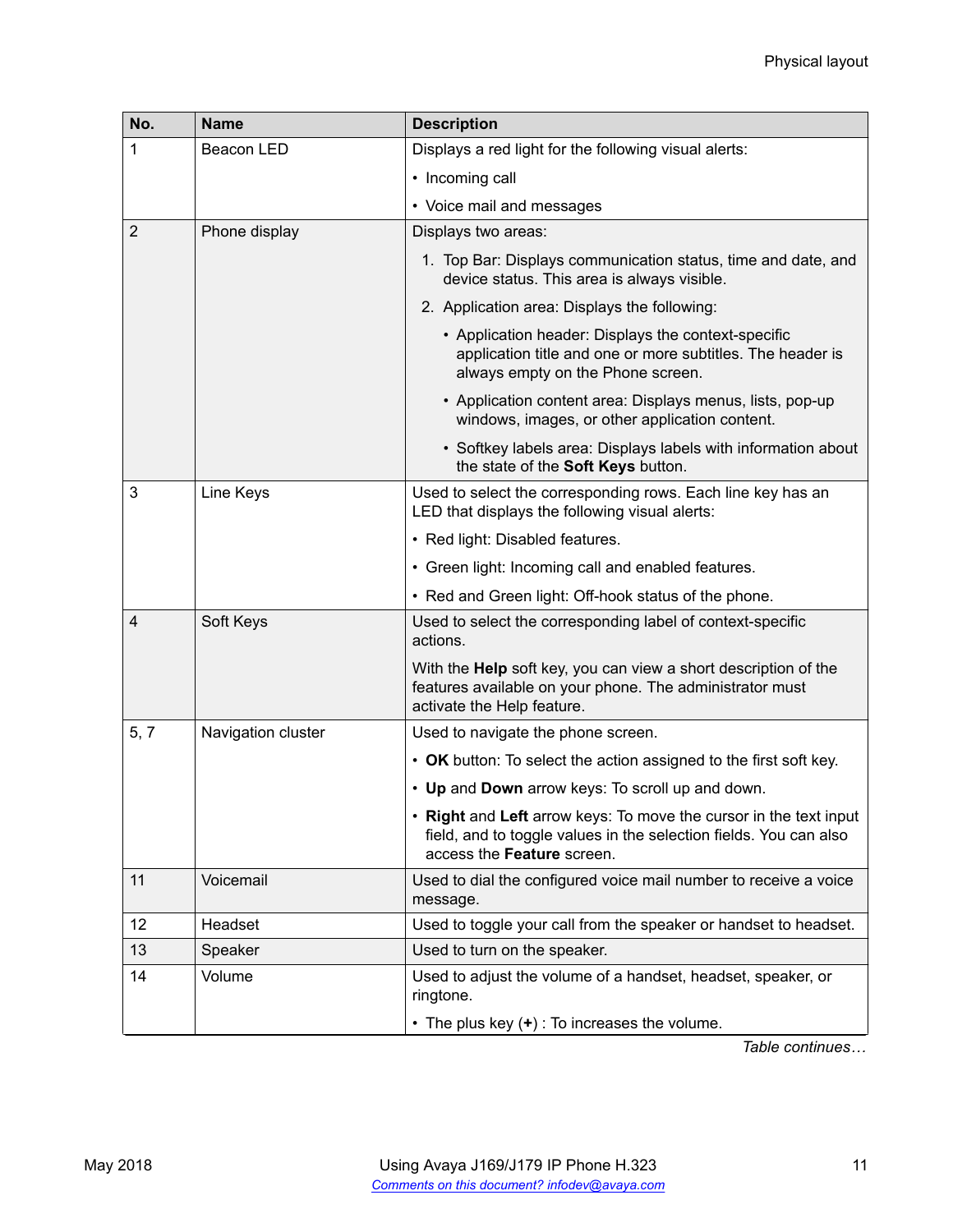<span id="page-11-0"></span>

| No. | <b>Name</b> | <b>Description</b>                           |  |
|-----|-------------|----------------------------------------------|--|
|     |             | • The minus key (-): To decrease the volume. |  |
| -15 | Mute Button | Used to mute and unmute the outgoing audio.  |  |

Application keys provide direct access to the corresponding applications.

| No. | <b>Application keys</b> | <b>Description</b>                          |
|-----|-------------------------|---------------------------------------------|
| 6   | Phone key               | Displays the phone screen.                  |
| 8   | Main Menu               | Displays a list of options:                 |
|     |                         | • Options & Settings                        |
|     |                         | • Network Information                       |
|     |                         | • VPN Settings                              |
|     |                         | • Log Out                                   |
|     |                         | • About Avaya IP Deskphone                  |
| 9   | Contacts                | Displays the entries in your contact list.  |
| 10  | Recents                 | Displays the list of calls in Call history. |

# **Connection Jacks**

The following image illustrates the connection jacks that are present on the back panel of Avaya J169/J179 IP Phone.

The image schematically describes which device to connect to which jack.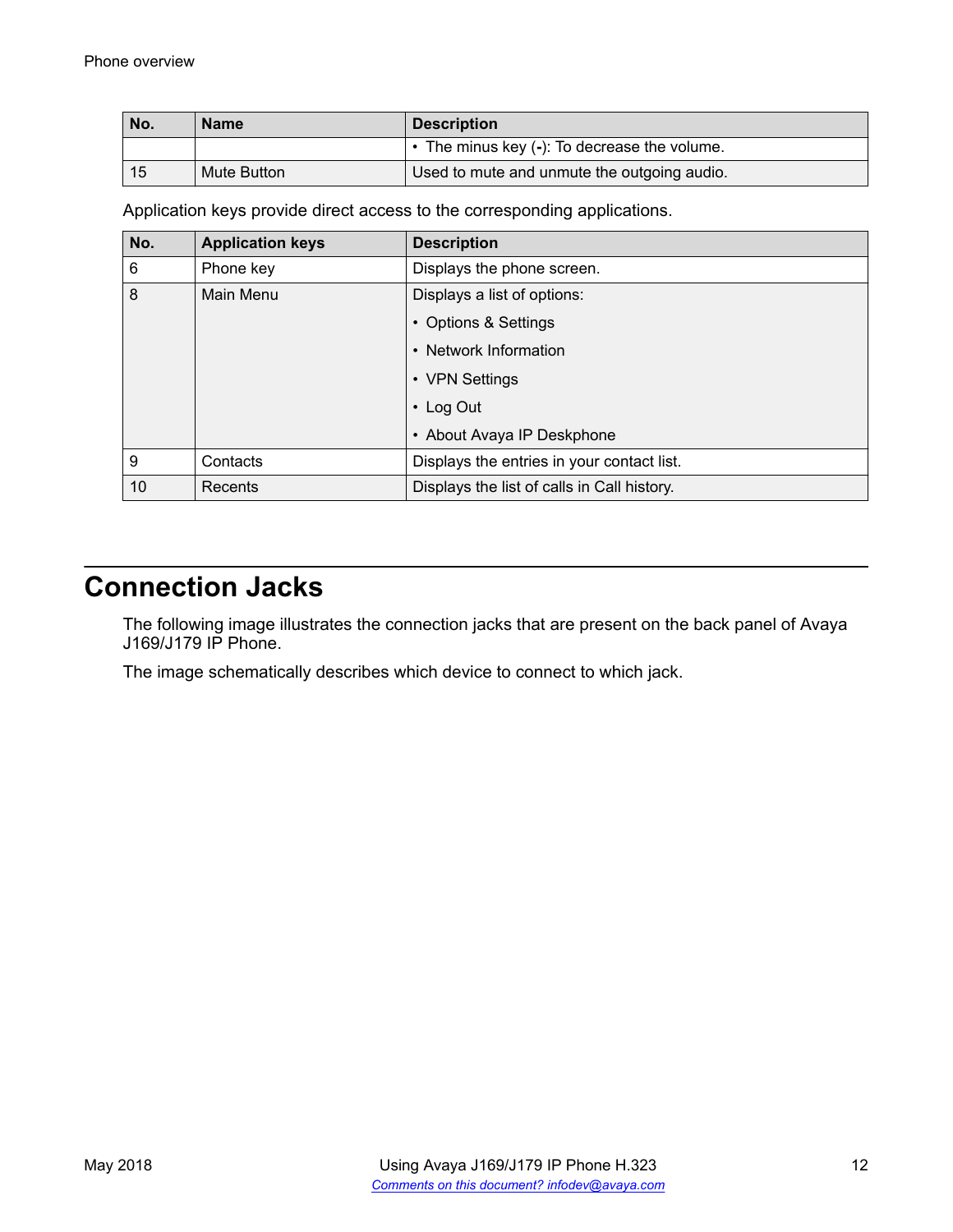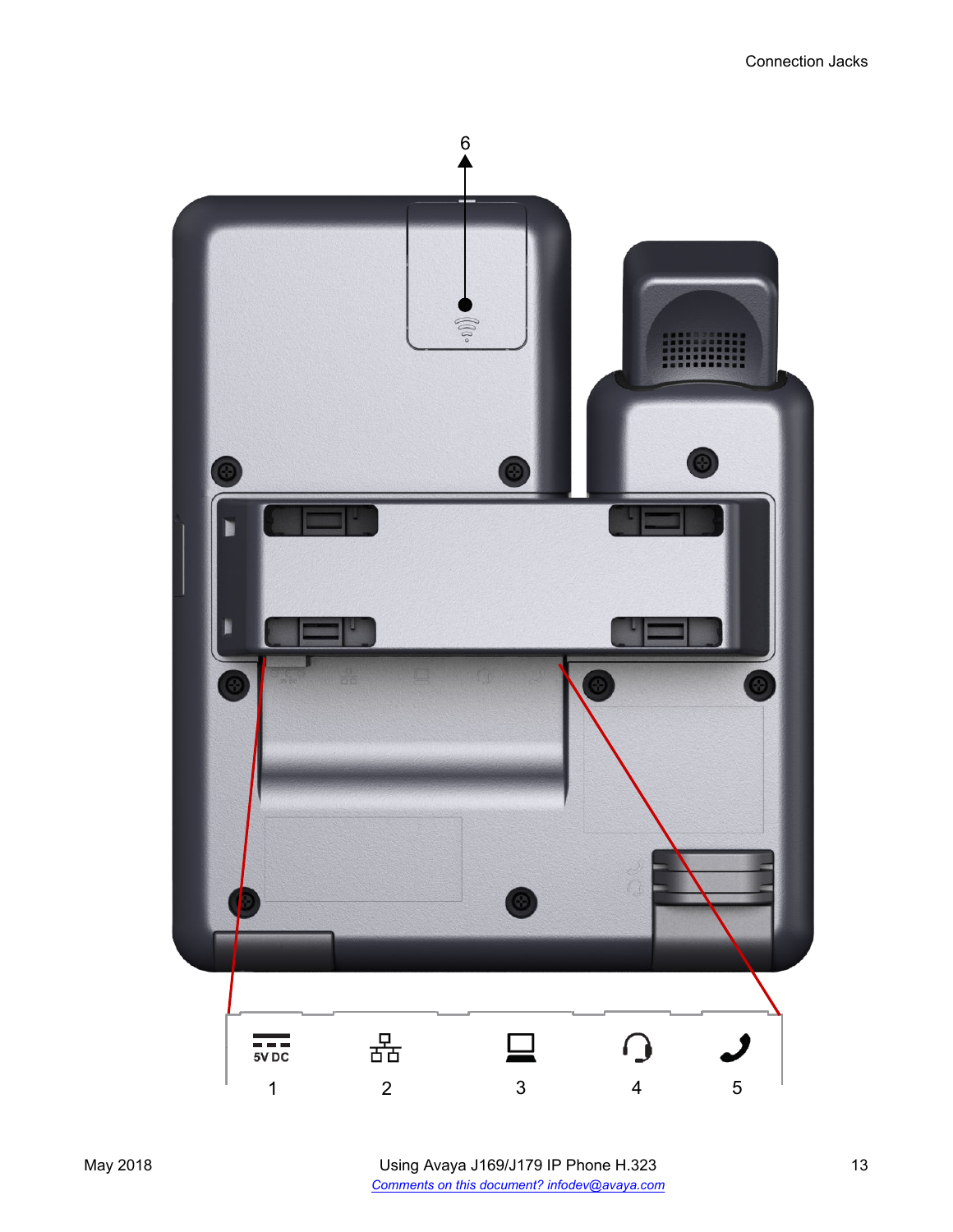<span id="page-13-0"></span>

| No. | <b>Name</b>              | <b>Description</b>                                                               |
|-----|--------------------------|----------------------------------------------------------------------------------|
|     | 5V DC Jack               | To connect the power supply.                                                     |
| 2   | Network port             | To connect the Ethernet cable.                                                   |
| 3   | PC port                  | To connect the computer.                                                         |
| 4   | <b>Headset Jack</b>      | To connect the headset.                                                          |
| 5   | Handset Jack             | To connect the handset.                                                          |
| 6   | <b>WLAN Module Panel</b> | To integrate the Wi-Fi module.                                                   |
|     |                          | Note:<br>$\left  \mathbf{x} \right $                                             |
|     |                          | The Wi-Fi module is not supported in<br>the Avaya J169 and J179 H.323<br>phones. |

# **Optional components**

You can use the following optional components with phone:

**Note:**

Ensure to use only the phone compatible components.

- 5V DC Power adapter
- Button module(JBM24)
- GSPPOE Avaya 48V PoE power inserter

# **General icons**

The following table lists the icons for Avaya J169 IP Phone and Avaya J179 IP Phone. The icons are similar for both the phones, except Avaya J169 IP Phone displays the icons in grayscale and Avaya J179 IP Phone in color.

| Icon                      | <b>Description</b>                                    |
|---------------------------|-------------------------------------------------------|
| $\mathbf{e}_{\mathbf{x}}$ | Microphone is muted.                                  |
| œ                         | Missed call on your phone.                            |
|                           | Incoming call; indicates you have answered this call. |
|                           | Outgoing call; indicates you have made this call.     |

*Table continues…*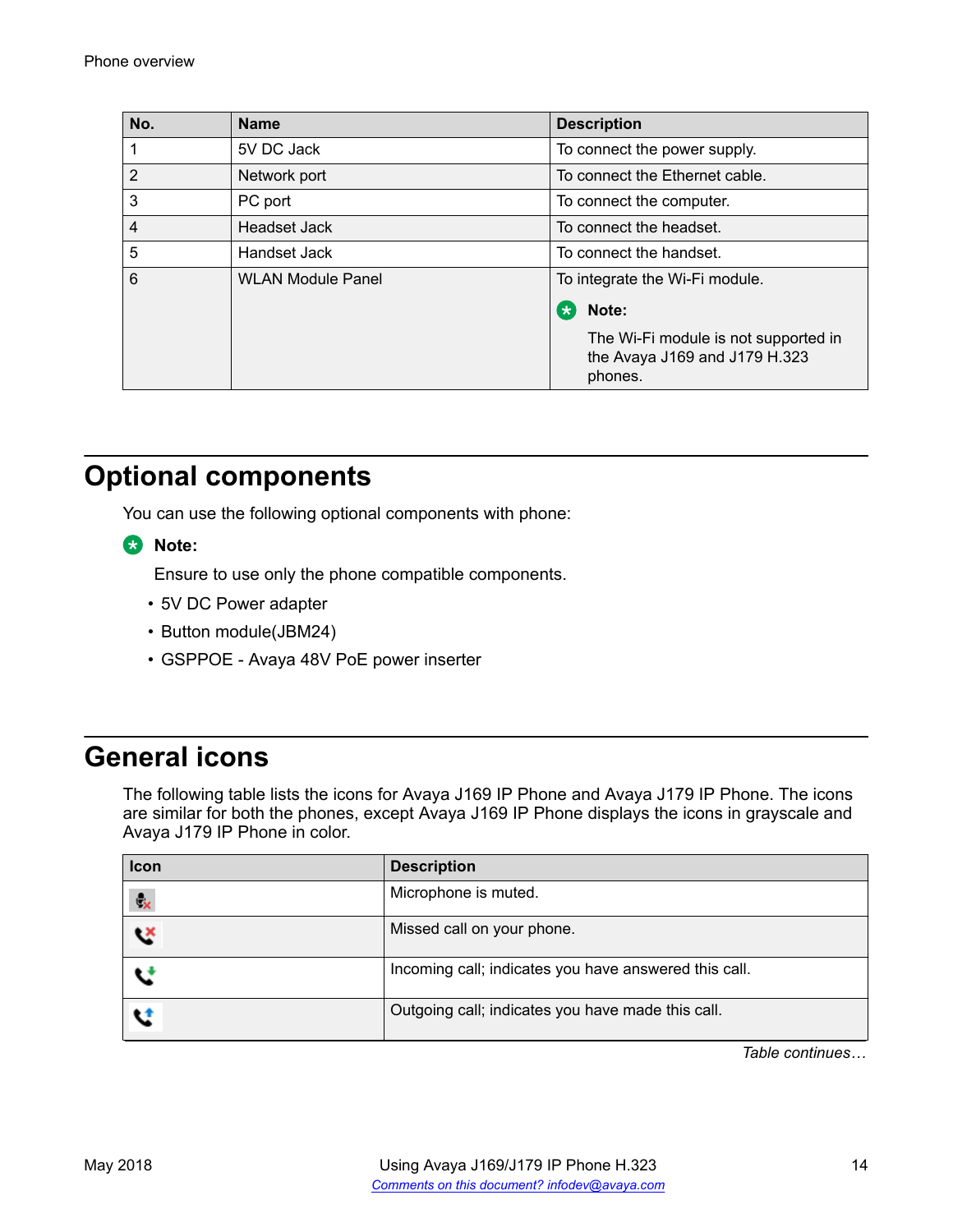<span id="page-14-0"></span>

| Icon               | <b>Description</b>                                                                                                                                                                                                                                                                                                                                                                                                                                          |
|--------------------|-------------------------------------------------------------------------------------------------------------------------------------------------------------------------------------------------------------------------------------------------------------------------------------------------------------------------------------------------------------------------------------------------------------------------------------------------------------|
| 嗢                  | The phone has activated the EC500 feature.                                                                                                                                                                                                                                                                                                                                                                                                                  |
| A                  | Incoming call alert.                                                                                                                                                                                                                                                                                                                                                                                                                                        |
|                    | Call is active.                                                                                                                                                                                                                                                                                                                                                                                                                                             |
|                    | Call is on hold.                                                                                                                                                                                                                                                                                                                                                                                                                                            |
| $\frac{1}{\alpha}$ | Conference is active.                                                                                                                                                                                                                                                                                                                                                                                                                                       |
| $\Xi$              | Conference is on hold.                                                                                                                                                                                                                                                                                                                                                                                                                                      |
|                    | Use the Right or Left navigation arrow to see more pages/screens/<br>options.                                                                                                                                                                                                                                                                                                                                                                               |
|                    | End of a list; scroll up to see choices.                                                                                                                                                                                                                                                                                                                                                                                                                    |
| $I_{\rm X}$        | Pressing - on the Volume button continuously causes the volume to<br>turn off. To reinstate volume, press + on the Volume button.                                                                                                                                                                                                                                                                                                                           |
| C                  | Your administrator might place this icon on one of your softkeys as<br>an energy-saving measure. Pressing this softkey turns the display<br>backlight off. When the backlight is off, any activity on your phone<br>turns the backlight on.                                                                                                                                                                                                                 |
| $\mathfrak{c}$     | Indicates that your phone is in an "Unnamed Registration" state,<br>caused by not entering an extension or password within 60 seconds<br>after the prompt for the extension and password. In this situation,<br>your phone might register with the call server, but will show only one<br>call appearance, no features, and will allow only outgoing calls. To<br>change from the unnamed registration state, login with a valid<br>extension and password. |
| H                  | Indicates that the call is using a wideband codec for excellent voice<br>quality.                                                                                                                                                                                                                                                                                                                                                                           |
| ⊿                  | Indicates a low network performance or presence of local network<br>issues that might result in lower call quality.                                                                                                                                                                                                                                                                                                                                         |

# **Call history icons**

The following table lists the icons for Avaya J169 IP Phone and Avaya J179 IP Phone. The icons are similar for both the phones, except Avaya J169 IP Phone displays the icons in grayscale and Avaya J179 IP Phone in color.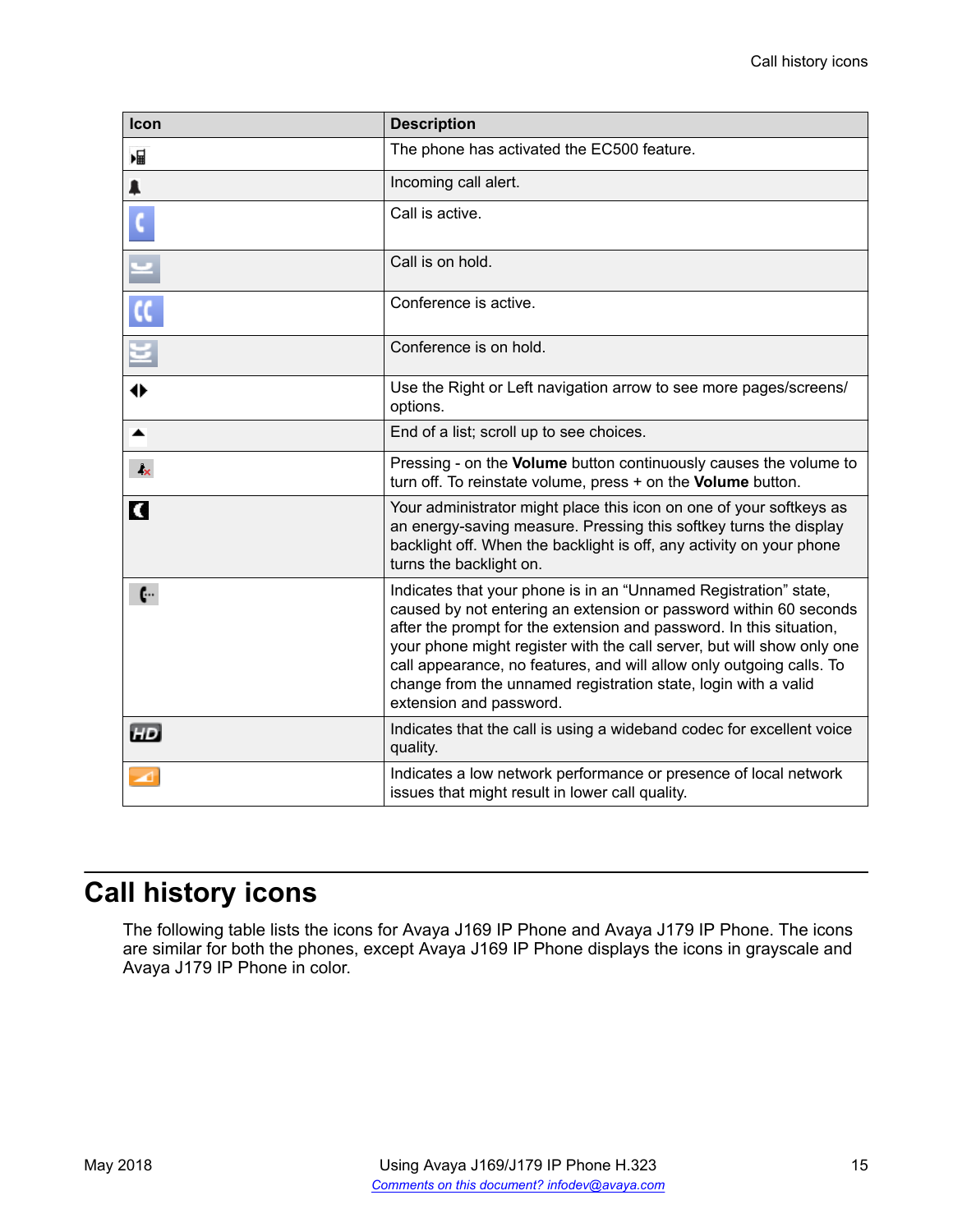| <b>Icon</b> | <b>Description</b>                                                                              |
|-------------|-------------------------------------------------------------------------------------------------|
|             | Missed call; indicates you did not answer this call or had<br>forwarded the call to voice mail. |
|             | Incoming call; indicates you have answered this call.                                           |
|             | Outgoing call; indicates you have made this call.                                               |
|             | Indicates the number of bridged calls.                                                          |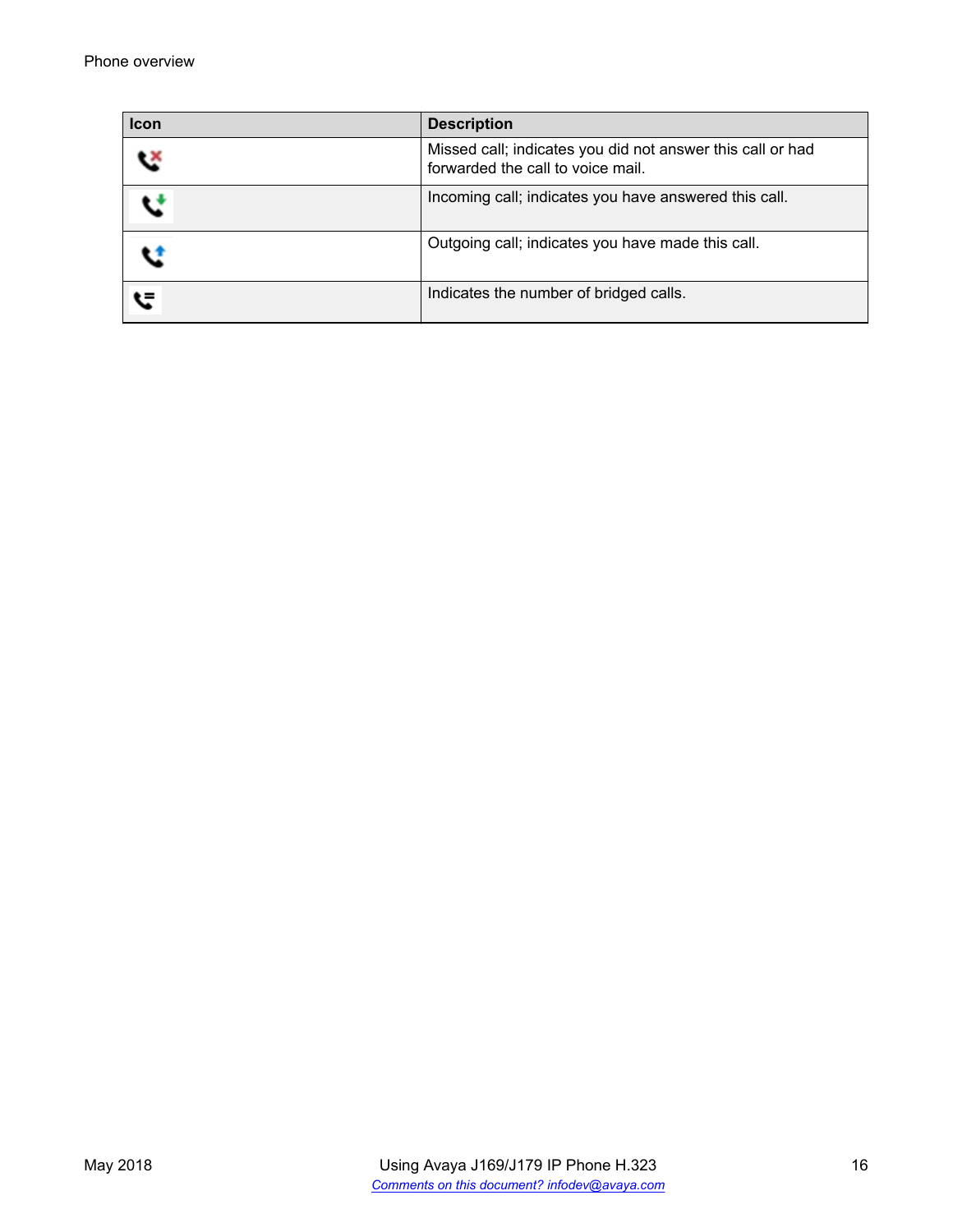# <span id="page-16-0"></span>**Chapter 3: Getting Started**

# **Logging in to your phone**

#### **About this task**

Perform this task to log in to your phone. Log in from the initial screen when it prompts you for your extension.

If multiple gatekeepers are configured for the phone, the phone stops at the discovery mode in the following conditions:

- The login credentials are incorrect.
- The phone is logged in. One of the gatekeepers is not reachable, because of an upgrade or a network outage. In the discovery mode, press **Reset**. The phone deletes the credentials from the memory, reboots, and displays the login page.

If the administrator has enabled the offline call-log feature on the deskphone, the deskphone downloads the call log database when you log in. The offline call-log database stores the calls that landed on the deskphone while you were not logged in. These calls are added to the call history as missed calls.

- 1. Press **Log In**.
- 2. Enter your extension.
- 3. Press **Enter** or **OK** or **#**.
- 4. Enter your password.Enter the password that your administrator assigned to you.
- 5. If your administrator configured the system to allow visiting user privileges the deskphone prompts for Login Mode. Use the right or left navigation arrow to indicate whether you are a visiting user of this deskphone (Visiting User) or not (Default).
- 6. Press **Enter** or **OK** or **#**.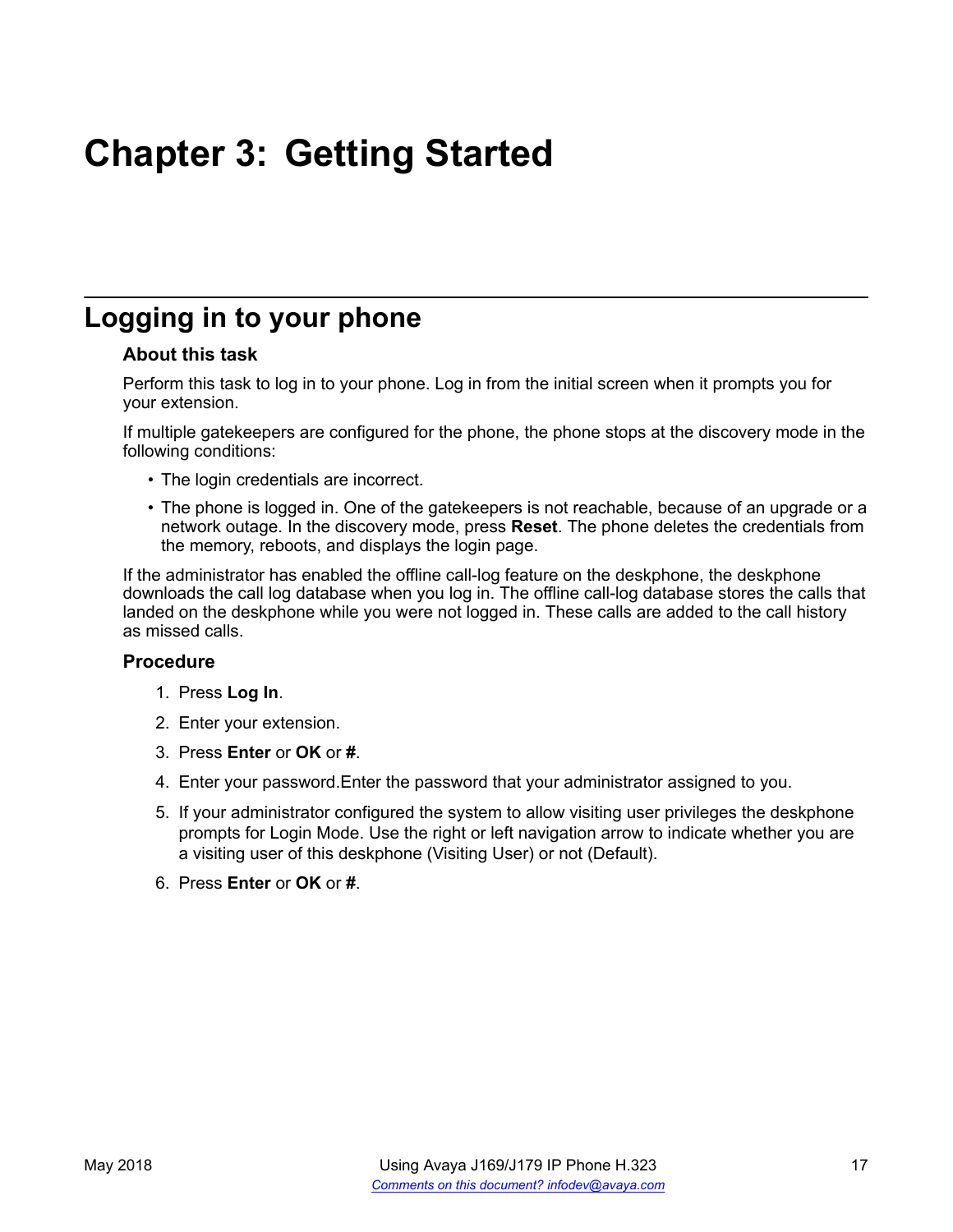# <span id="page-17-0"></span>**Logging out of your phone**

#### **About this task**

If the administrator has enabled the offline call-log feature on the phone, the phone downloads the call log database when you log in. The offline call-log database stores incoming calls when you were offline. These calls are added to the call history as missed calls.

#### **Procedure**

- 1. Press **Main menu**.
- 2. Press **Log Out** to choose Log Out.
- 3. Press **Log Out** or **OK**.

If you logged into the phone as a guest user, the phone restores the original settings on logout.

# **Logging in as a guest user**

#### **About this task**

Log in to another phone as a guest and use the features and functionality of your own phone.

#### **B** Note:

The guest user login option is available on your phone only if the administrator has configured the feature. Guest user login does not use the contacts list available on the phone. The previous contacts list is cleared, and the phone displays only the contacts of the guest user.

#### **Procedure**

- 1. Press **Main menu**.
- 2. Select **Guest Login**.
- 3. Enter your extension number.
- 4. Enter your password.
- 5. Press **Enter** or **OK**.
- 6. Scroll left or right to select the expected amount of time from 1 to 12 hours that you might use this phone.

You can log out as a guest at any time despite the duration that you select.

7. Press **Enter** or press **OK**.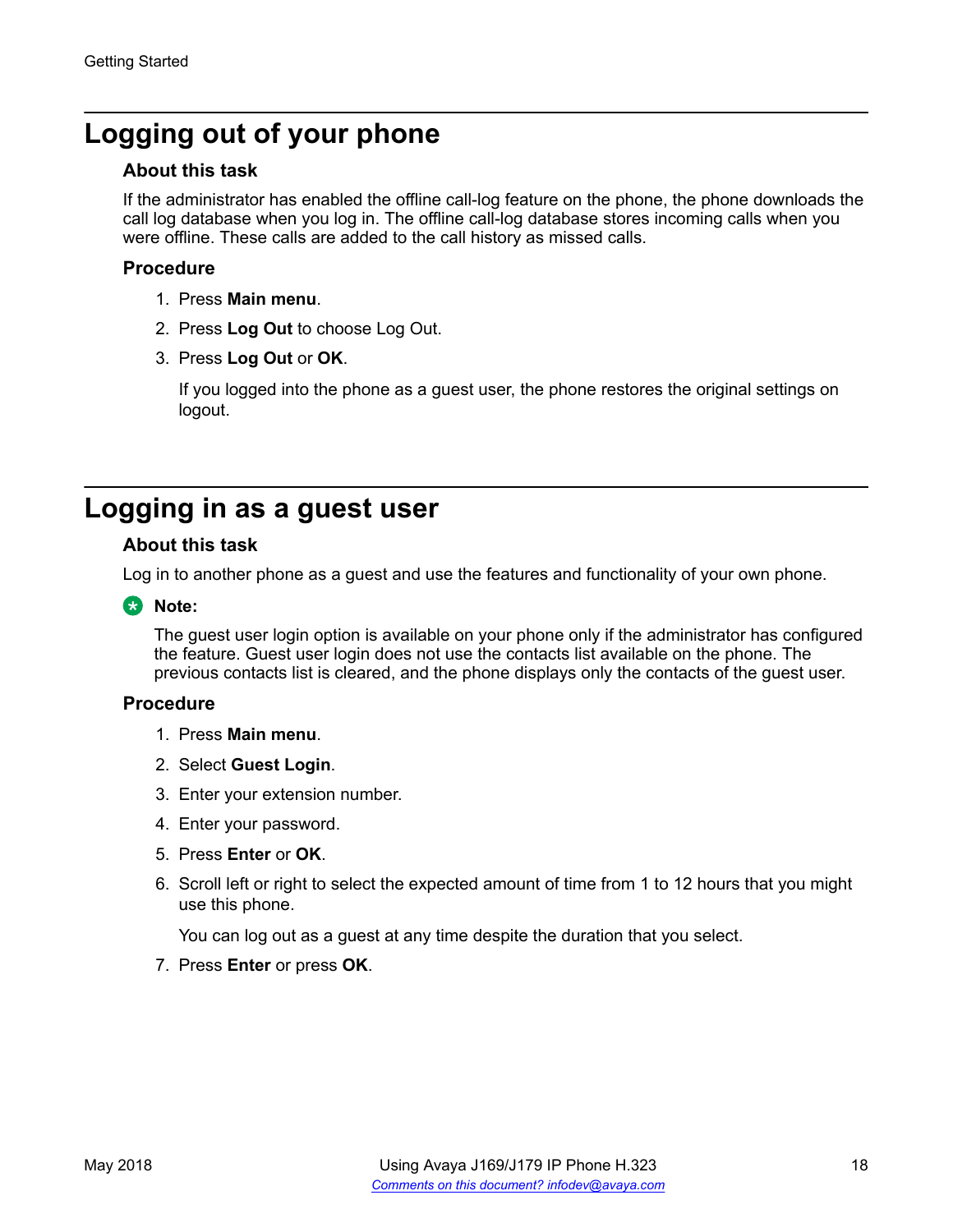# <span id="page-18-0"></span>**Chapter 4: Navigation**

# **Navigation tips**

The deskphone displays navigation icons  $\left(\cdot\right)$  on the phone display to indicate that you can scroll to more options or information.Use the right and left navigation arrows to go to other screens when the paging icon (left- and right-facing arrows) displays on the title line or to move the cursor right or left when entering text.

# **Menu options**

The following image shows the menu options that are available to you to view the current settings and configure the required parameters on the Avaya J169/J179 IP deskphones.



#### **RS** Note:

Some of the options may not be displayed on your deskphone if your administrator has not configured the option for your extension.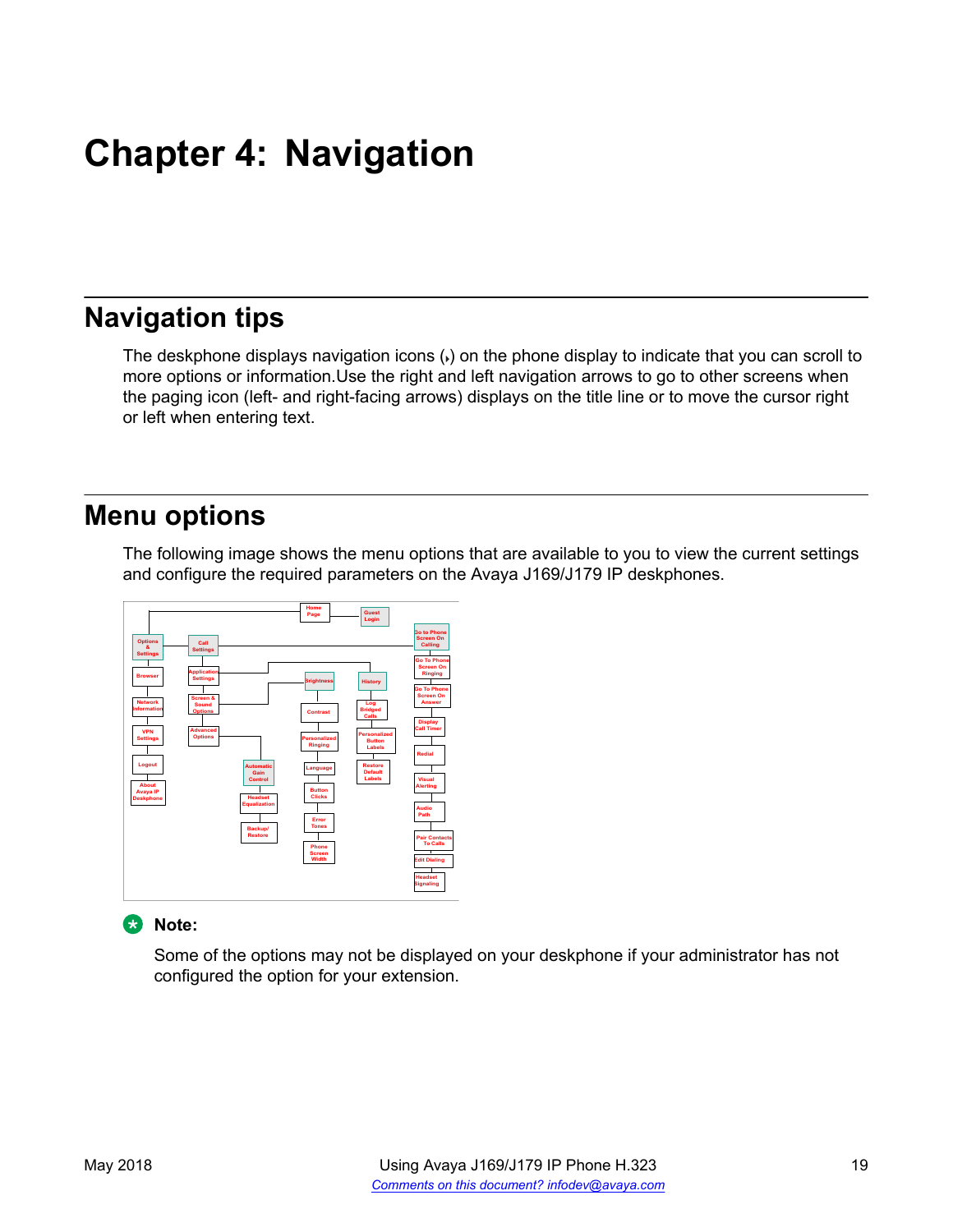# <span id="page-19-0"></span>**Accessing the Features screen**

#### **About this task**

Use this task to gain access to the **Features** screen.

For models with LEDs, the LED next to the feature name indicates if the feature is currently on or off. If the light is on, the feature is on.

#### **Procedure**

1. On the Phone screen, use the right navigation button to gain access to the **Features** screen.

To return to the main Phone screen, press **Phone** or scroll to the left.

2. Scroll down to see the features that have been administered for your extension.

The green LED next to the Feature button indicates if the feature is currently on or off. If the light is on, the feature is on. The red LED next to the Feature button blinks while the feature label is displayed on the screen.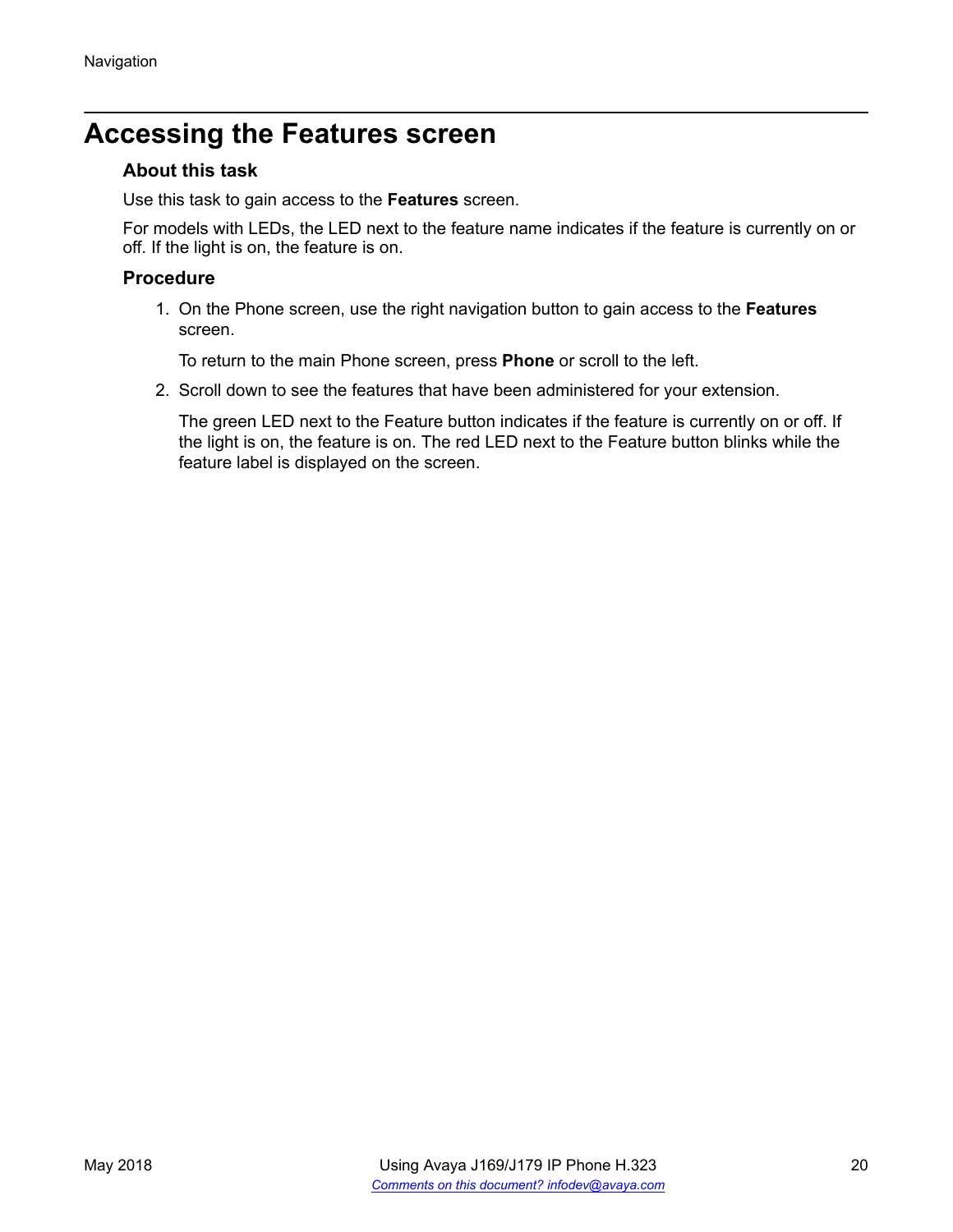# <span id="page-20-0"></span>**Chapter 5: Call operations**

### **Answering a call Procedure**

Answer an incoming call in one of the following ways:

- If you are not on another call, lift the handset, or press **Speaker**, **OK**, or **Answer** to answer the call using the speakerphone, or press **Headset** to answer using the headset, or you can press the corresponding line key (LED) to answer the call.
- If you are on a call, and the phone displays the incoming call, from the Phone screen scroll to the line with the incoming call and press **Ans Hold** or press the corresponding line key (LED) to automatically put the first call on hold when you answer the new call. Also, you can press **Ans Drop** to automatically drop the first call when you answer the new call.
- To quickly move to the top of your call appearance list to answer an incoming call on your primary line, from the Phone screen press the **Phone** button. You can then press the line for the incoming call or scroll to it.
- To automatically display the Phone screen when you receive an incoming call, set the **Phone Screen on Ringing** option to **Yes**.

# **Making calls**

# **Making a call**

#### **Procedure**

- 1. Lift the handset, or press **Speaker** or **Headset** (if applicable) or a line button for an available line.
- 2. Dial the number you want to call.

If you are on a mute call, you can select an available call line appearance by using **Up** or **Down** arrows.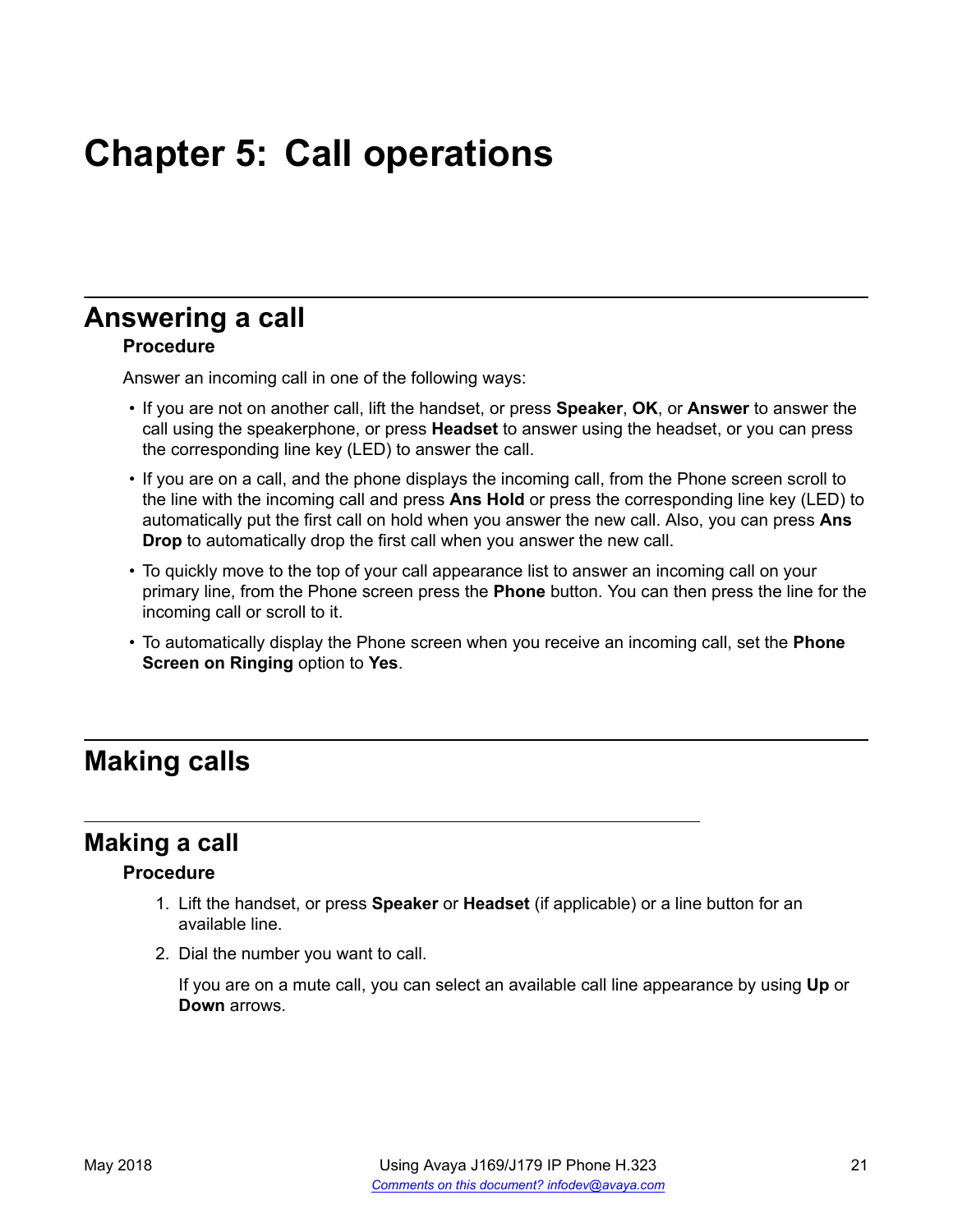# <span id="page-21-0"></span>**Making an emergency call**

#### **About this task**

If your administrator configured emergency calling for your phone, the Phone screen displays an **Emerg** softkey to immediately connect you with a preset emergency services number.

#### **RNote:**

You can make an emergency call when your phone is logged out only if your administrator configured this feature for you. You can also make an emergency call when you lock your phone. The emergency call feature is available in IP Office only when you are logged in to your phone. Also, in IP Office environment, **Emerg** softkey is not available. You must manually dial the emergency number.

#### **Procedure**

- 1. On the Phone screen, press **Emerg**.
- 2. To end the emergency call, press **Drop**.

## **Calling a person from the contacts list**

#### **Procedure**

- 1. Press **Contacts**.
- 2. Select the person or primary number that you want to call.

To call a non-primary number, select the person, press **Details**, then select the desired number.

3. Press **Call** or **OK**.

## **Calling a person from the call history**

#### **Procedure**

- 1. Press the **Recents** button.
- 2. Scroll to the left or right to view a separate list of all calls, missed, or unanswered calls, answered calls, or outgoing calls.
- 3. Select the person or number you want to call.
- 4. Press the **Call** softkey or the **OK** button or press the corresponding line key (LED).

Depending on how your administrator has administered your phone, returning a missed call might result in the phone deleting the call history entry when the call goes through.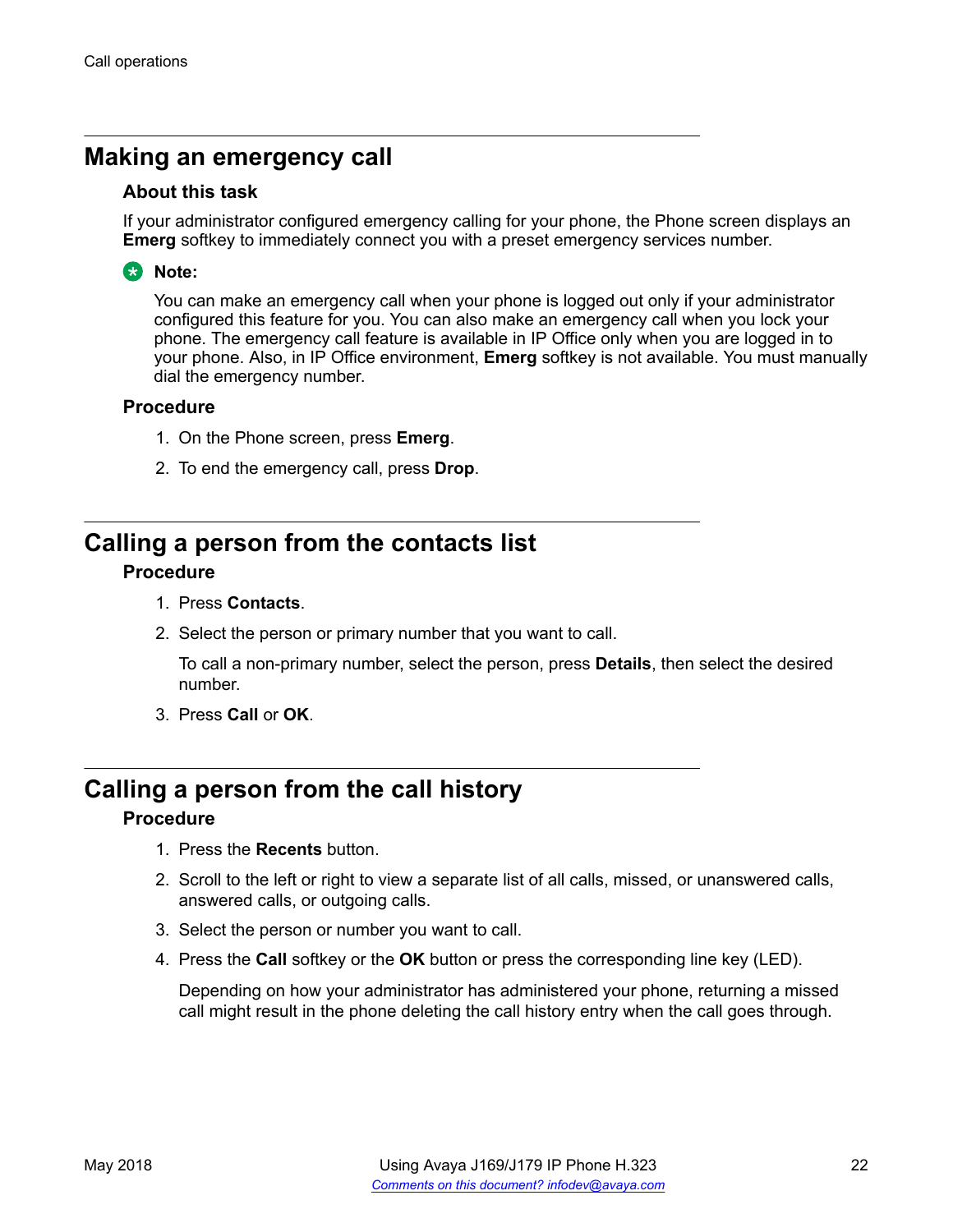# <span id="page-22-0"></span>**Making a call using edit dialing**

#### **Before you begin**

Ensure that the Edit dialing feature is enabled on your phone.

#### **Procedure**

- 1. From the **Phone** screen, enter the number you want to call.
- 2. To edit the number, press **Bksp** to erase the previous character, one character at a time. To remove the entire number, press **Clear**.
- 3. Press **Call** or **OK**.

# **Calling a person from the directory**

#### **Procedure**

- 1. From the Phone screen, scroll right to access the Features menu, select **Directory**, and press **Select** or **OK**.
- 2. Use the dialpad keys to start typing the last name of the person you want to call.

Press each dialpad key one time for each corresponding letter. For example, for "Hill", press **4,4,5,5**.

- 3. Select **Next** to view the names alphabetically in the directory.
- 4. Press **OK** or enter the next letter.
- 5. Select **Make Call** when you see the name to which you to want to make a call to.
- 6. Press **OK** to dial the call.

# **Redialing a number**

#### **Procedure**

1. From the Phone screen, press **Redial**.

The phone redials the last number or a list of the most recent numbers that you have dialed appears from which you can select a number to redial.

2. If you are working with a redial list, scroll to the number to call and press **Call** or **OK** or press the corresponding line key (LED).

Your system administrator can disable Redial functionality.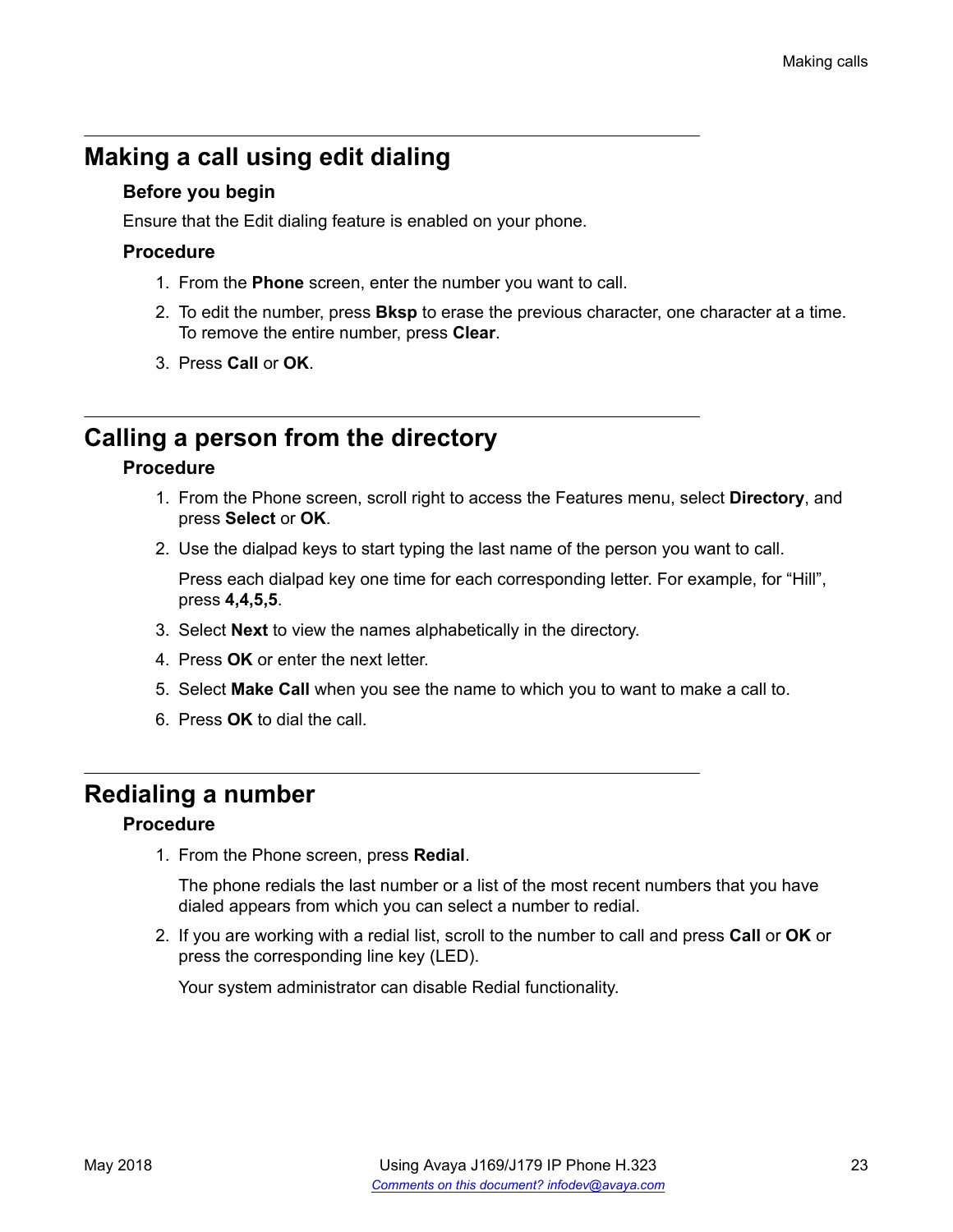## <span id="page-23-0"></span>**Clearing a number**

#### **Procedure**

Press **Clear** to erase all dialed digits and enter a new number.

#### **R3** Note:

You can clear a number by using the backspace button only if you have enabled the Edit Dialing feature on your deskphone.

# **Making a call using a Click to dial link**

#### **About this task**

You can use the Click to Dial feature to make a call from a WML browser or any other screen that provides a dialing link. Usually, a handset icon indicates a line with this type of link.

#### **Procedure**

- 1. Select the line with the link for the person or number you want to call.
- 2. Press the line button corresponding to the line with the link or press **OK**.

#### **Result**

The phone starts a call to the person or number associated with the click to dial link.

# **Transferring a call**

#### **Procedure**

- 1. From the Phone screen, if the call to be transferred is already not highlighted, press and select the call appearance on which the call appears.
- 2. Press **Transfer**.
- 3. Dial the number if you know the number or call the person from the contacts list or from the history list.
- 4. If your administrator configured unattended transfers for your deskphone, you can hang up without announcing the call.

# **Muting a call**

#### **About this task**

While on a call, you can mute the microphone of your phone so that the other party cannot hear you.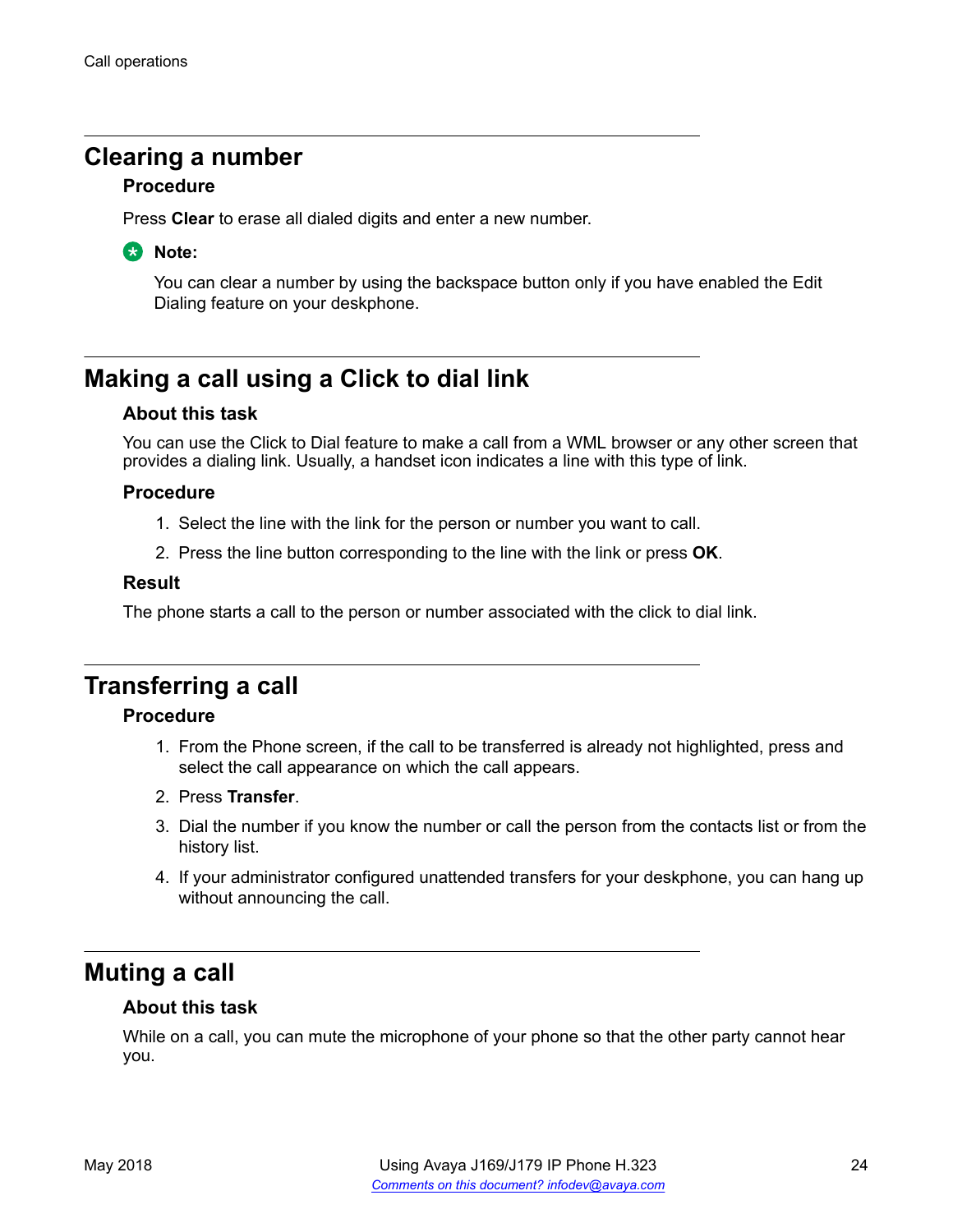#### <span id="page-24-0"></span>**Procedure**

- 1. Press **Mute** during a call so that the other person on the call cannot hear you.
- 2. Press **Mute** again to unmute the call.
	- **B** Note:

If a call is on mute and you switch between the handset, headset, or speakerphone, the mute is turned off.

When you mute the call, the Mute button light is on and the top line displays the Mute icon.

# **Putting a call on hold**

#### **Procedure**

- 1. Press **Phone** to view the main Phone screen, if necessary.
- 2. Select the active line you want to put on hold.
- 3. Press **Hold**.

**B** Note:

The phone might display a hold timer when you put a call on hold.

4. Press **Resume**, **OK** button, or the line button of the held call to retrieve the call.

# **Contacts**

# **Using the contacts feature**

You can save up to 250 names and up to 3 telephone numbers for each name. You can also import or export a Contact list using a USB device.

## **ED** Note:

When you press the **Contacts** button you might not see all of the functions that are described in this chapter. The functions are not available because your administrator has disabled changes to Contacts.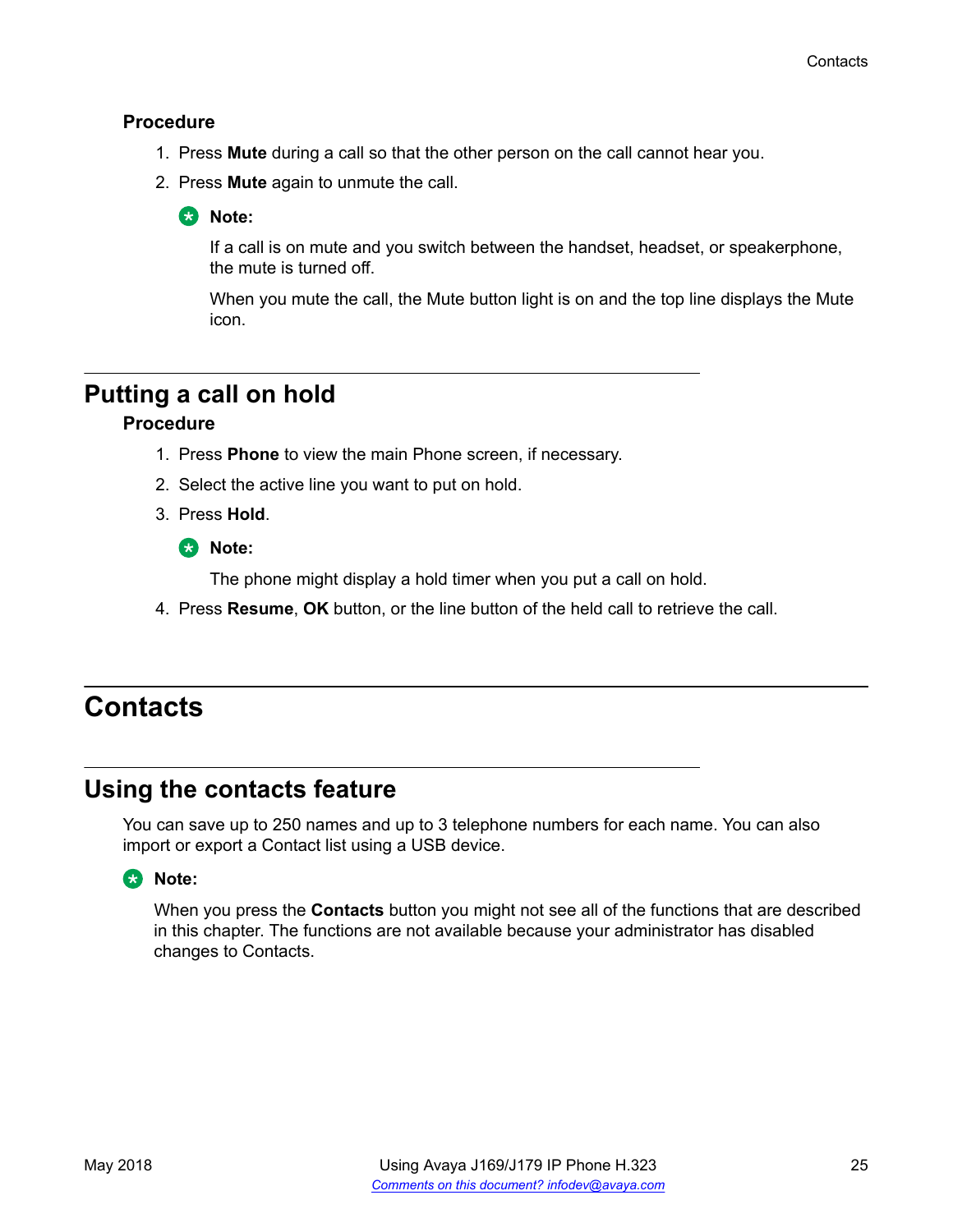## <span id="page-25-0"></span>**Adding a new contact**

#### **About this task**

You can add up to three numbers for a contact.

#### **Procedure**

- 1. Do one of the following:
	- If this is your first contact list entry, press **Contacts** > **New**.
	- If you already have entries in your contact list, press **Contacts** > **More** > **New**.
- 2. Enter the name using the dialpad.
- 3. Scroll to the next field.
- 4. Enter the number.
- 5. Scroll to the next field and choose the type of number entered (General, Work, Mobile, Home)
- 6. If you have another number for this contact, select the next field and repeat Step 5 to Step 6.

You can add up to two additional numbers for this contact, but you can designate only one number as primary.

7. Press **Save**.

# **Deleting a contact**

#### **Before you begin**

Ensure that there is at least one contact in the Contacts list.

- 1. Press **Contacts**.
- 2. Select the contact you want to delete.
- 3. Press **Details** > **More** > **Delete**.
- 4. Press one of the following:
	- **Delete**: To delete the contact.
	- **Cancel**: To cancel the action.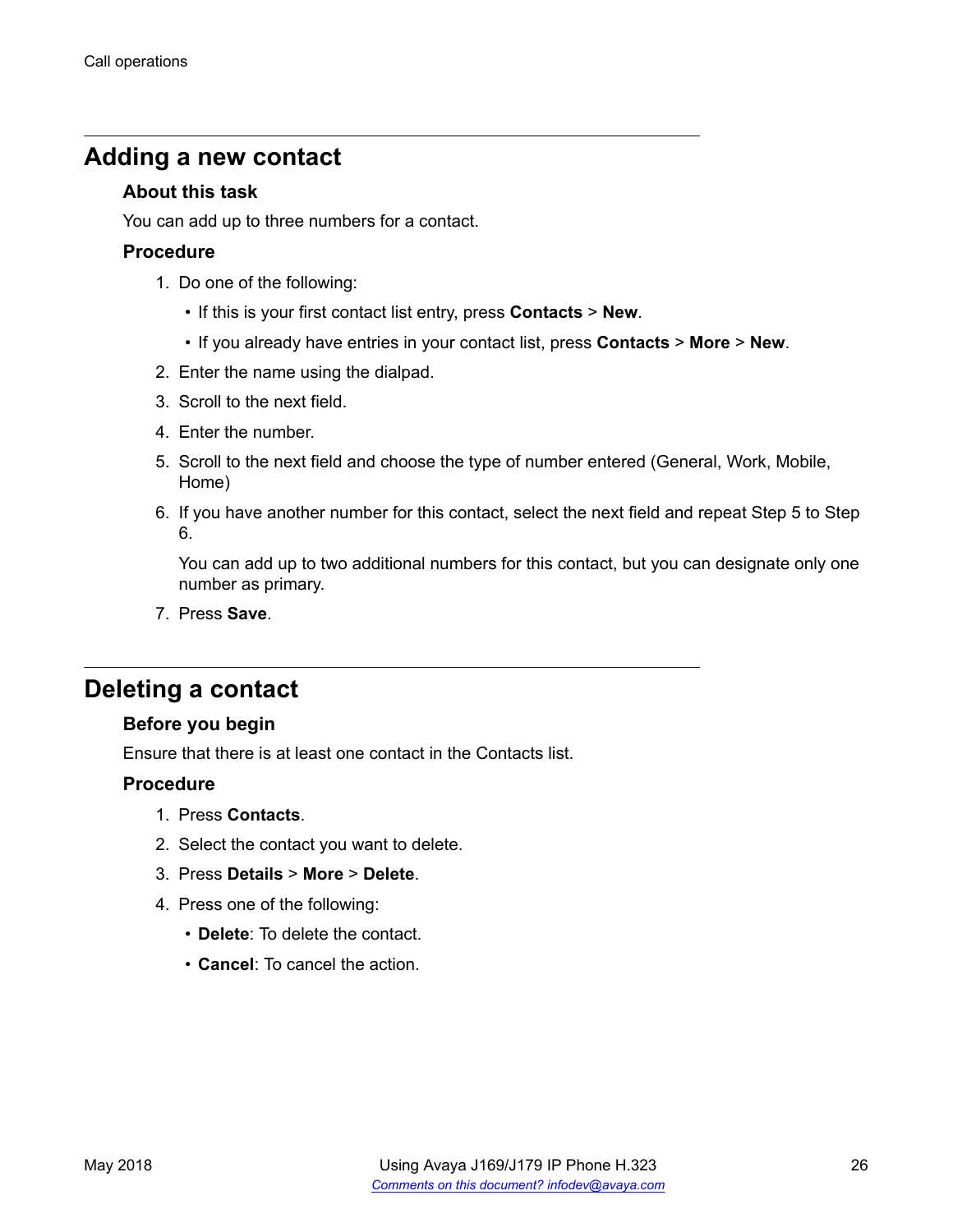# <span id="page-26-0"></span>**Editing a contact**

#### **Procedure**

- 1. Press **Contacts**.
- 2. Search for and select the contact you want to edit.
- 3. Press **More** > **Edit** or **Details** > **Edit**.
- 4. Choose the field you want to edit.
- 5. Use the dial pad and softkeys to change the contact information.
- 6. Press **Save**.

# **Viewing the details for a contact**

#### **Procedure**

- 1. Press **Contacts**.
- 2. Select the contact that you want to view.
- 3. Press **Details** to see the information available for that contact.

Selecting Details is the only way to dial a second or third number for a contact.

4. Press the appropriate softkey to call or edit this contact, delete this contact, or return to the Contacts screen.

# **Searching for a contact**

- 1. Press **Contacts**.
- 2. Using the dialpad, start typing the name for which you want to search.
- 3. Press **Call** to call the person or press **More** then **Edit** to edit contact information.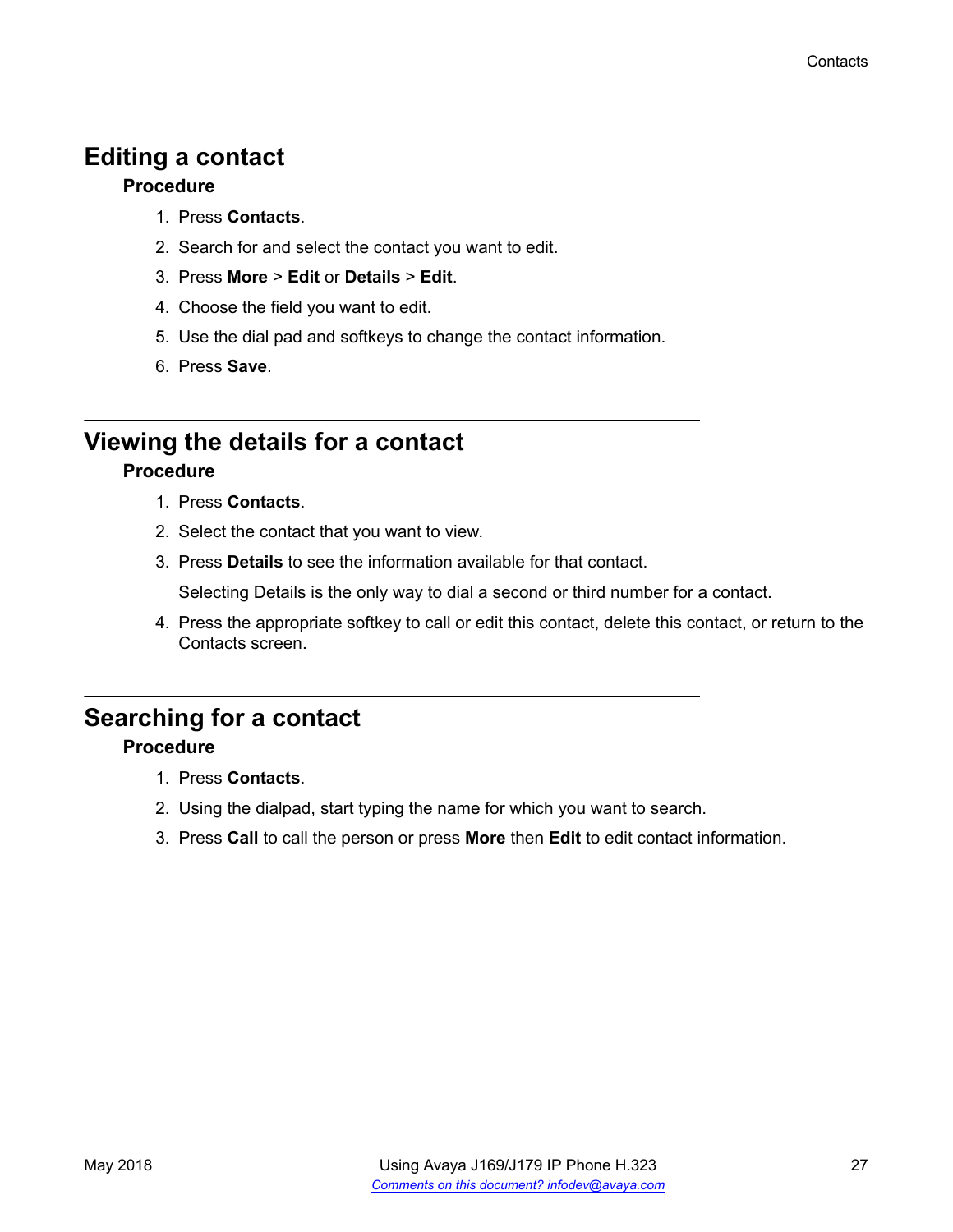# <span id="page-27-0"></span>**Call History**

# **Viewing the call history**

#### **Procedure**

1. Press **Recents**.

You can go to the top of the list by pressing **Recents** again.

2. Scroll to the right or left to view separate lists of answered, outgoing, or missed calls.

#### **ED** Note:

Depending on how your administrator configured the system, a Missed Call counter might appear next to a missed call showing the number of missed calls you have from that person.

3. Scroll up or down to view the entries on the list.

# **Viewing call history details**

#### **Procedure**

- 1. Press **Recents**.
- 2. Select the number you want to view.
- 3. Press **Details**.

If you are logging bridged calls as well as your own, bridged call details are identified by either CALL FOR: (calls made to the bridged line) or CALLED FROM: (calls made from the bridged line) preceding the applicable number.

4. To return to the list view, press **Back** .

# **Adding an entry from the call history to your contacts list Procedure**

- 1. Press **Recents**.
- 2. Select the number you want to add to your Contacts list.
- 3. Press **+Contact**.
- 4. If necessary, edit the name and telephone number.
- 5. Press **Save**.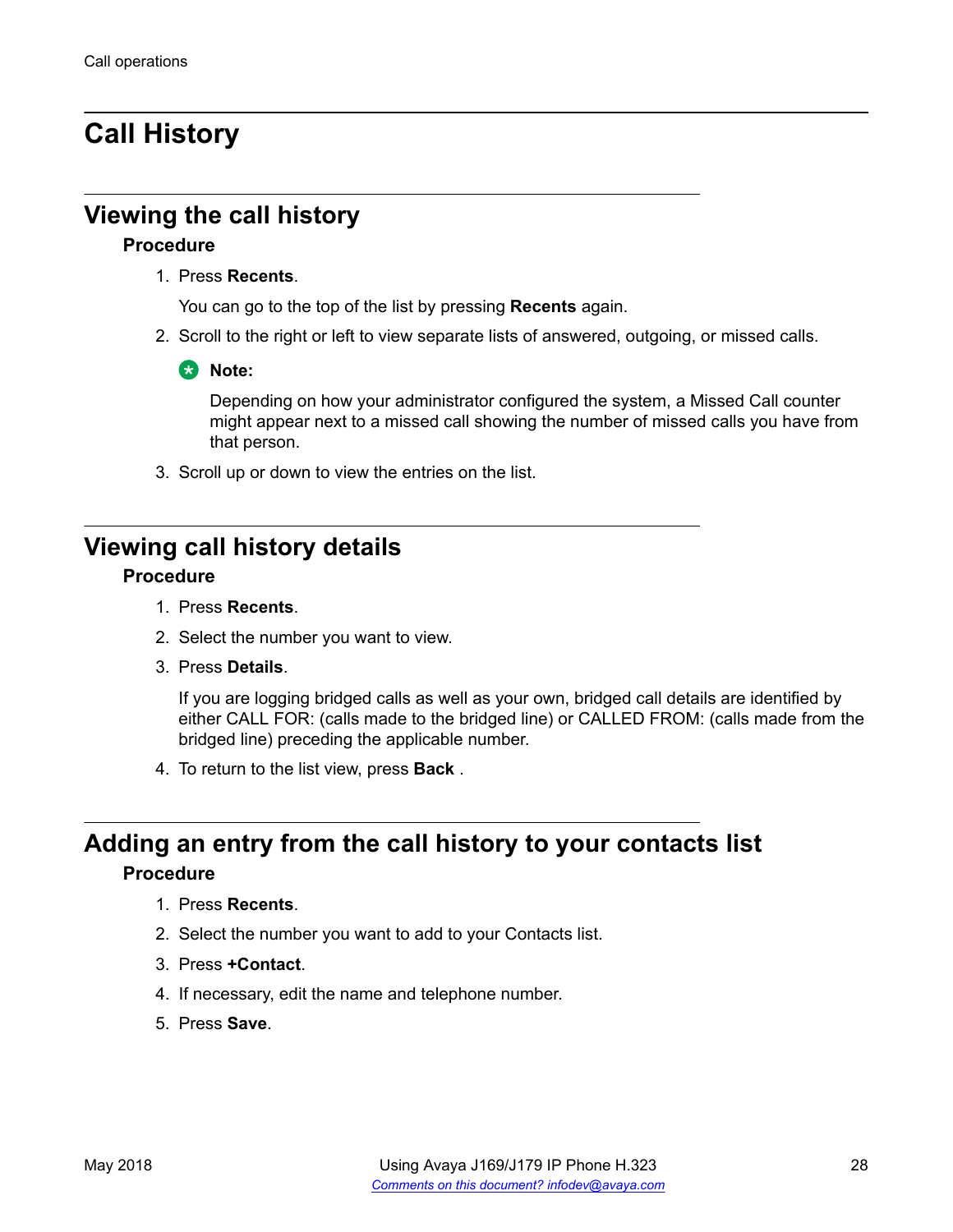# <span id="page-28-0"></span>**Removing an entry from call history**

#### **Procedure**

- 1. Press **Recents**.
- 2. Select the number you want to delete.
- 3. Press **More**, and then press **Delete**.
- 4. Press **Delete** to confirm the deletion.

# **Clearing all call history entries**

#### **About this task**

Clearing all entries from the call history deletes all the entries for the specific list you are viewing. For example, if you are viewing the Outgoing calls list, the phone deletes only the entries for outgoing calls. However, if you are viewing the All Calls list, pressing **Clear All** deletes all calls.

#### **Procedure**

- 1. Press **Recents**.
- 2. Press **Clear All**.
- 3. Press **Clear All** or **OK** to confirm.

# **Turning off call history**

Use this task to turn History on or off. If you have bridged call appearances on your phone, you can choose whether or not to include calls to your bridged lines in your call history log.

- 1. Press **Main Menu**.
- 2. Select **Options & Settings** > **Application Settings**.
- 3. To select the type of call history logging that you want to turn off, perform one of the following actions:
	- To turn off logging your calls, select **History**.
	- To turn off logging the bridged lines, select **Log Bridged Calls**.
- 4. Press **Change** or **OK** or the corresponding line key to turn call history logging on or off.
- 5. Press **Save**.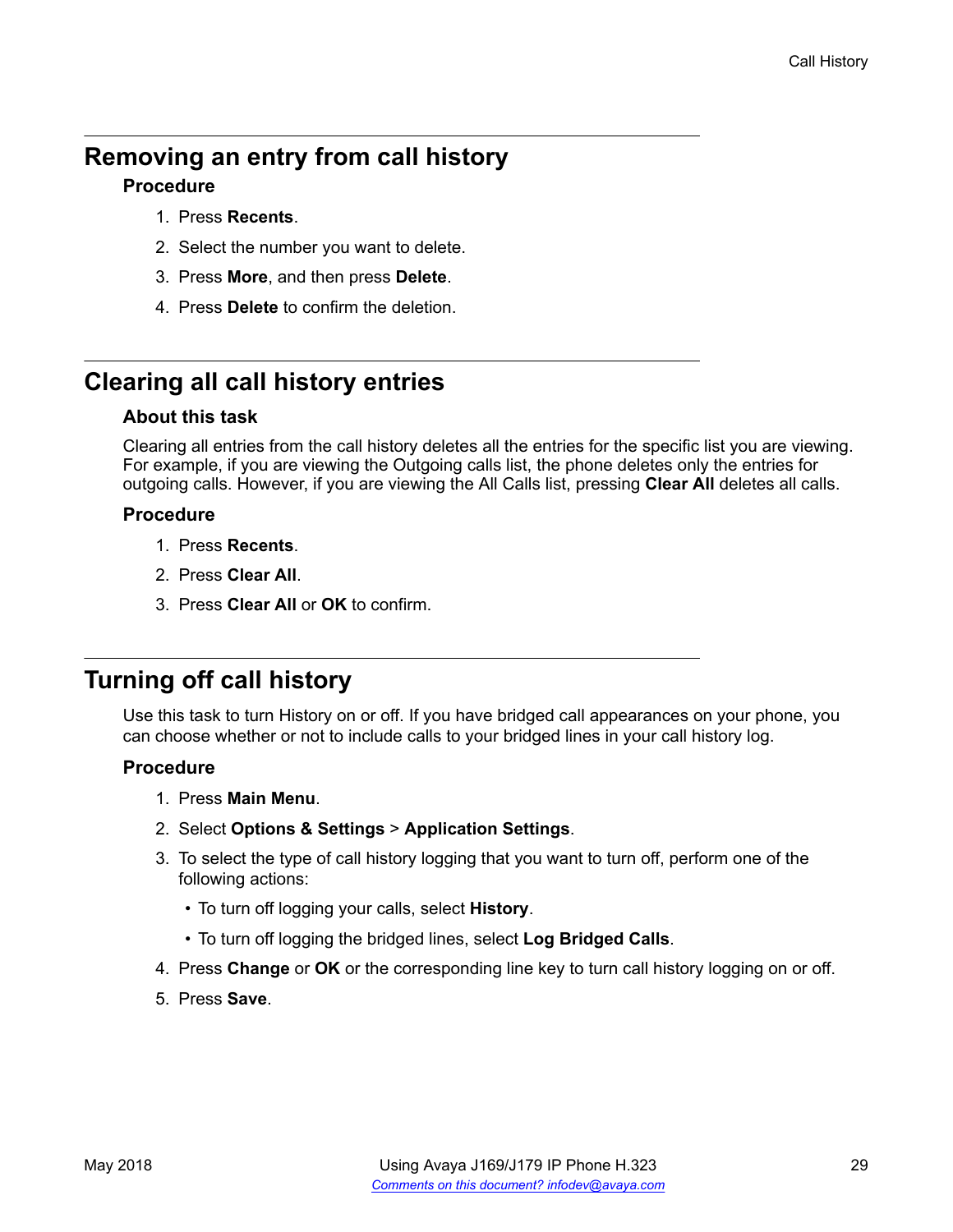# <span id="page-29-0"></span>**Conferences**

# **Using the conference feature**

## **Adding a person to an active call**

#### **About this task**

Use this procedure to add participants to an active call to set up a conference call.

#### **Before you begin**

Start a call.

#### **Procedure**

- 1. During a call, on the Phone screen, press **More** > **Conf**. The phone puts the existing call on hold.
- 2. To make a call to a participant, do one of the following:
	- Dial the phone number by using the dial pad.
	- Call the person from the Contacts list or the Recents list.
- 3. When the third participant answers the call, press the **Join** softkey.
- 4. To add another person, press **Add** and repeat Step 2 and 3.

# **Adding a person on hold to a conference call**

#### **Procedure**

- 1. During an active call, press **Hold**.
- 2. Do one of the following:
	- To make a new call, press new line key.
	- To answer an incoming call, press **Answer** .
- 3. When the second person answers the call, press the **Conf** softkey and select the line key of the person on hold.

The person on hold adds to the conference call.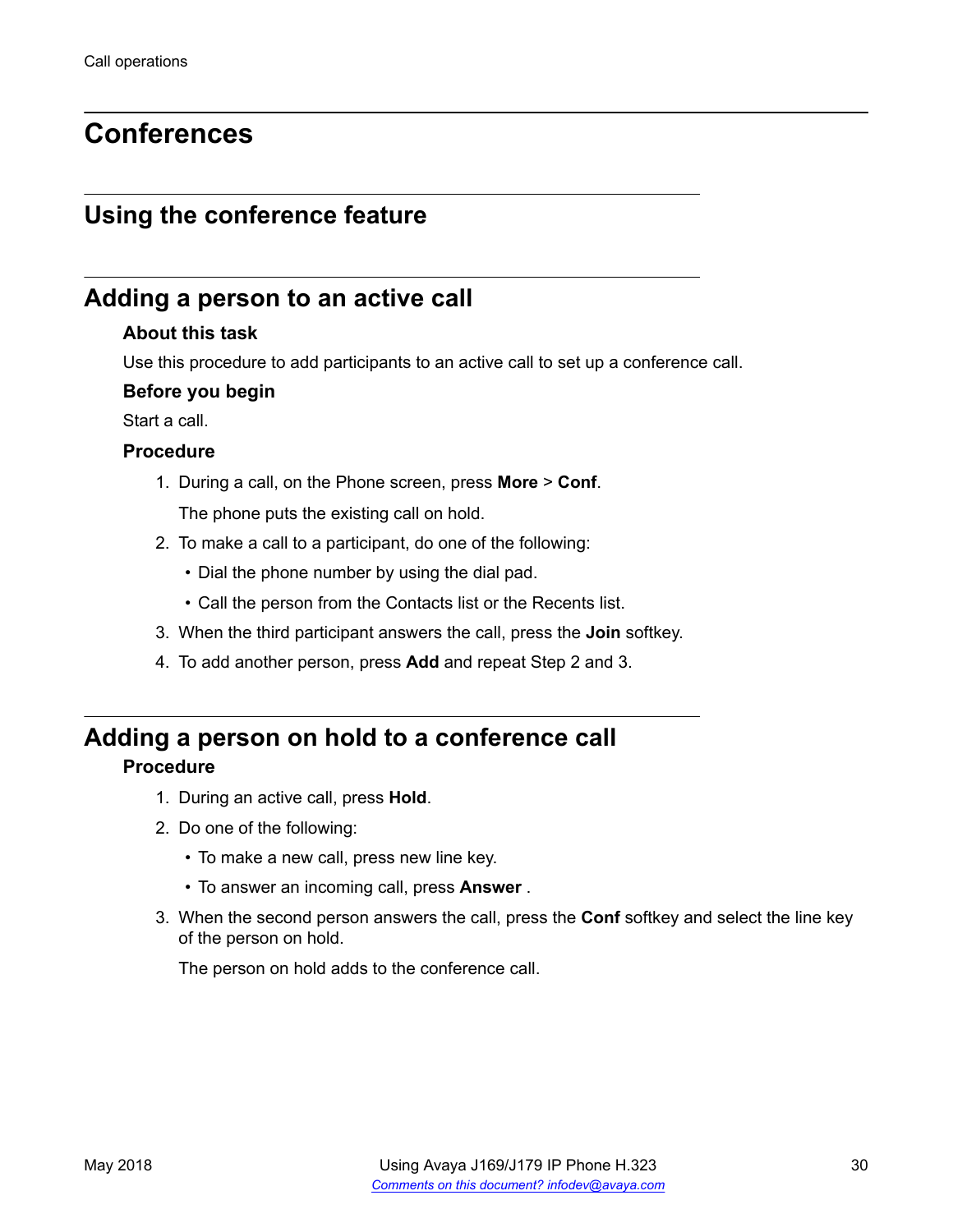# <span id="page-30-0"></span>**Dropping a person from a conference call**

#### **Procedure**

- 1. From the Phone screen, select your active conference call.
- 2. Press **Details**.

Ensure that your administrator has configured the **Details** softkey.

- 3. Select the person you want to drop.
- 4. Press **Drop**.

# **Dropping the last participant from a conference call**

#### **About this task**

Use the following procedure to drop the last participant added to the conference call. Once you drop the last added participant, you cannot use the procedure to drop other participants. The phone plays an error tone if you try to use the drop method again. If you add another participant after dropping the last added participant, you can use the drop method again to drop this participant.

#### **Procedure**

- 1. From the Phone screen, select your active conference call.
- 2. Press **Drop** when the conference is up.

The phone drops the last added person from the conference.

# **Putting a conference call on hold and resuming a call**

#### **About this task**

Use this procedure to put a conference participant on hold, while the others continue in the conference call.

- 1. Press **Hold** during a conference call.
- 2. Do one of the following:
	- Press **Resume**.
	- Press **OK**.
	- Select the call appearance to resume the conference call.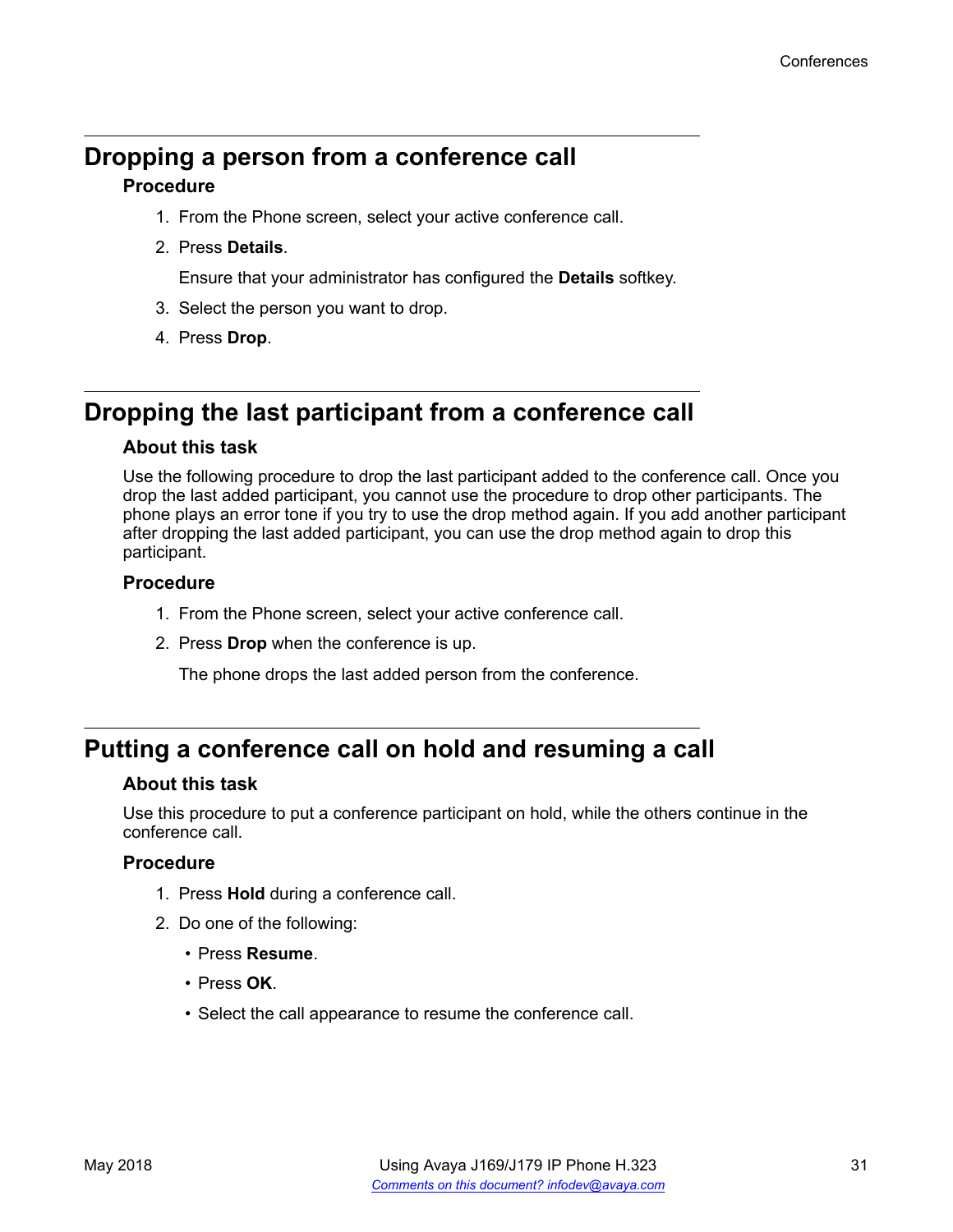## <span id="page-31-0"></span>**Muting a person on a conference call**

You may be able to silence a person on a conference call using the Silence softkey. The individual muting feature is not available on all systems. If you do not see **Silence** softkey when you choose a person, you cannot mute that person.

#### **Procedure**

- 1. From the Phone screen, select the line of the person you want to mute during a conference call.
- 2. Press **Details**.

Ensure that your administrator has configured the **Details** softkey.

- 3. Press **Silence**.
- 4. Press **Silence** again to take the person off mute.

# **Using Voicemail**

## **Receiving your messages**

#### **Procedure**

Press the **Message** button to connect directly to your voice mail system.

The **Message** button and the Message Wait Indicator at the upper right corner glows red to indicate that you have a message. You can use this feature only if your administrator has enabled this feature.

### **Retrieving a voice mail**

#### **About this task**

Use this procedure to listen to your voice mail messages. The **Message** button and the Message Wait Indicator at the upper right corner of the phone glows red to indicate that you have a voice mail.

#### **Before you begin**

- Ensure that the system administrator configures the voice mail for your extension.
- Get the User ID and password of your voice mail from your system administrator.

- 1. To log in to your voice mail, press the **Message** button.
- 2. Follow the voice prompts to playback your voice messages.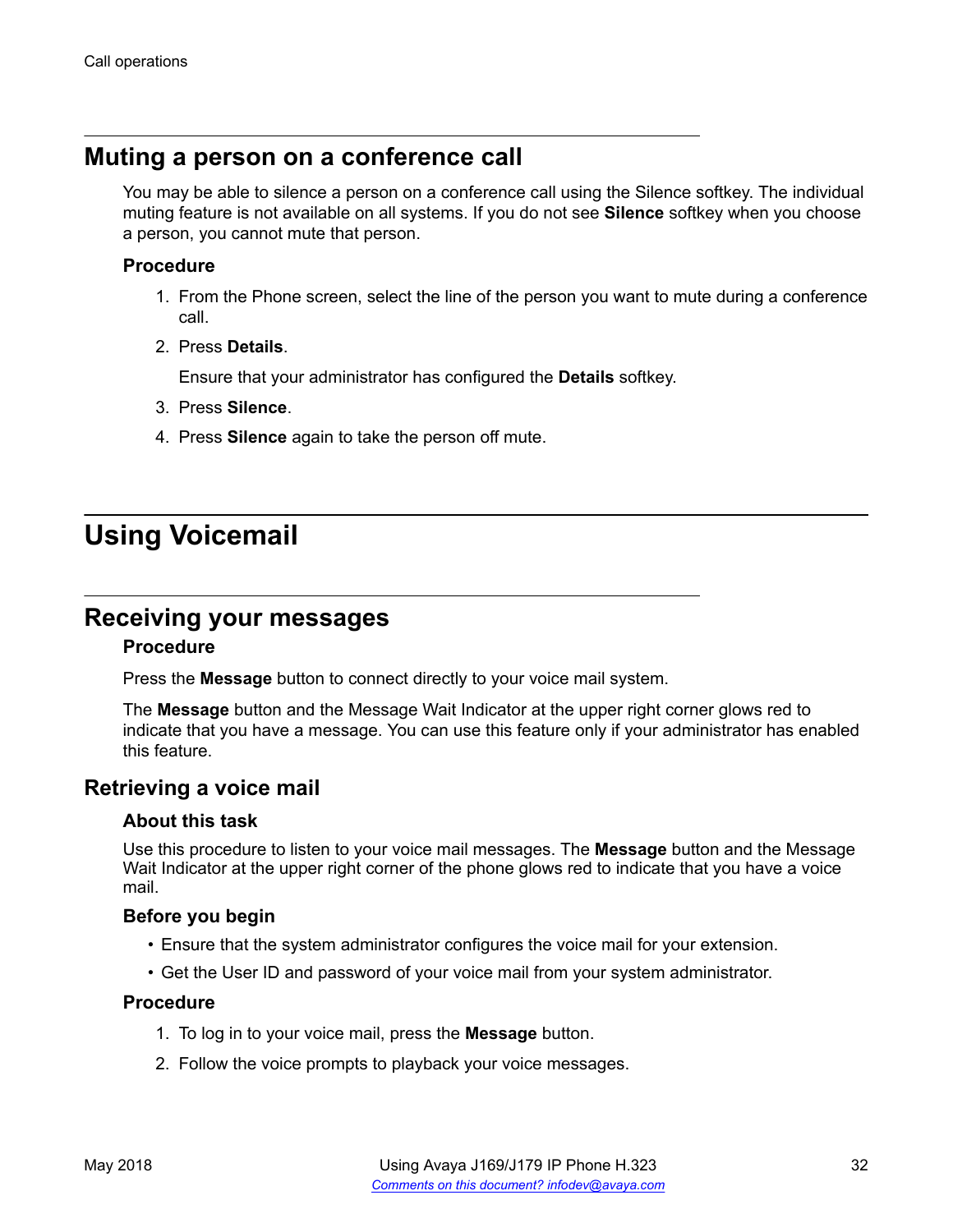# <span id="page-32-0"></span>**Chapter 6: Advance features**

# **About forwarding calls**

You can forward your incoming calls to another number or to voice mail. The forwarding features available on your phone depend on the options your administrator has set. For more information about the options available on your extension, contact your administrator.

#### **Related links**

Activating call forwarding on page 33 Activating Send All Calls on page 33

# **Activating call forwarding**

#### **Procedure**

- 1. Gain access to the Features screen.
- 2. Scroll to choose **Call Forward**.
- 3. Press **Select** or the corresponding line button.
- 4. Enter the destination number to which you want to forward your calls.
- 5. Press **#**.

#### **B** Note:

You can view the call originator when the call forwarding chain has two or more participants. This feature works if your administrator has configured the related parameter.

#### **Related links**

About forwarding calls on page 33

## **Activating Send All Calls**

#### **About this task**

When Send All Calls (SAC) feature is on, your incoming calls go directly to a predefined coverage number, typically your voice mail. Incoming calls ring once at your extension and then go directly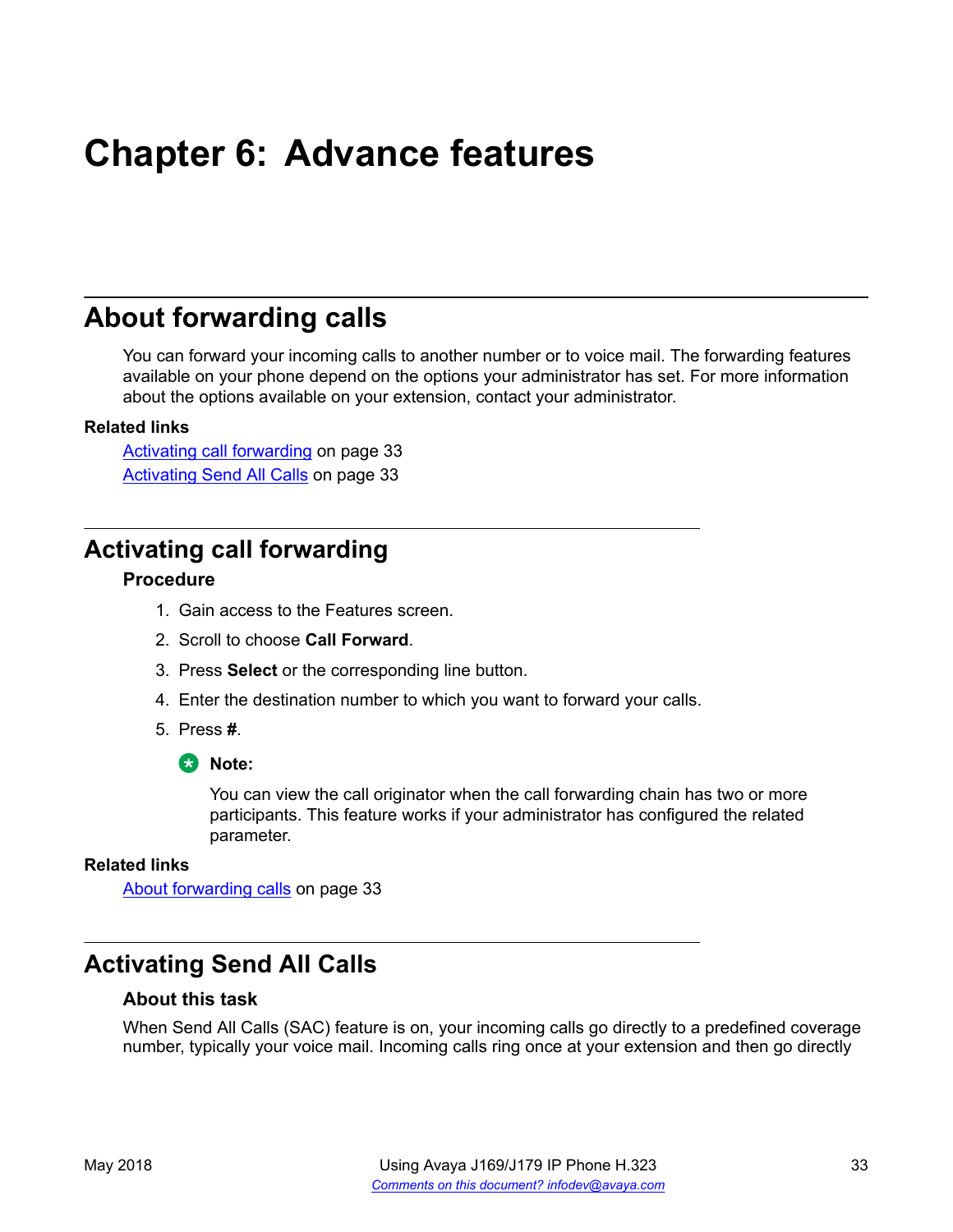<span id="page-33-0"></span>to a number which is set by your system administrator. If the SAC feature is administered on your phone, a **Send All** softkey appears on the Phone screen for idle calls.

Pressing **Send All** turns Send All Calls on. If it is already on, pressing **Send All** turns it off.

You can also turn **Send All Calls** on or off by using the phone Features list.

#### **B** Note:

Do not enable the SAC feature in case you selected the cover all option for the coverage path. Enabling both features at the same time can cause duplicate entries in the call log.

#### **Procedure**

- 1. Navigate to the Features screen.
- 2. Scroll to choose **Send All Calls**.
- 3. Press **Select** or **OK** or the corresponding line button to activate the feature.

#### **Related links**

[About forwarding calls](#page-32-0) on page 33

# **Activating EC500 for simultaneous ringing on multiple phones**

#### **About this task**

Using the EC500 feature, you can program your phone in such a way that the phone and your cell phone rings simultaneously when there is an incoming call. With this feature, you can answer office calls while you are away from your desk. The system administrator has to add your cell phone number and program the desk phone.

- 1. From the Phone screen, gain access to the **Features** screen.
- 2. Scroll to **EC500** and press one of the following:
	- **Select**
	- **OK**
	- Corresponding line button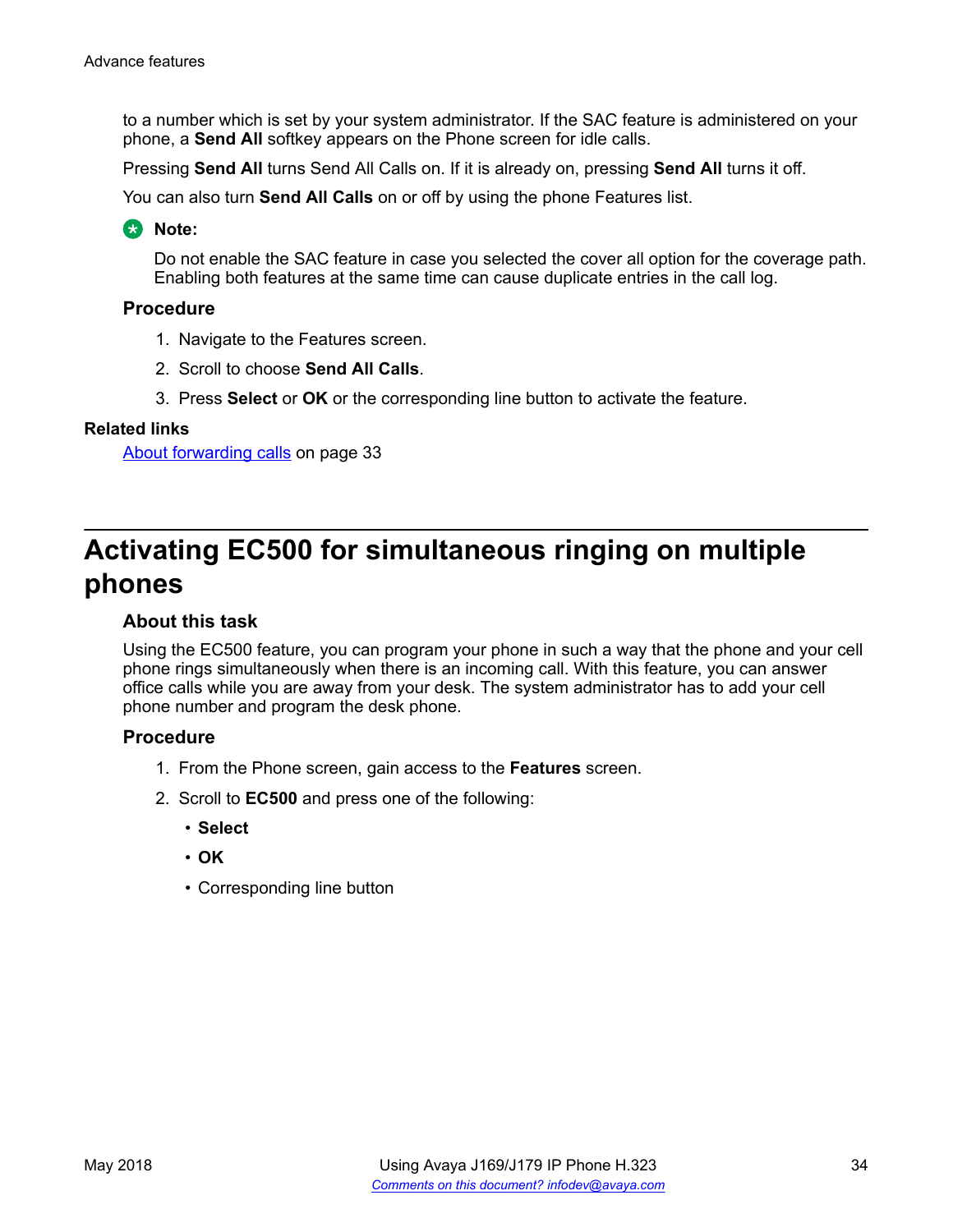# <span id="page-34-0"></span>**Using bridged call appearances**

# **Using bridged call appearances**

In addition to your own call appearances, your phone might show one or more bridged call appearances on the display screen. A bridged call appearance is of another user and enables you to determine if that call appearance is in use, answer calls on that appearance, or join a call in progress on that call appearance from your phone. You can also make outgoing calls on a bridged call appearance when the bridged call appearance is not in use.

## **Answering a call on a bridged line**

#### **About this task**

Answering a call on a bridged line is the same as answering the call on a primary line. For multiple call appearance alerting, the phone highlights the call appearance with the most recent incoming call. If the ringing line is selected, you can answer by picking up the handset or by pressing **Speaker** or **Headset** or **Answer** or **OK** button.

#### **Procedure**

1. Select the bridged call that you want to answer.

The ringing line is selected automatically. If you are on another call when a call comes in to a bridged line, you have to select the ringing line.

#### 2. Press **Answer**.

## **Making an outgoing call on a bridged line**

#### **About this task**

When you make a call on a bridged line, you are using another phone user's line. The caller ID associated with the call you are making might show the call as coming from you or coming from the person whose line you are using.

#### **Before you begin**

Ensure that the feature is activated by the administrator.

#### **Procedure**

- 1. Select the bridged line you want to use.
- 2. Press **OK** or select the corresponding call appearance to get a dial tone.
- 3. Dial the phone number, or call the person from the Contacts list, or call the person from the Recents list or select the **Redial** softkey.

## **Joining a call on a bridged line**

#### **Before you begin**

Ensure that the feature is activated by the administrator.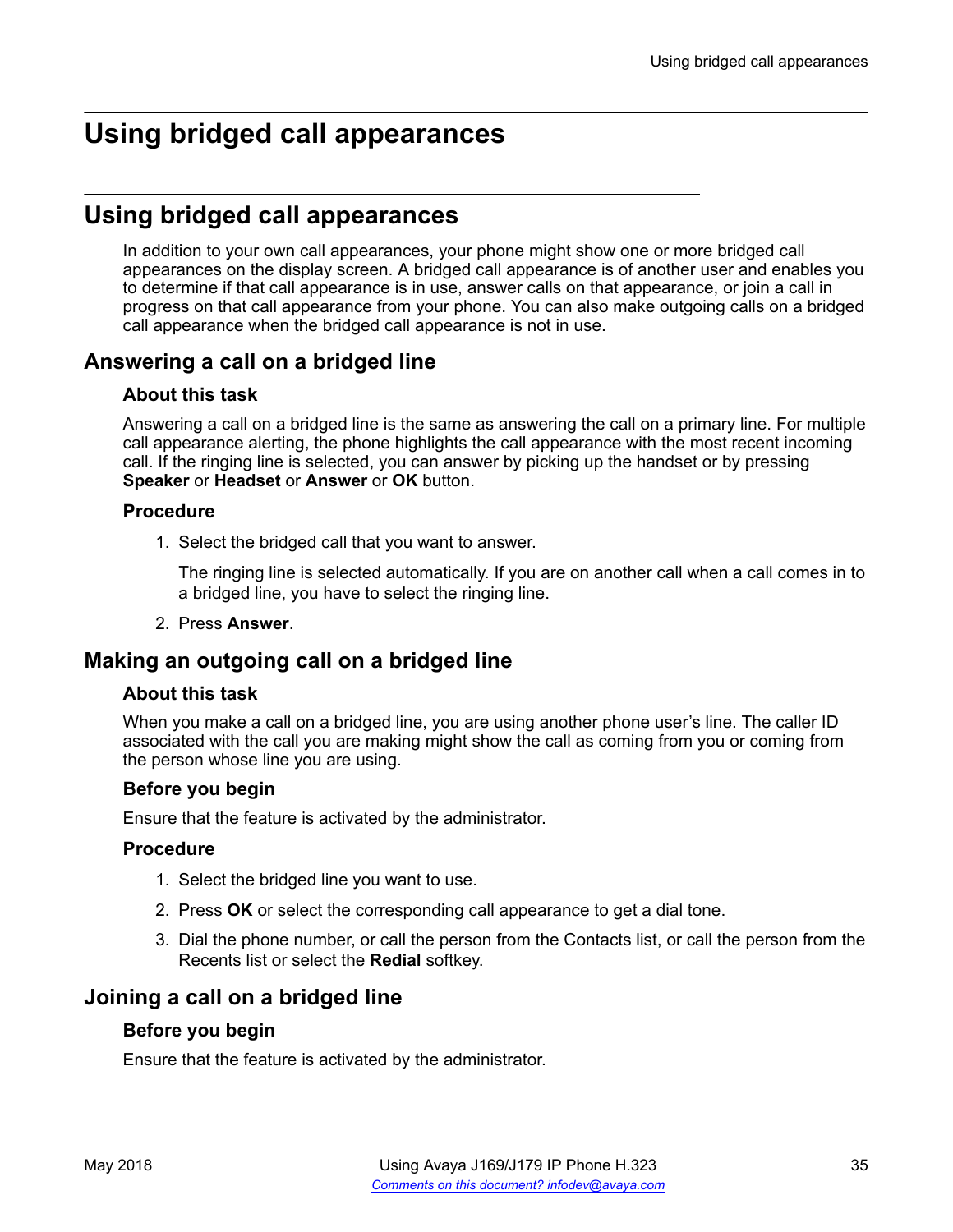#### **Procedure**

- 1. Select the bridged call in progress that you want to join.
- 2. Press the **Bridge** softkey or **OK** or press the corresponding line key.

## **Independent alerting for each bridged call appearance**

You can configure a unique alerting option for each bridged call appearance on your phone if the administrator has enabled the Independent alerting feature for your extension.

The following four options are available:

- **On**: The phone plays a ringtone on an incoming call on the bridged appearance.
- **Off**: The phone does not play an alert ringtone on an incoming call on the bridged appearance.
- **Delayed**: The phone plays an alerting melody after a delay if you do not answer a call on the bridged appearance. Your administrator can configure the delay.
- **Abbreviated**: The phone plays a single beep to indicate a call on the bridged appearance.

**B** Note:

For multiple call appearance alerting, the phone highlights the call appearance with the most recent incoming call.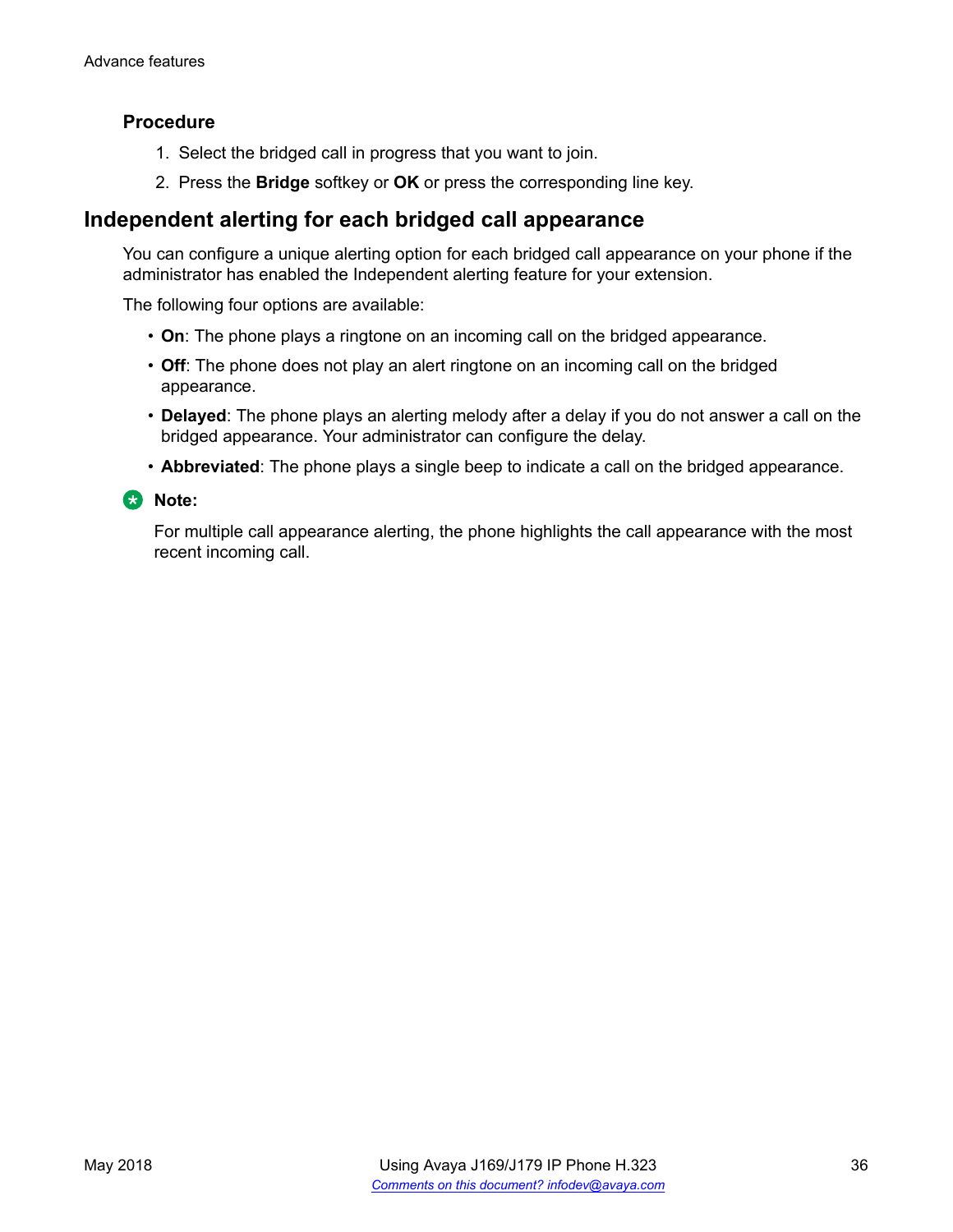# <span id="page-36-0"></span>**Chapter 7: Customizing your phone**

# **Options & Settings**

The **Options & Settings** menu contains the following submenus:

- **Call Settings**
- **Application Settings**
- **Screen & Sound Options**
- **Advanced Options**

The **Call Settings** menu includes choices for automatically displaying the Phone screen when, you get an incoming call, when you place a call, when you answer a call, turning call timers on or off, controlling how Redial works, turning **Visual Alerting** on or off, and more.

The **Application Settings** menu includes choices for personalizing button labels, turning call **History** on or off and including bridged calls in your call **History**.

**Screen & Sound options** includes choices for adjusting brightness and contrast, ring pattern, language selection, button clicks, and tones.

The **Advanced Options** menu includes choices for backing up and restoring your settings, options, and button labels.

You can also set AGC (Automatic Gain Control) for your headset, handset, and the speaker audio.

# **Call Settings**

## **Setting Go to Phone Screen on Calling**

#### **About this task**

You can configure the **Go to Phone Screen on Calling** option to **Yes** to automatically display the Phone screen when you make a call.

- 1. Press **Main menu**.
- 2. Select **Options & Settings** or **Phone Settings**.
- 3. Press **Select** or **OK**.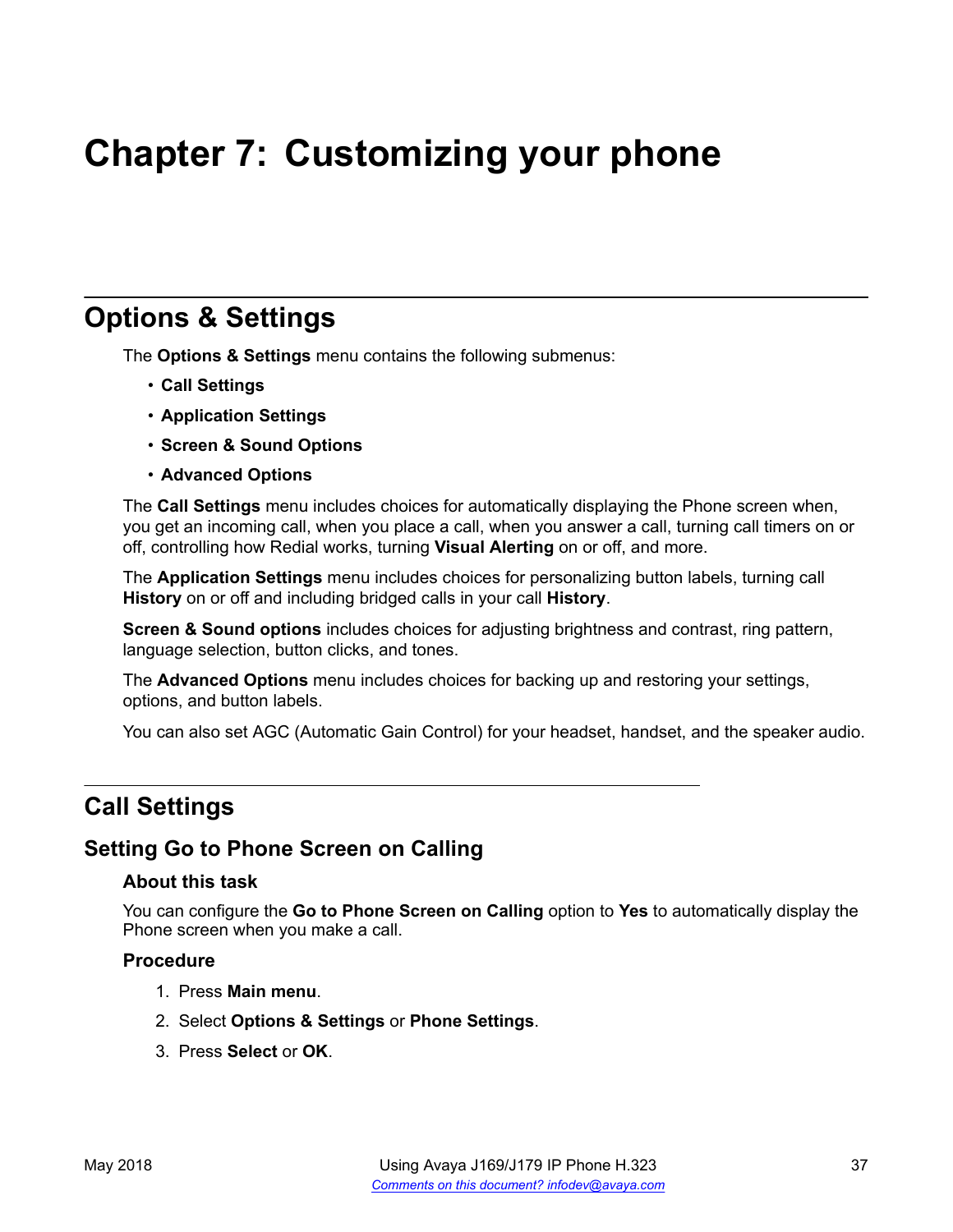- <span id="page-37-0"></span>4. Select **Call Settings**.
- 5. Press **Select** or **OK**.
- 6. Select **Go to Phone Screen on Calling**.
- 7. Press **Change** or **OK** to set the option to **Yes** or **No**, depending on the current setting.
- 8. Press **Save**.

#### **Related links**

[Options & Settings](#page-36-0) on page 37

## **Setting Go to Phone Screen on Ringing**

#### **About this task**

Set **Go to Phone Screen on Ringing** to **Yes** to automatically display the Phone screen when you get an incoming call.

#### **Procedure**

- 1. Press **Main menu**.
- 2. Select **Options & Settings** or **Phone Settings**.
- 3. Press **Select** or **OK**.
- 4. Select **Call Settings**.
- 5. Press **Select** or **OK**.
- 6. Select **Go to Phone Screen on Ringing**.
- 7. Press **Change** or **OK**.
- 8. Press **Save**.

#### **Related links**

[Options & Settings](#page-36-0) on page 37

## **Setting Go to Phone Screen on Answer**

#### **About this task**

Configure the **Go to Phone Screen on Answer** option to **Yes** to automatically display the Phone screen when you answer a call.

- 1. Press **Main menu**.
- 2. Select **Options & Settings** or **Phone Settings**.
- 3. Press **Select** or **OK**.
- 4. Select **Call Settings**.
- 5. Press **Select** or **OK**.
- 6. Select **Go to Phone Screen on Answer**.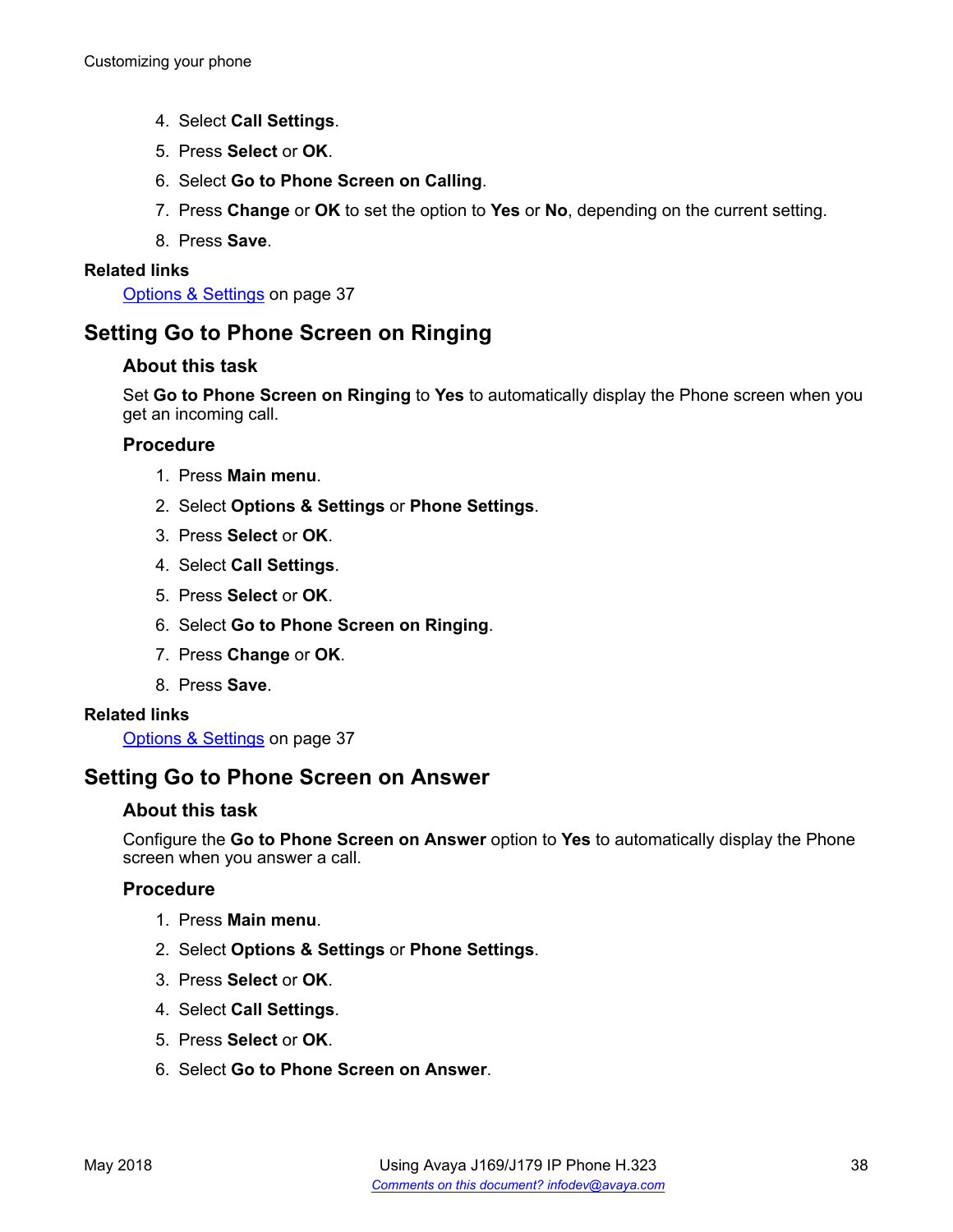- <span id="page-38-0"></span>7. Press **Change** or **OK** to set the option to **Yes** or **No**, depending on the current setting.
- 8. Press **Save**.

#### **Related links**

[Options & Settings](#page-36-0) on page 37

### **Displaying call timers**

#### **About this task**

You can set your call settings to display the duration of calls. You can turn the call timer display on or off.

#### **Procedure**

- 1. Press **Main Menu**.
- 2. Press **Select** to select **Options & Settings** > **Call Settings** > **Display Call Timers**.
- 3. Press **Change** to select **Yes** or **No**.
- 4. Press **Save**.

#### **Related links**

[Options & Settings](#page-36-0) on page 37

### **Setting redial options**

#### **About this task**

Use this task to view a list of last four numbers that you dialed or to dial the last dialed number when you use the redial feature.

#### **Procedure**

- 1. Press **Main Menu**.
- 2. Press **Select** to select **Options & Settings** > **Call Settings** > **Redial**.
- 3. Press **Change** to select one of the following options:
	- **One Number**: To dial the last dialed number.
	- **List**: To display the last four dialed numbers.
- 4. Press **Save**.

#### **Related links**

[Options & Settings](#page-36-0) on page 37

## **Configuring visual alerts**

#### **About this task**

Use this task to cause the LED in the top right corner of the phone to flash when the phone gets incoming calls.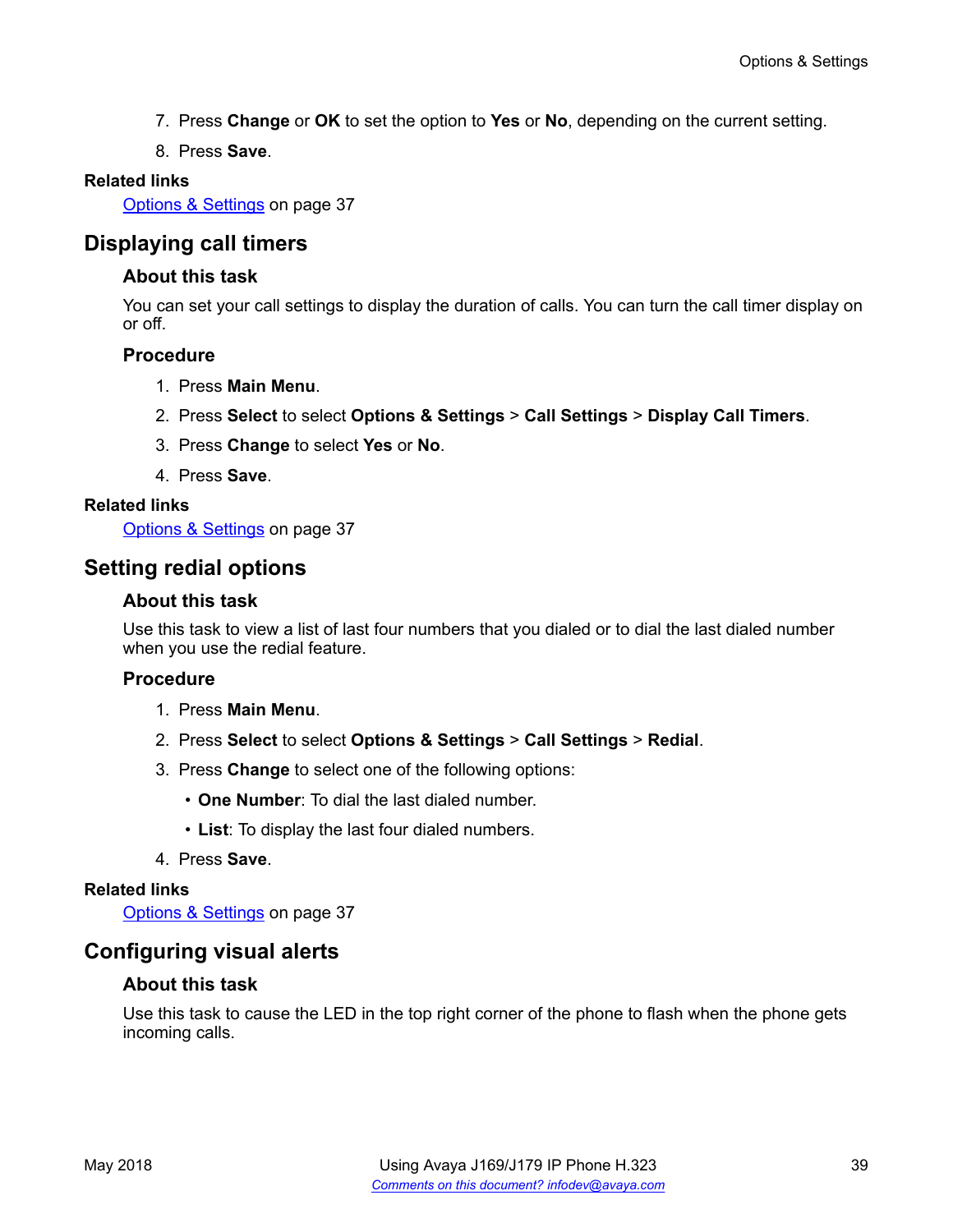#### <span id="page-39-0"></span>**Procedure**

- 1. Press **Main Menu**.
- 2. Press **Select** to select **Options & Settings** > **Call Settings** > **Visual Alerting**.
- 3. Press **Change** to select **On** or **Off**.
- 4. Press **Save**.

#### **Related links**

[Options & Settings](#page-36-0) on page 37

### **Setting the audio path**

#### **About this task**

Sets your phone to receive calls on the Speaker or the Headset.

#### **Procedure**

- 1. Press **Main Menu**.
- 2. Press **Select** to select **Options & Setting** > **Call Settings** > **Audio Path**.
- 3. Press **Change** to select **Headset** or **Speaker**.
- 4. Press **Save**.

#### **Related links**

[Options & Settings](#page-36-0) on page 37

## **Setting contact names to display during calls**

You can set your deskphone to display the contact's name rather than the calling party name for an incoming or answered call, a transferred call, or conference call when a calling or called party number matches a number on your Contacts list.

#### **Procedure**

- 1. Press **Main menu**.
- 2. Select **Options & Settings** or **Phone Settings**.
- 3. Press **Select** or **OK**.
- 4. Select **Call Settings**.
- 5. Press **Select** or **OK**.
- 6. Select **Pair Contacts to Calls**.
- 7. Press **Change** or **OK** to change the setting to **On** or **Off**.
- 8. Press **Save**.

#### **Related links**

[Options & Settings](#page-36-0) on page 37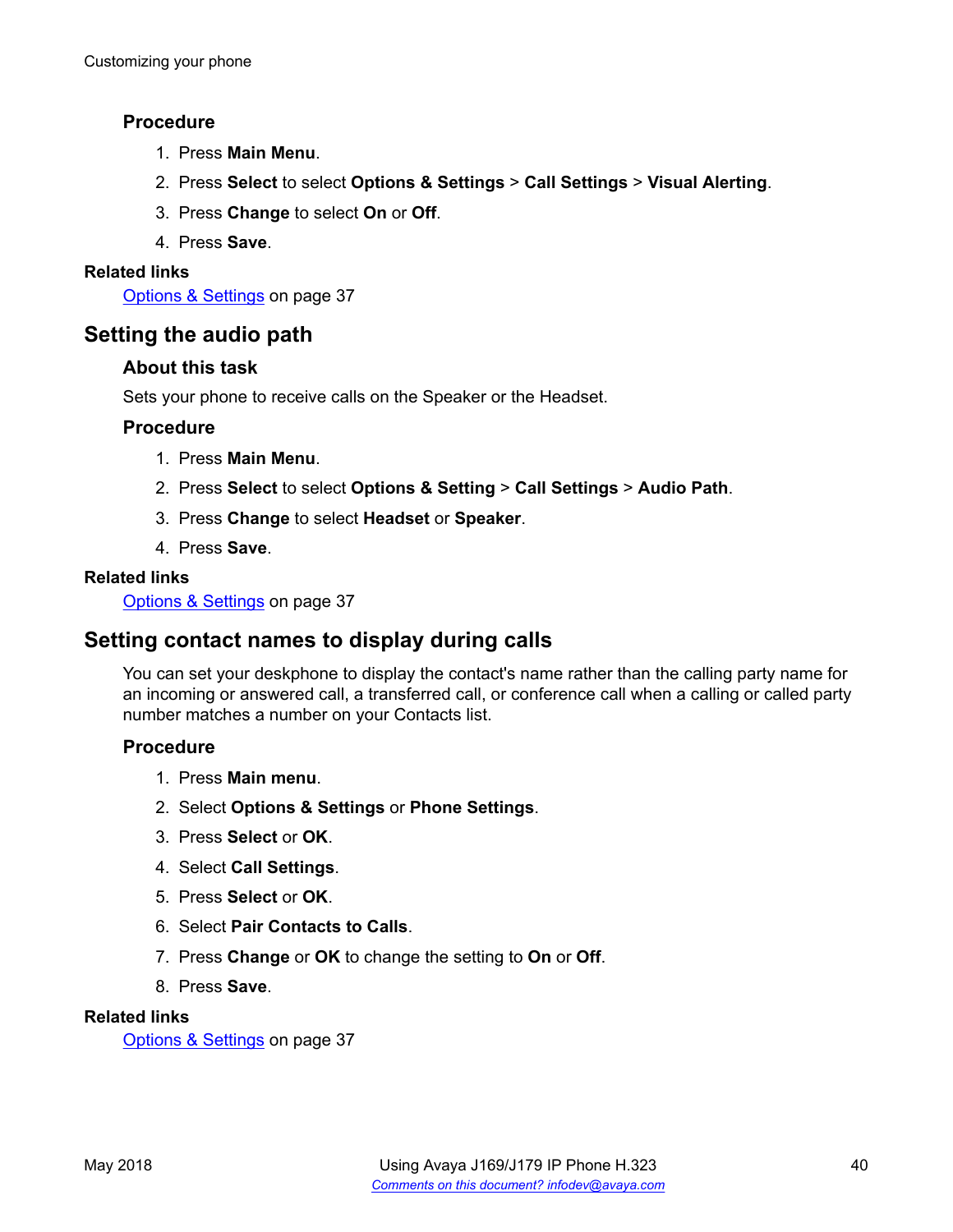## <span id="page-40-0"></span>**Setting dialing options**

#### **About this task**

Your phone has the following two dialing options:

- You can dial a number by picking up the handset, getting a dial tone, and dialing the required number (off-hook dialing).
- You can use the edit dialing feature. If you set this feature, you can enter all or part of the number, use backspace to correct a digit if needed, and when ready, initiate the dialing process using a softkey.

#### **Procedure**

- 1. Press **Main Menu**.
- 2. Press **Select** to select **Options & Settings** > **Call Settings** > **Edit dialing**.
- 3. Press **Change** to select **On** (Enabled) or **Off** (Disabled).

When on-hook dialing is in effect, dialpad (edit dial) searches are not available.

4. Press **Save**.

#### **Related links**

[Options & Settings](#page-36-0) on page 37

## **Setting Headset Signaling**

#### **About this task**

You can set your deskphone to ring through your headset and the speaker. This might be convenient if you want to turn the speaker alert off or you have a wireless headset.

### **B** Note:

Not all headsets support audible alerts.

- 1. Press **Main menu**.
- 2. Select **Options and Settings**.
- 3. Select **Call Settings**.
- 4. Select **Headset Signaling**.
- 5. Select from the three settings using the corresponding buttons.
	- **None**: No ringing tone is sent to the headset. Headset remains on hook till headset switch-hook button is pressed for an incoming call.
	- **Switchhook** and **Alerts**: Every 5 seconds the phone plays an alert tone in the headset on an incoming call. Both switch-hook buttons of the headset and the phone work for an incoming call.
	- **Switchhook only**: The phone does not send the ringing tone to the headset. Headset switchhook button is non functional.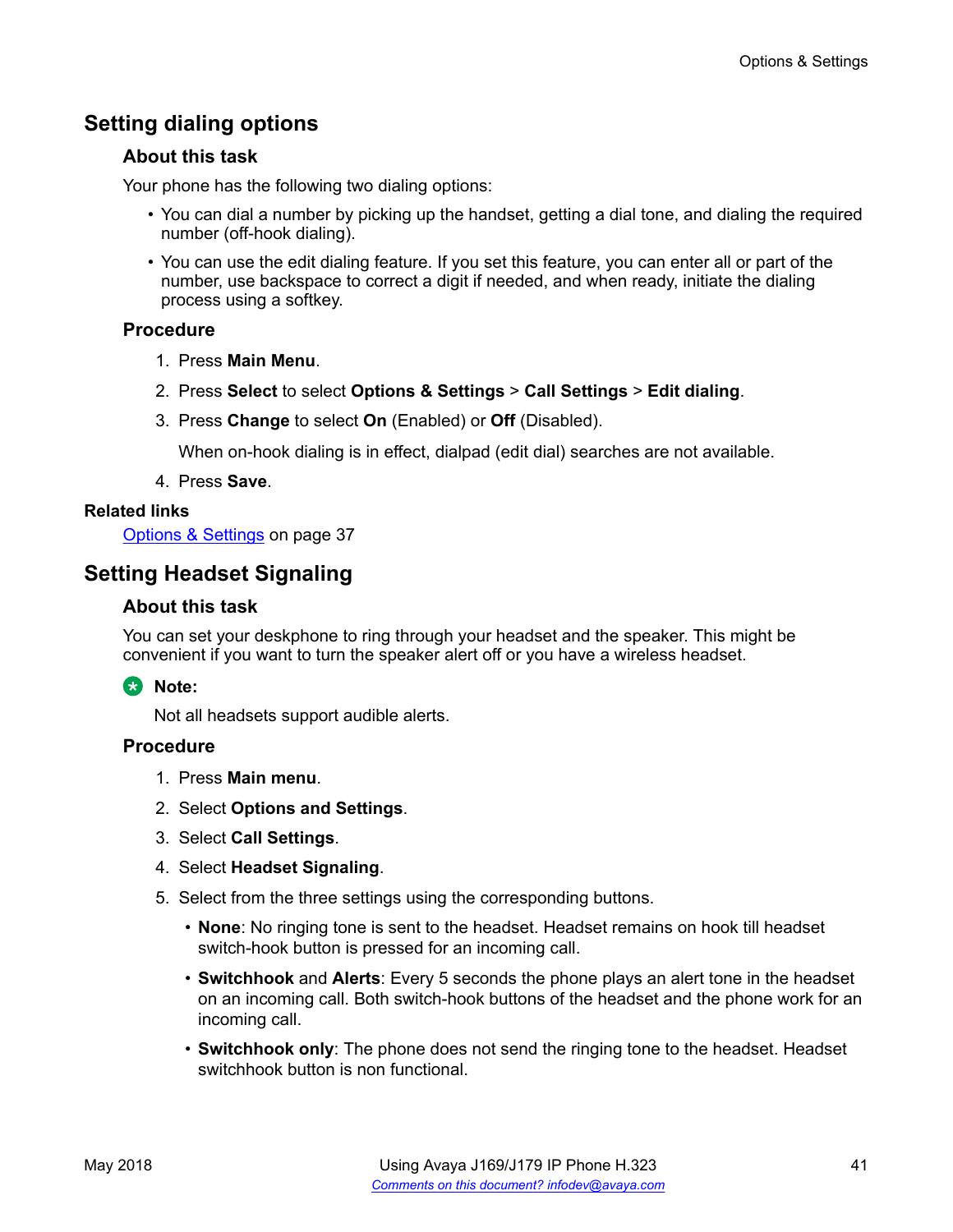6. Press **Save** to save the setting or **Cancel** to return to the menu without saving.

#### <span id="page-41-0"></span>**Related links**

[Options & Settings](#page-36-0) on page 37

# **Application Settings**

## **Activating call log history**

You can activate the call log history through the Settings menu so that you can track the calls made to, or from the phone and use the call history to make outgoing calls again.

#### **Procedure**

- 1. Press **Main menu**.
- 2. Select **Options and Settings**.
- 3. Select **Application Settings**.
- 4. Select **History**.

The phone sets the option to **Off** by default. Press **Change** to change the setting to **On**.

5. Press **Save** to save the change.

#### **Related links**

[Options & Settings](#page-36-0) on page 37

## **Activating call log for bridged calls**

#### **About this task**

You can use the call logs to track the calls on the bridged extension. Follow this procedure to activate the call log for bridged calls through the **Settings** menu.

#### **Procedure**

- 1. Press **Main menu**.
- 2. Select **Options & Settings**.
- 3. Select **Application Settings**.
- 4. Navigate to **Log Bridged Calls**.

The phones sets the option to **No** by default. Press **Change** to change the setting to **Yes**.

5. Press **Save** to save the change.

#### **Related links**

[Options & Settings](#page-36-0) on page 37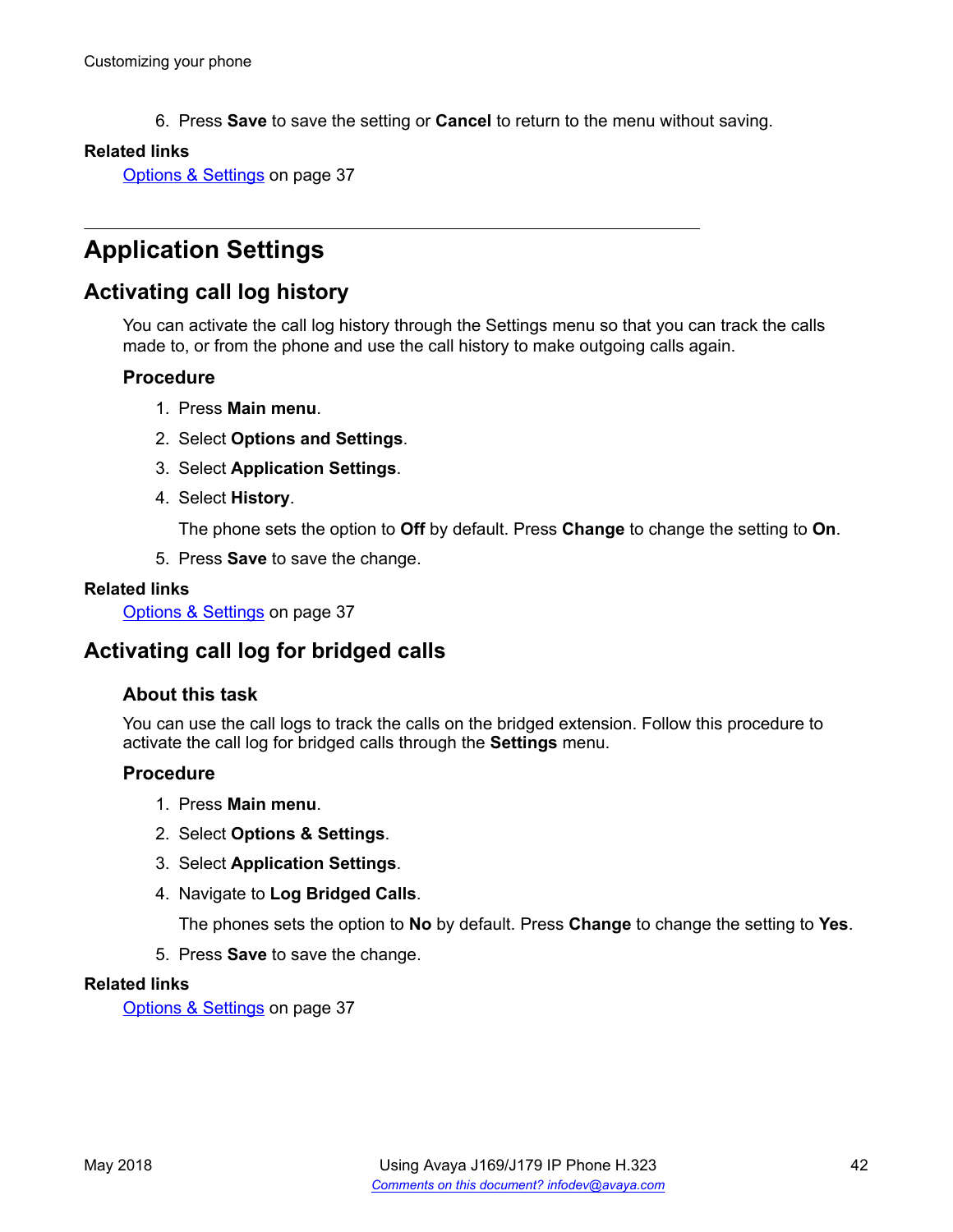### <span id="page-42-0"></span>**Personalizing labels**

#### **About this task**

You can change the labels that the phone displays for your extensions, features, and abbreviated dial or speed dial buttons. For example, you can change the label for your extension to *My Line*. If you have a button module attached to your phone, you can change any of those labels. For example, you can change a Help Desk extension to read *Help Desk*.

#### **Procedure**

- 1. Press **Main Menu**.
- 2. Select **Options & Settings** or **Phone Settings**.
- 3. Press **Select** or **OK**.
- 4. Select **Application Settings**.
- 5. Select **Personalize Labels**.
- 6. Press **Change** or **OK**.

The phone displays the labels which you can edit.

7. Select the label you want to edit.

If the label you want to edit is on the **Features** menu, scroll right to access the **Features** menu, and select the label you want to edit.

- 8. Press **Edit**.
- 9. Edit the label.

Press **More** then **Clear** to clear all text fields and start again.

- 10. Press **Save** or **OK**.
- 11. **(Optional)** To revert to the default button labels, select **Main Menu** > **Options & Settings** > **Application Settings** > **Restore Default Button Labels**.
	- a. Press **Select**.
	- b. Press **Default**.

#### **Related links**

[Options & Settings](#page-36-0) on page 37

## **Restoring default button labels**

#### **About this task**

If you have customized the button labels on your phone, you can restore the default button labels. Availability of this feature depends on how the administrator has administered your phone. See your system administrator for more information.

#### **Procedure**

1. Press **Main menu**.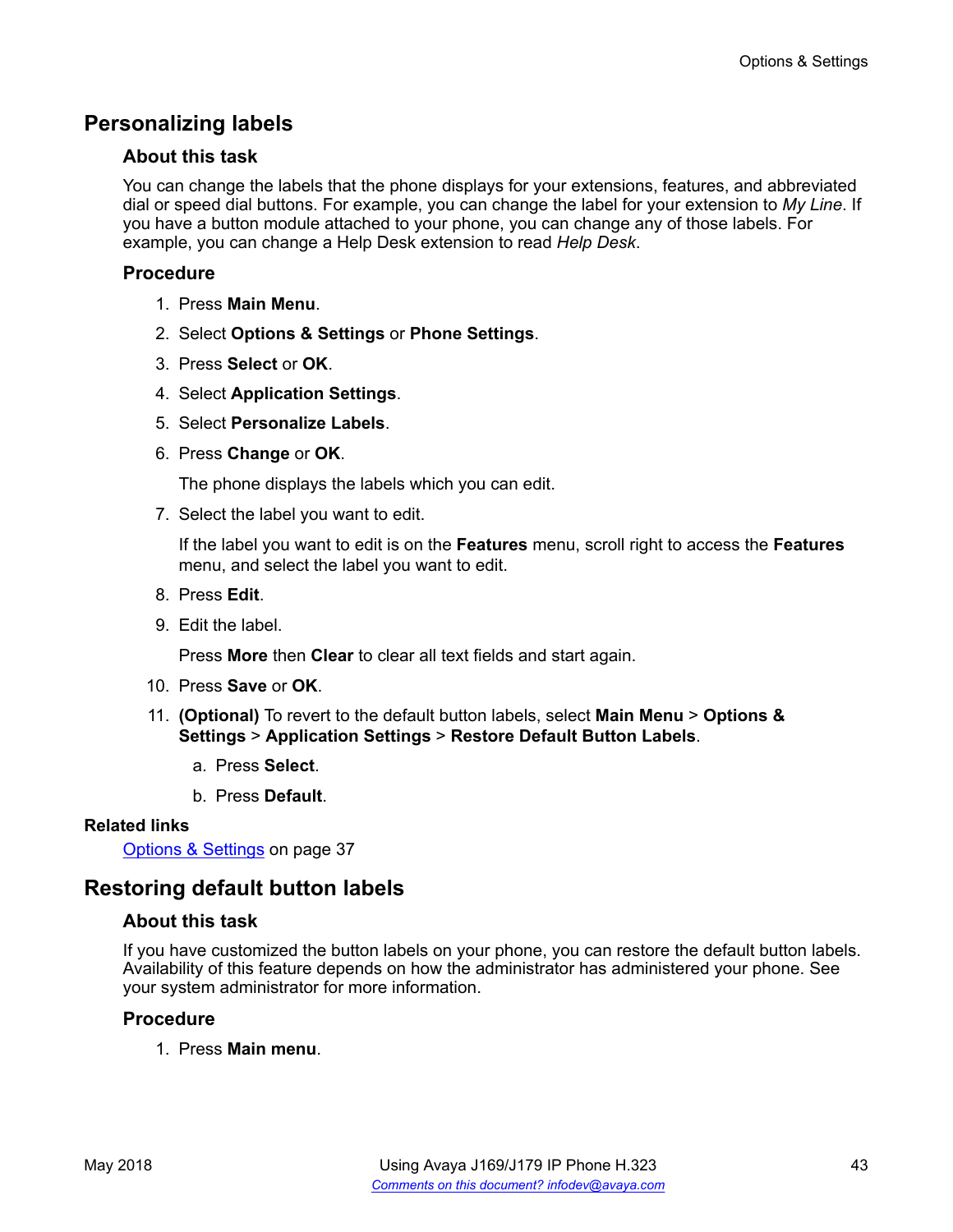- <span id="page-43-0"></span>2. Select **Options and Settings**.
- 3. Select **Application Settings**.
- 4. Navigate and select **Restore Default Button Labels**.
- 5. Press **Change**.
- 6. Press **Default**.

#### **Related links**

[Options & Settings](#page-36-0) on page 37

# **Screen and Sound Options**

### **Adjusting the brightness or contrast of the display**

#### **Procedure**

- 1. Press **Main menu**.
- 2. Select **Options & Settings** or **Phone Settings**.
- 3. Press **Select** or **OK**.
- 4. Select **Screen & Sound Options**.
- 5. Press **Select** or **OK**.
- 6. Select **Brightness** or **Contrast**.
- 7. Press **Change** or **OK**.
- 8. Select **Phone** or an attached button module.
- 9. Scroll to the right or left to adjust the brightness or contrast.
- 10. Press **Save** or **OK**.

#### **Related links**

[Options & Settings](#page-36-0) on page 37

## **Turning button click sounds on and off**

#### **About this task**

Use the procedure to turn off button click sound.

- 1. Press **Main Menu**.
- 2. Press **Select** to select **Options & Settings** > **Screen & Sound Options** > **Button Clicks**.
- 3. Press **Change** to turn sound on or off.
- 4. Press **Save**.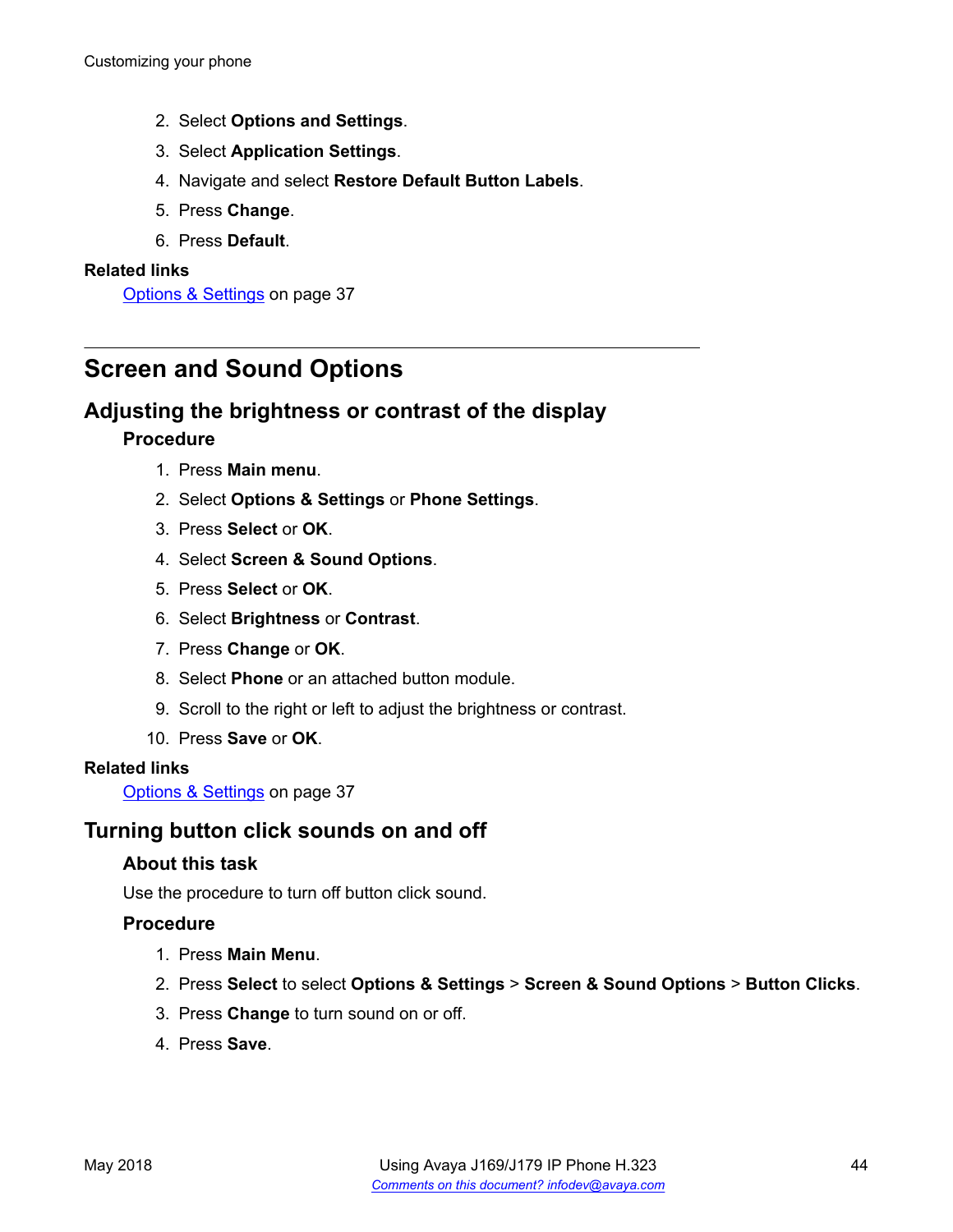#### <span id="page-44-0"></span>**Related links**

[Options & Settings](#page-36-0) on page 37

### **Turning error tones on or off**

Your phone beeps if you make a mistake or take an action that is not allowed. If you do not want to hear error beeps, set your error tone to Off.

#### **Procedure**

- 1. Press **Main Menu**.
- 2. Press **Select** to select **Options & Settings** > **Screen & Sound Options** > **Error Tones**.
- 3. Press **Change** to turn error tones on or off.
- 4. Press **Save**.

#### **Related links**

[Options & Settings](#page-36-0) on page 37

## **Changing text size**

#### **About this task**

Use this procedure to change font size of the text in phone display.

**R3** Note:

This feature is applicable only for the English language.

#### **Procedure**

- 1. Press **Main menu**.
- 2. Select **Options & Settings** or **Phone Settings**.
- 3. Press **Select** or **OK**.
- 4. Select **Screen & Sound Options**.
- 5. Press **Select** or **OK**.
- 6. Select **Text Size**.

#### **B** Note:

The Text Size option is available only if the administrator has configured the feature through the settings file.

7. Press **Change** or **OK** to change the text size.

If you set the screen width to **Half**, the **Text size** option would not be available. In this case, if you prefer a split screen, you must turn off large text.

8. Press **Save**.

#### **Related links**

[Options & Settings](#page-36-0) on page 37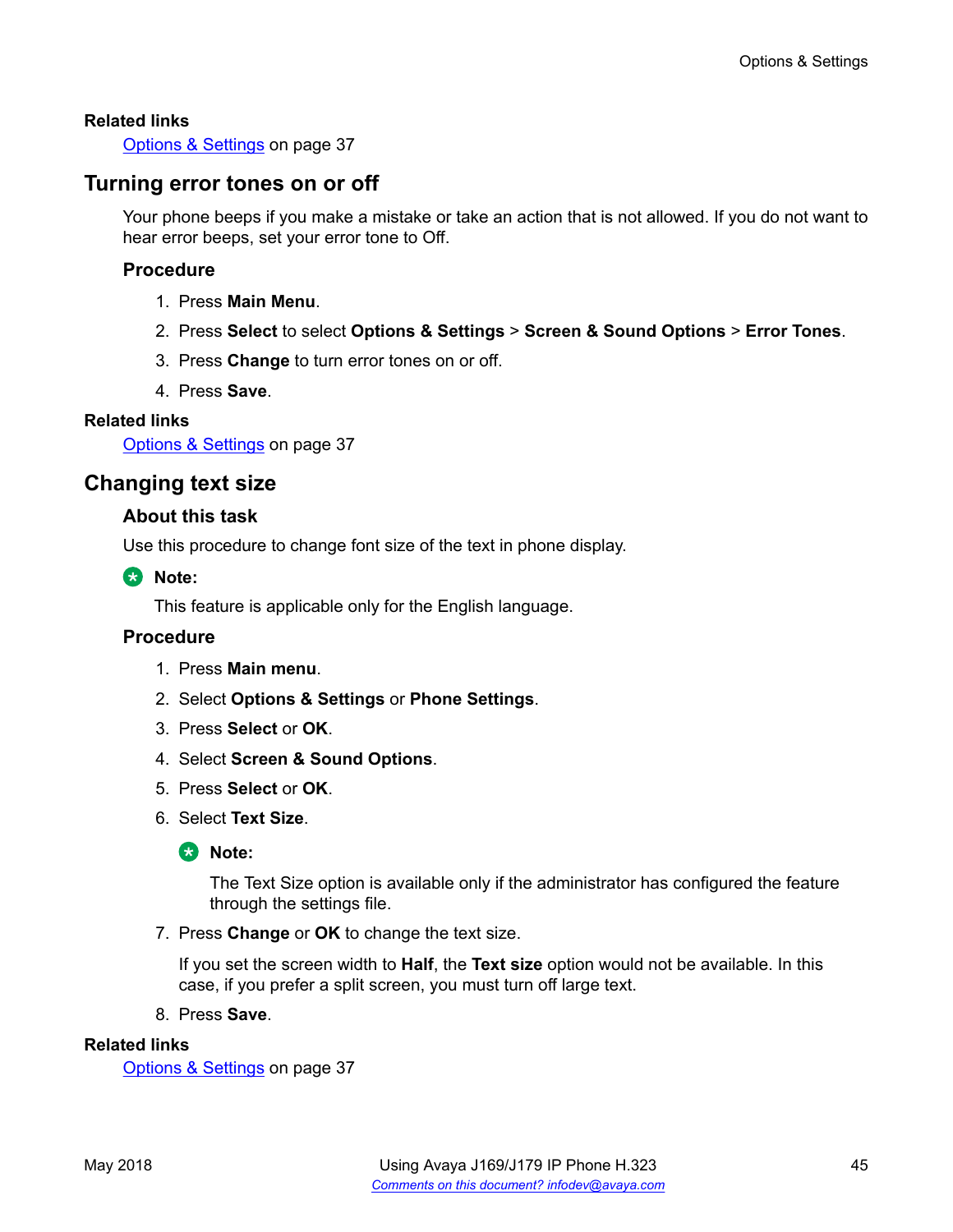# <span id="page-45-0"></span>**Setting the phone screen width**

#### **Procedure**

- 1. Press **Main menu**.
- 2. Scroll to **Settings**, and press **Select**.
- 3. Scroll to **Display**, and press **Select**.
- 4. Press **Select** to select **Option & Settings** > **Screen & Sound Options** > **Phone Screen Width**.
- 5. Scroll to **Phone Screen width**, and press **Select**.
- 6. Press **Change** to select one of the following options:
	- **Full**: Each call appearance or feature occupies the entire width of a line.
	- **Half**: Each call appearance or feature occupies half the width of a line, effectively splitting the screen in two halves.
- 7. Press **Save**.

#### **Related links**

[Options & Settings](#page-36-0) on page 37

### **Changing the ring pattern**

#### **Procedure**

- 1. Press **Main menu**.
- 2. Select **Options & Settings** or **Phone Settings**.
- 3. Select **Screen & Sound Options**.
- 4. Press **Select** or **OK**.
- 5. Scroll to **Personalized Ringing** and press **Change**.

Two ring tone categories are available — Classic or Rich. Each category contains eight distinctive ring patterns.The ring tone currently selected displays on the status line and a list of all eight ring tones within that category displays with a checkmark next to the pattern currently selected. The phone displays the Rich category ring tones by default. The softkey **Classic** indicates the other ring tone category, to allow you to switch between categories.

6. Select a displayed ring pattern, or press the alternate ring tone category softkey **Rich** or **Classic** to select from the eight ring patterns.

**D** Tip:

Use the **Rich/Classic** softkey to toggle between the two sets of patterns.

- 7. If necessary, scroll through the patterns and select one. The phone plays the ring tones once through the speaker as you scroll through the list. Press **OK** to listen to selected ring tone again.
- 8. Press **Save** to save your selection.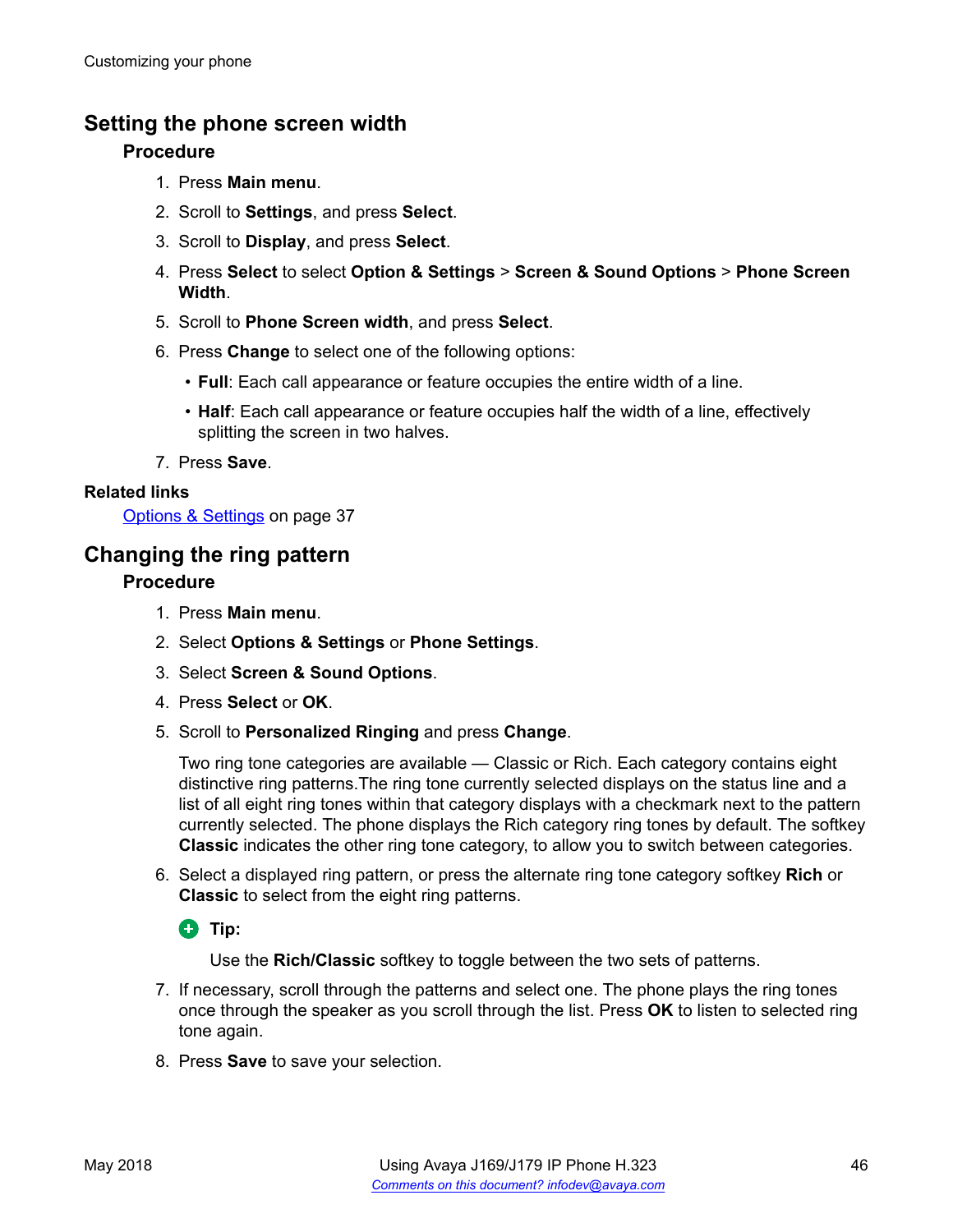#### <span id="page-46-0"></span>**Related links**

[Options & Settings](#page-36-0) on page 37

# **Changing the display language**

#### **Procedure**

- 1. Press **Main menu**.
- 2. Select **Options & Settings** or **Phone Settings**.
- 3. Press **Select** or **OK**.
- 4. Select **Screen & Sound Options**.
- 5. Press **Select** or **OK**.
- 6. Select **Language**.

**Note:**

The language option is available only if the administrator has enabled the option for your phone.

- 7. Select a display language.
- 8. Press **Select** or **OK**.
- 9. Press **Yes** to confirm the selected language.

#### **Related links**

[Options & Settings](#page-36-0) on page 37

# **Advanced options**

## **Backing up and restoring your data files**

In addition to the automatic backups of telephone information whenever you change or update phone options and settings, and depending on how your system is administered, you can initiate a manual backup of your data files. Data files are personal settings like contacts, favorites, personalized labels for your phone and any applicable button modules, call history, ring tones, and any other phone options and settings you may have set using the **Main Menu**. Likewise, if administered, you can restore your data files to the previous settings using the manual restore option. Performing a manual backup or a manual restore of backed up files is not usually necessary, but your system administrator may ask you to do this in the event of system problems.

- 1. Press **Main menu**.
- 2. Select **Options & Settings** or **Phone Settings**.
- 3. Press **Select** or **OK**.
- 4. Select **Advanced Options**.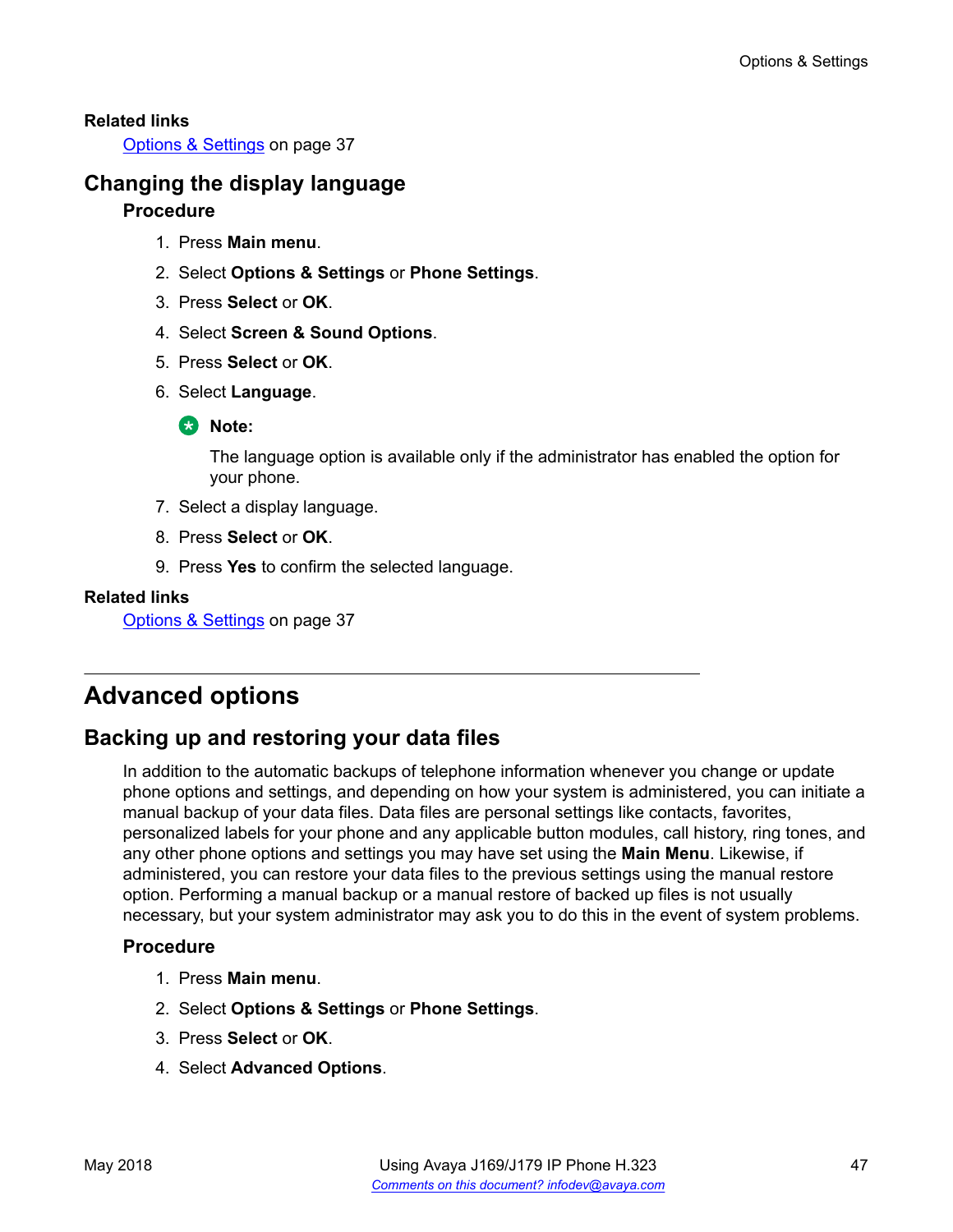- <span id="page-47-0"></span>5. Press **Select** or **OK**.
- 6. Select **Backup/Restore**.
- 7. Ensure that you select the **Manual Backup** line, then press **Backup** to start the data file backup.

The top line displays messages to inform you the backup is in progress and when the backup is complete.

When the backup is in progress, it shows message Backup in progress. When the backup is complete, it shows message Backup successful or Backup failed depending on the bruri parameter values in the settings file.

8. To restore your data from a backup file, be sure that you select the **Manual Restore** line, then press **Restore**.

The top line displays messages to inform you that data restoration from the backup file is in progress and when the restoration finishes. Your options and settings now reflect their previous values.

When the restore is in progress, the phone displays Retrieval in progress. When the restore is complete, the phone displays either Retrieval successful or Retrieval failed.

#### **Related links**

[Options & Settings](#page-36-0) on page 37

## **Turning automatic gain control on or off**

#### **About this task**

The automatic gain control (AGC) automatically adjusts the audio output level to achieve a constant and better quality audio.

#### **Procedure**

- 1. Press **Main menu**.
- 2. Select **Advance options**
- 3. Scroll down to **Automatic Gain Control**, and press **Select**.
- 4. Press **Main menu**.
- 5. Press **Select** to select **Options & Settings** > **Advanced Options** > **Automatic Gain Control**.
- 6. Select the Handset, Headset, or Speaker for which you want to turn AGC on or off.
- 7. Press **Change** to turn AGC on or off.
- 8. Press **Save**.

#### **Related links**

[Options & Settings](#page-36-0) on page 37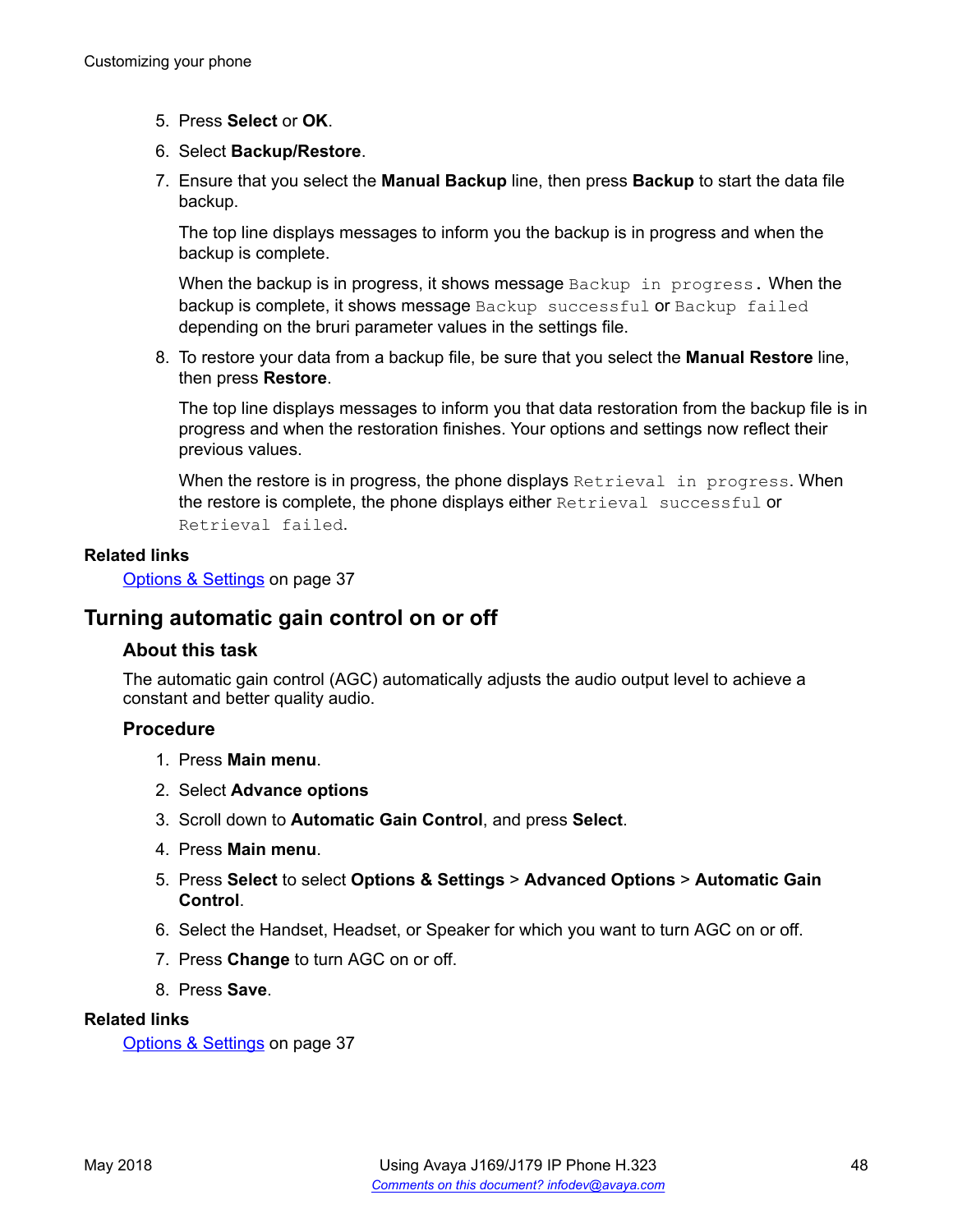## <span id="page-48-0"></span>**Selecting handset audio equalization**

#### **About this task**

For most people, this option is irrelevant. For certain people with hearing difficulties, however, this option can change the audio characteristics of the phone and make it easier to hear the far end.

#### **Procedure**

- 1. Press **Main menu**.
- 2. Select **Options & Settings**.
- 3. Select **Advanced Options**.
- 4. Navigate to **Handset Equalization**.
- 5. Press **Change**.
- 6. Select the setting which you want to change by pressing the button against the setting. **Default** setting delivers standard audio performance unless otherwise modified by your administrator. **Audio Opt.** delivers standard audio performance, regardless of what your administrator has chosen. **HAC Opt.** setting delivers "Hearing Aid Compatibility" performance. **Amplified.** setting allows users to reset the volume level to nominal between calls.
- 7. Press **Save**.

#### **Related links**

[Options & Settings](#page-36-0) on page 37

# **Administrative messages**

Your administrator can send or push important messages such as notification of an early office shut down because of bad weather. The administrator can also send information about an imminent service interruption to your deskphone.

These types of messages can take any of the following forms:

- A text message streaming across the top display line, that also accompanies an audible alert.
- An audible alert broadcast through the Speaker or the headset if that device is active.
- An interrupt screen notifying you that you are receiving an audio alert.

While receiving an audible alert, you can change between the speaker, handset, and headset, can stop the transmission of pushed audio content by going on-hook, and can adjust the volume, as you normally do during a call.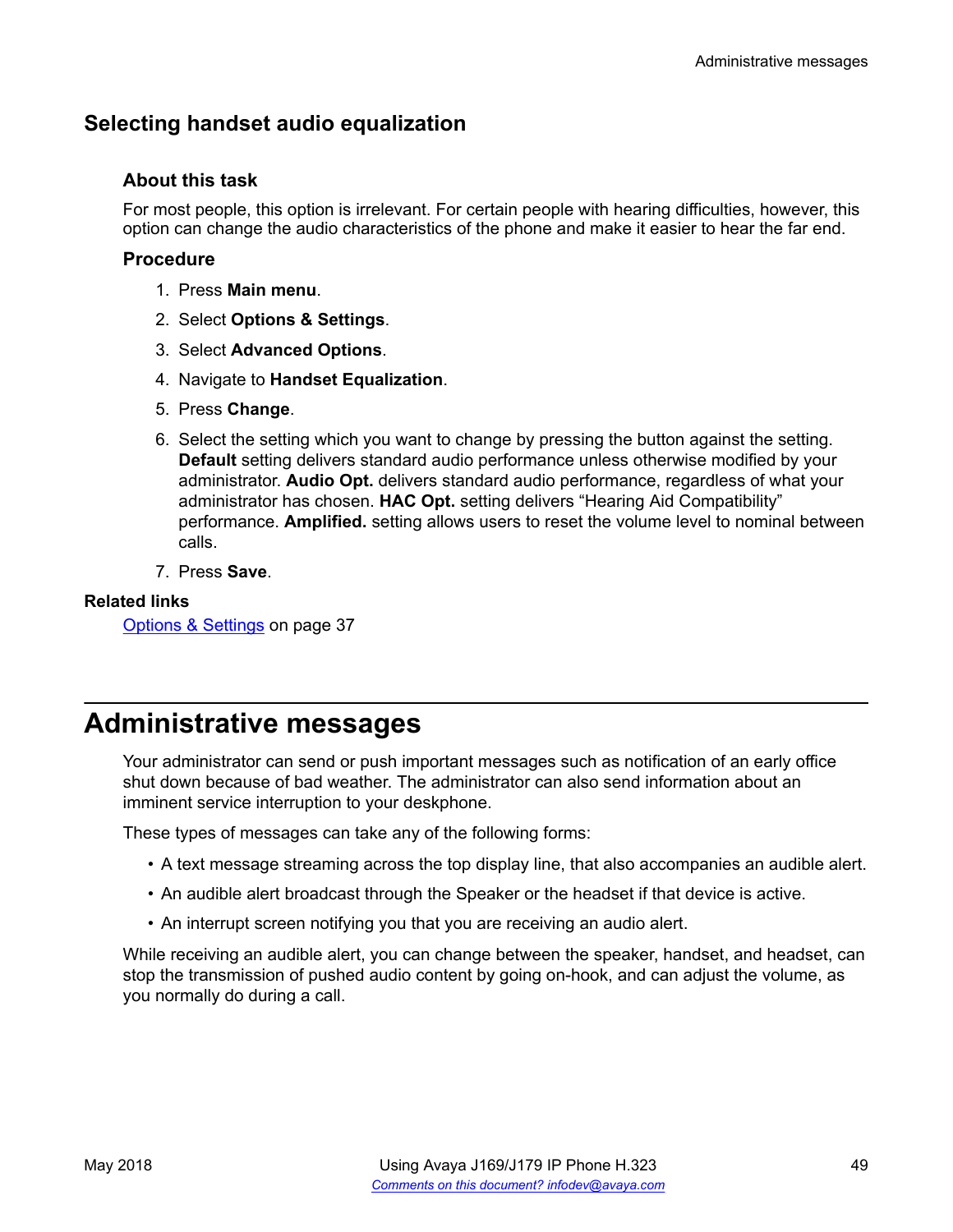# <span id="page-49-0"></span>**Browser**

Your phone includes WML Web browser capability to use additional applications such as LDAP. The applications available through the browser vary depending on how your system administrator has configured your phone.

Gain access to the browser through **Main Menu**. If you do not see the **Browser** option on Main Menu, Web applications must be available for your phone.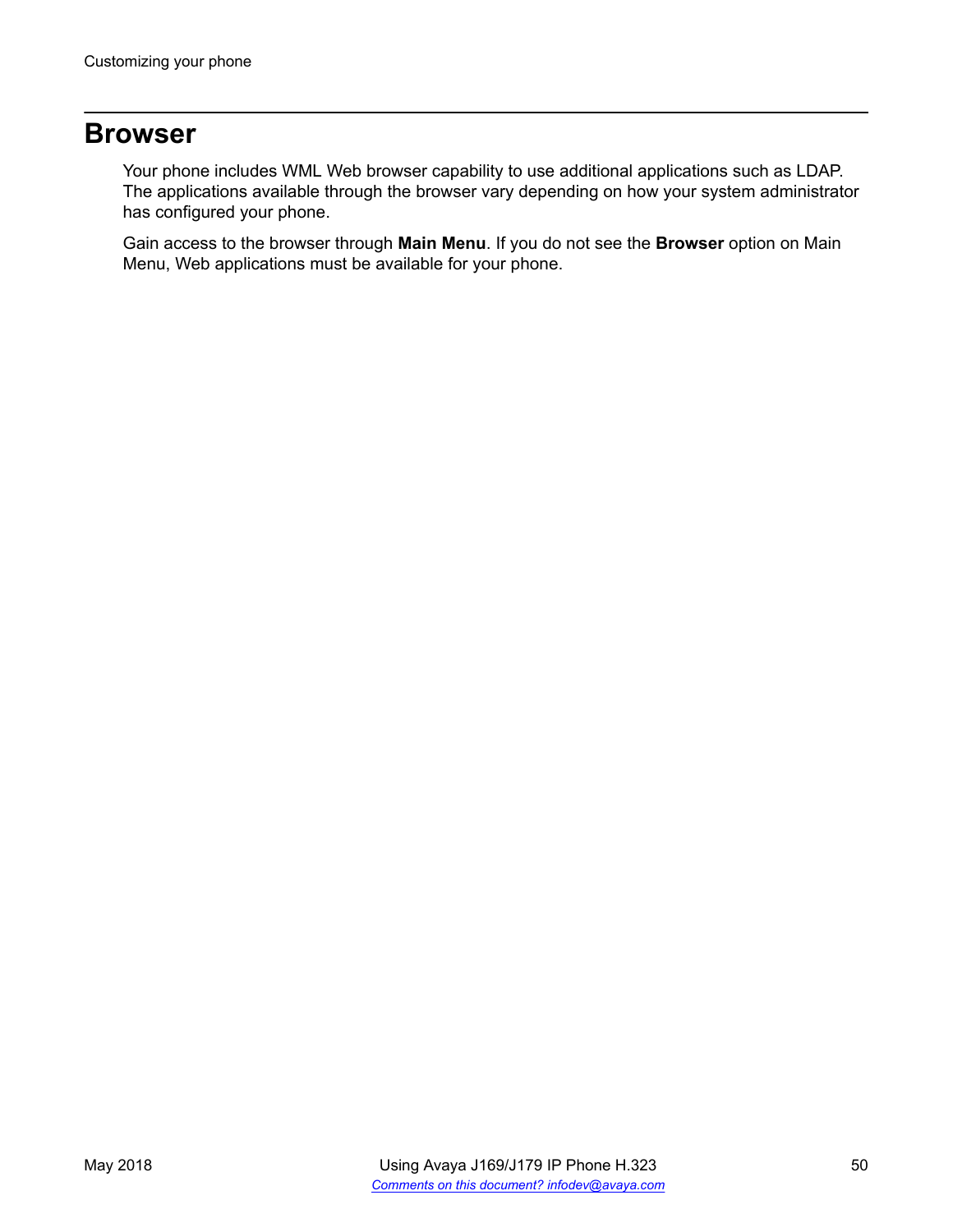# <span id="page-50-0"></span>**Chapter 8: Troubleshooting**

# **Limited access during failover**

One or more telephone system servers provide your phone with its connectivity, features, and functionality. If a disconnect or switch from one server to another occurs, your phone goes into "failover" mode to keep it operating while alternate server resources are established. Depending on the server your phone is on, an icon may appear on the top display line to notify you that failover is in effect.

Failover has different stages. For example, while your phone transitions to a new server it is in "limbo" and functionality may be limited. Then when the alternate server is active, your phone assumes the functionality available on that server, which may not be the same as your original server. When the original server is restored, your phone transitions back (failback) and functionality may again be limited during the transition. When your phone is back on the original server, normal functionality is restored. Failover and failback are automatic; you have no control over failure mode.

Keep in mind that during failover certain features may not be available and telephone functionality may be limited. Check the softkeys at the bottom of the display to determine the actions you can take during failover; also try the **Phone** button to display the for possible actions.

#### **Important:**

Do not log your telephone off during failover or until normal service is restored on your original telephone server. Logging off during failover, during transition to or from an alternate server, or while your phone is active on an alternate server may cause your phone to become inoperable.

The following conditions apply when your telephone is in failover mode:

- If you are on a call when failover occurs, that call will remain active. You cannot initiate new calls while your phone transitions to the alternate server.
- Certain softkeys may not display and their related functions may be unavailable until transition to the alternate server is complete.
- Call connection may take longer than usual.
- During the transition to a new server, any active conference calls, call transfers, and held calls may be dropped. Incoming calls may not reach you; such calls may go to voice mail.
- Emergency calls may or may not work, depending on the stage of failover and the functionality available on the alternate server.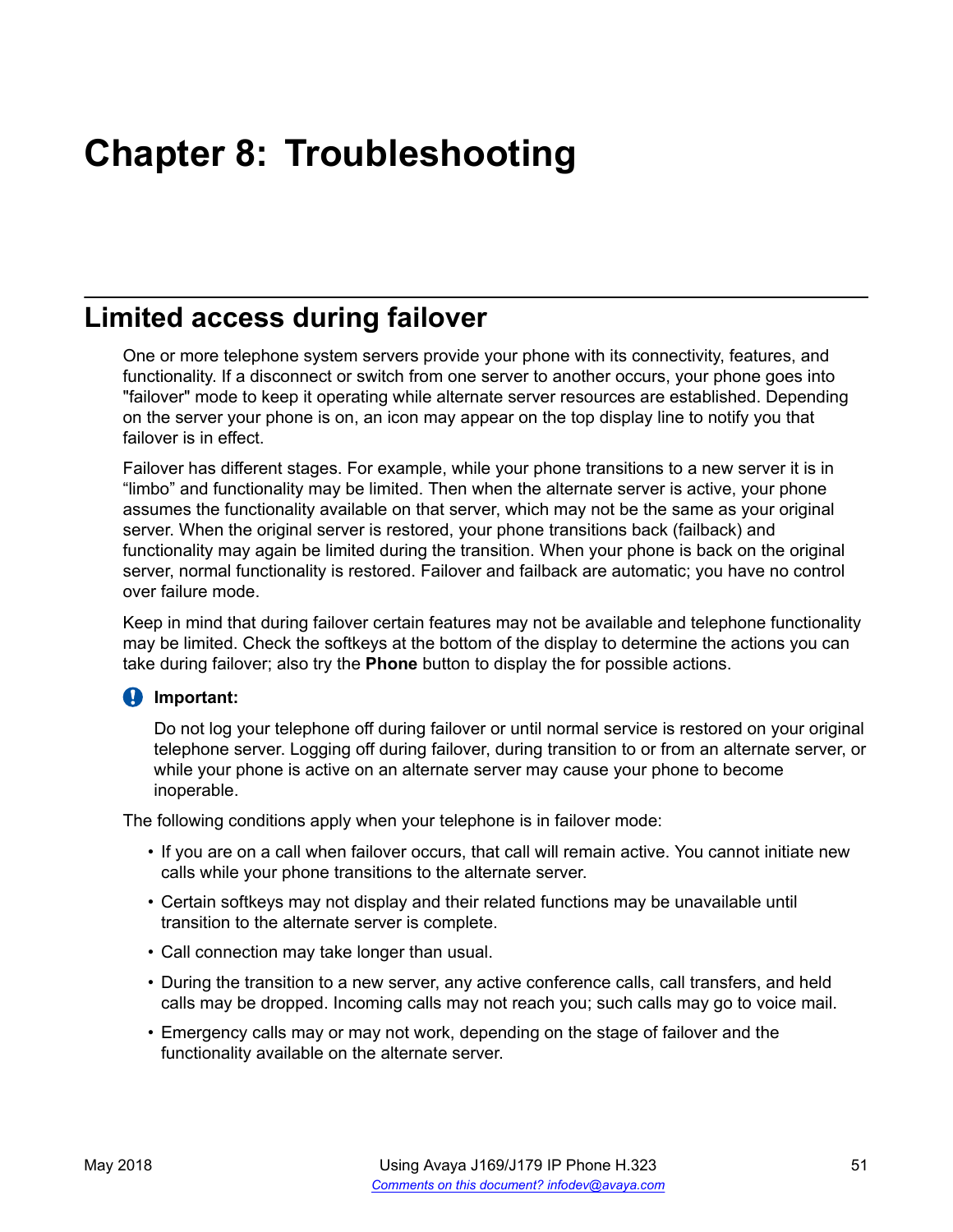- The Message Waiting Indicator is cleared, but voice mail may still be available if the voice mail server to which calls are being sent is not in failover.
- You can press the **Phone** button to access Browser Web links/pages during failover (if normally available), however, any "click to dial" links will not work until the phone transitions to the alternate server.
- Transitions back to the normal server will restore all original functionality.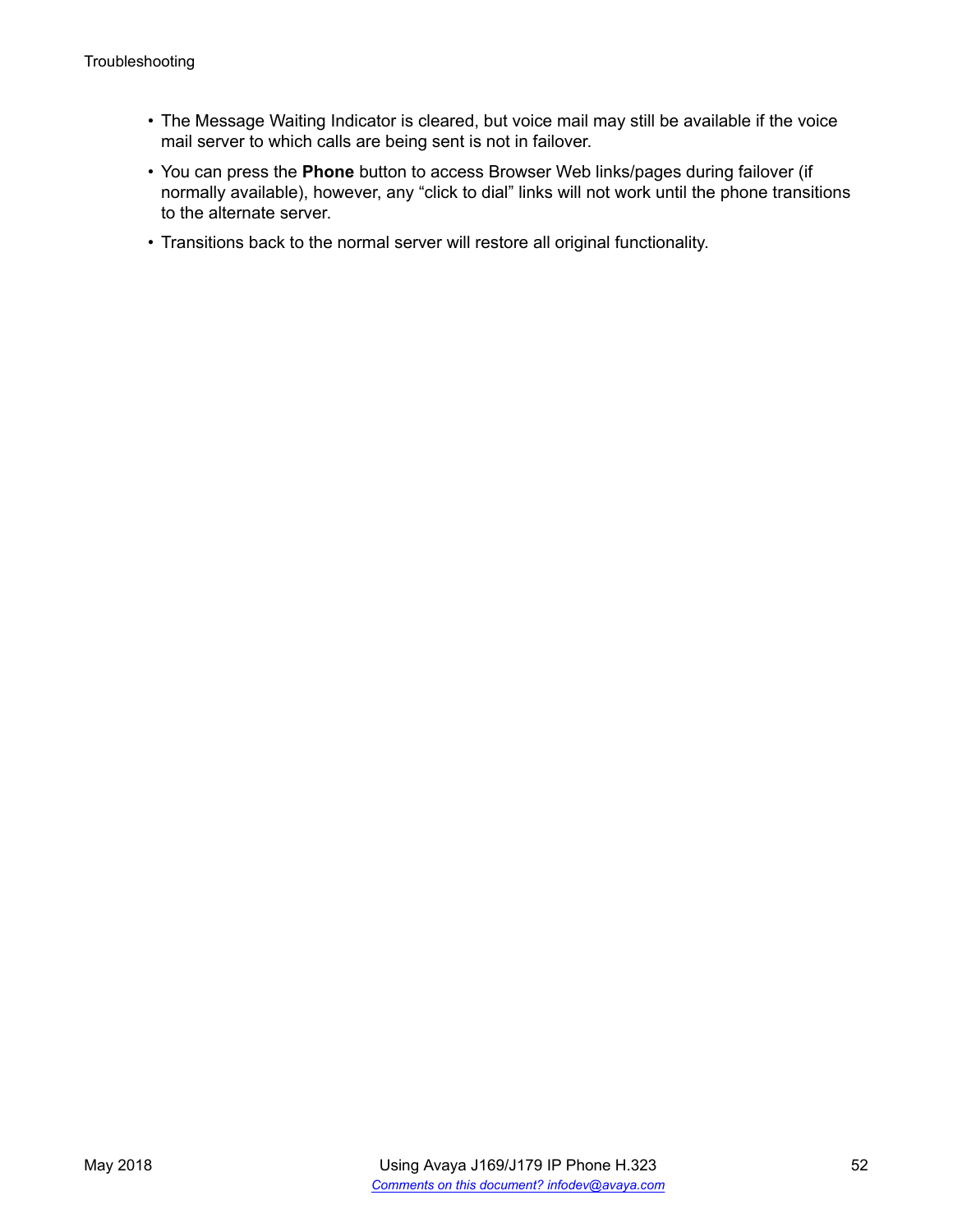# <span id="page-52-0"></span>**Chapter 9: Related resources**

# **Documentation**

See the following related documents at [http://support.avaya.com](http://support.avaya.com/).

| <b>Title</b>                                             | Use this document to:     | <b>Audience</b>                                                                                                                |
|----------------------------------------------------------|---------------------------|--------------------------------------------------------------------------------------------------------------------------------|
| Overview                                                 |                           |                                                                                                                                |
| Installing and Administering Avaya<br>J169/J179 IP Phone | Avaya J169/J179 IP Phone. | For people who want<br>to gain a high-level<br>understanding of the<br>features, functions,<br>capacities, and<br>limitations. |

# **Viewing Avaya Mentor videos**

Avaya Mentor videos provide technical content on how to install, configure, and troubleshoot Avaya products.

#### **About this task**

Videos are available on the Avaya Support website, listed under the video document type, and on the Avaya-run channel on YouTube.

- To find videos on the Avaya Support website, go to [http://support.avaya.com](http://support.avaya.com/) and perform one of the following actions:
	- In **Search**, type Avaya Mentor Videos to see a list of the available videos.
	- In **Search**, type the product name. On the Search Results page, select **Video** in the **Content Type** column on the left.
- To find the Avaya Mentor videos on YouTube, go to [www.youtube.com/AvayaMentor](http://www.youtube.com/AvayaMentor) and perform one of the following actions:
	- Enter a key word or key words in the **Search Channel** to search for a specific product or topic.
	- Scroll down Playlists, and click the name of a topic to see the available list of videos posted on the website.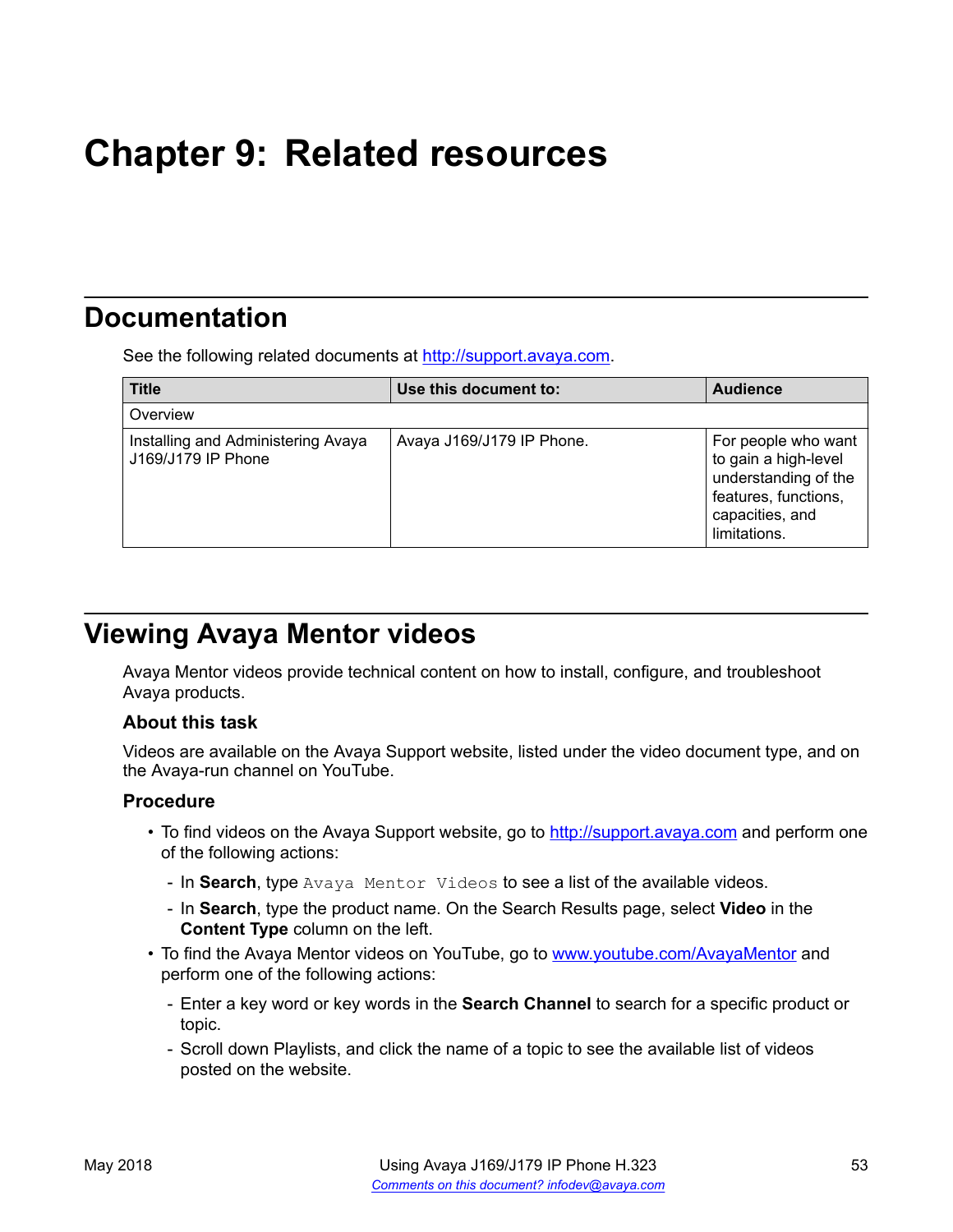<span id="page-53-0"></span>**Note:**

Videos are not available for all products.

# **Support**

Go to the Avaya Support website at <http://support.avaya.com> for the most up-to-date documentation, product notices, and knowledge articles. You can also search for release notes, downloads, and resolutions to issues. Use the online service request system to create a service request. Chat with live agents to get answers to questions, or request an agent to connect you to a support team if an issue requires additional expertise.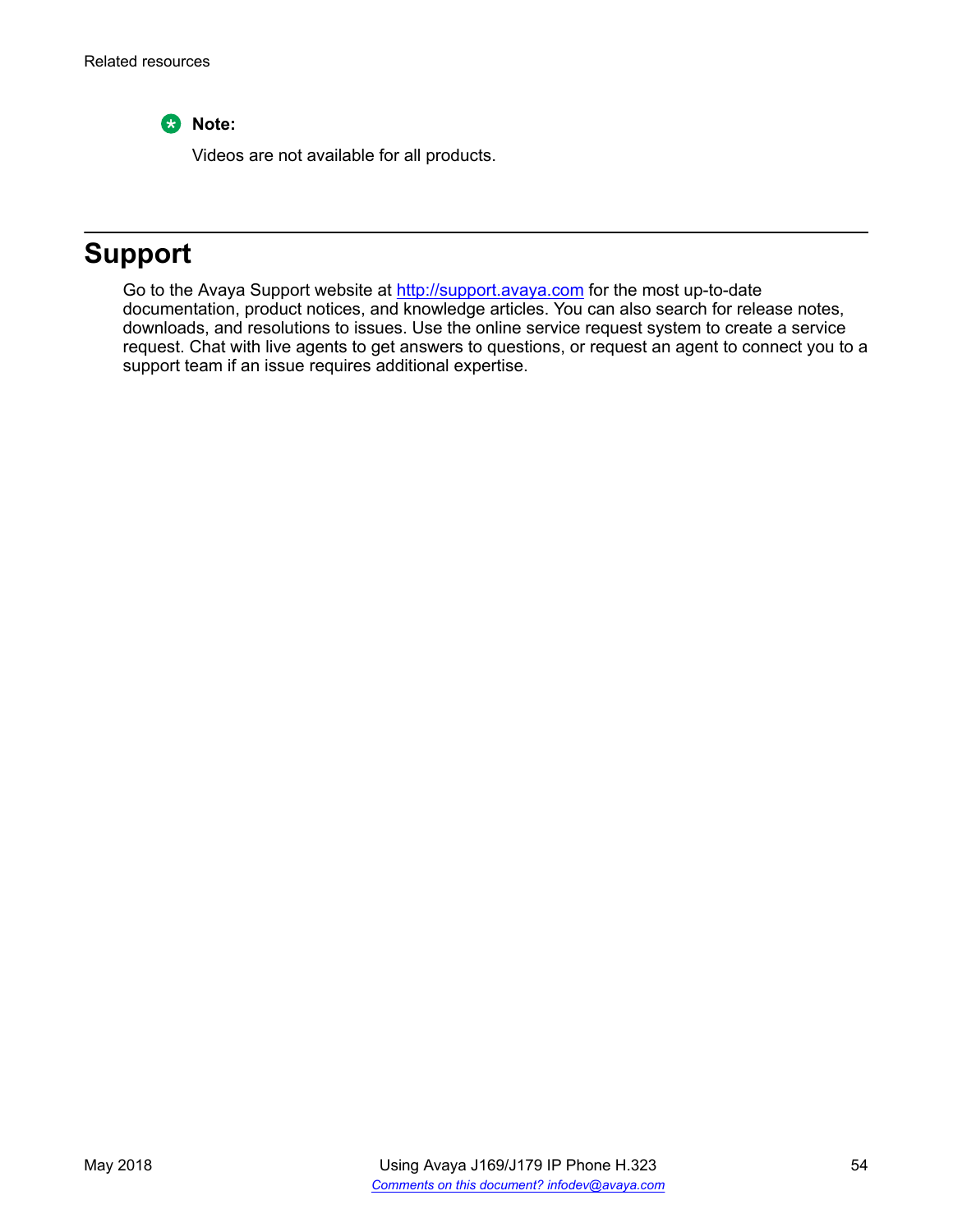# Index

## $\mathbf{A}$

| administrative messages |  |
|-------------------------|--|
|                         |  |
|                         |  |
| audio path              |  |
|                         |  |
|                         |  |

## $\mathbf{B}$

| bridged call appearance |  |
|-------------------------|--|
|                         |  |
| Bridged call appearance |  |
|                         |  |
| bridged call logs       |  |
|                         |  |
| <b>Bridged Calls</b>    |  |
|                         |  |
|                         |  |
| button click sounds     |  |
|                         |  |
| <b>Button labels</b>    |  |
|                         |  |
|                         |  |

## $\mathbf C$

| Call history            |  |
|-------------------------|--|
|                         |  |
| Call History            |  |
|                         |  |
| calling                 |  |
|                         |  |
| calling,                |  |
|                         |  |
| calls                   |  |
|                         |  |
| Call Timers             |  |
|                         |  |
|                         |  |
| click to dial           |  |
|                         |  |
|                         |  |
| conference calls        |  |
|                         |  |
|                         |  |
| Conference calls        |  |
|                         |  |
|                         |  |
| <b>Conference Calls</b> |  |

| Conference Calls (continued) |  |
|------------------------------|--|
|                              |  |
|                              |  |
|                              |  |
|                              |  |
| contacts                     |  |
|                              |  |
|                              |  |
|                              |  |
|                              |  |
|                              |  |
|                              |  |
| Contacts                     |  |
|                              |  |
|                              |  |
|                              |  |
|                              |  |
|                              |  |

## D

| Dialing Options |  |
|-----------------|--|
|                 |  |
| display         |  |
|                 |  |
|                 |  |

## $E$

| Error tones |  |
|-------------|--|
|             |  |

### F

| Features         |  |
|------------------|--|
|                  |  |
| forwarding       |  |
|                  |  |
| Forwarding calls |  |
|                  |  |

# G

| Go to Phone Screen on answer  |  |
|-------------------------------|--|
|                               |  |
| Go to Phone Screen on calling |  |
|                               |  |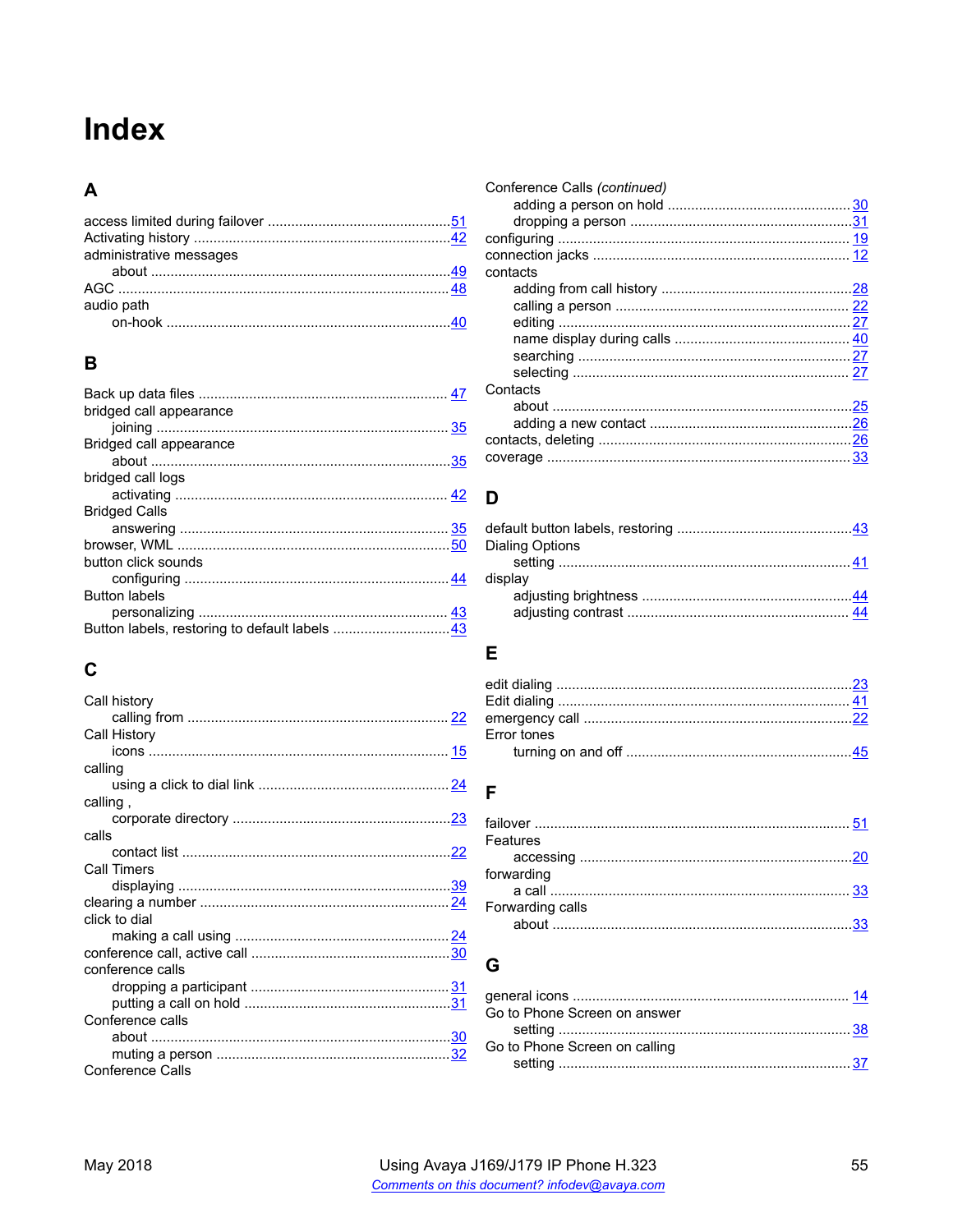| Go to Phone Screen Options on ringing |  |
|---------------------------------------|--|
|                                       |  |
|                                       |  |
|                                       |  |

#### $H$

#### Handset History hold Hold

### $\overline{1}$

| incoming calls |  |
|----------------|--|
|                |  |
|                |  |
|                |  |
|                |  |
| Incoming calls |  |
|                |  |

### L

| Language |
|----------|
|          |
|          |
|          |

#### M

| Main menu |
|-----------|
| Main Menu |
|           |
|           |
|           |
|           |
| messages  |
|           |
| Messages  |
|           |
|           |

#### N

navigation arrows

| navigation arrows (continued) |  |
|-------------------------------|--|
|                               |  |
|                               |  |
|                               |  |

### $\mathbf O$

| Options & Settings |  |
|--------------------|--|
|                    |  |
|                    |  |
|                    |  |
|                    |  |
|                    |  |
|                    |  |
|                    |  |
|                    |  |
|                    |  |
|                    |  |
| outgoing calls     |  |
|                    |  |
|                    |  |
|                    |  |
|                    |  |
|                    |  |
|                    |  |

#### P

| Phone Screen Options on calling |  |
|---------------------------------|--|
|                                 |  |
| <b>Phone Settings</b>           |  |
|                                 |  |
|                                 |  |
|                                 |  |

## R

| recents             |  |
|---------------------|--|
|                     |  |
|                     |  |
| redial options      |  |
|                     |  |
|                     |  |
|                     |  |
|                     |  |
| <b>Ring Pattern</b> |  |
|                     |  |
|                     |  |

## S

| settings |  |
|----------|--|